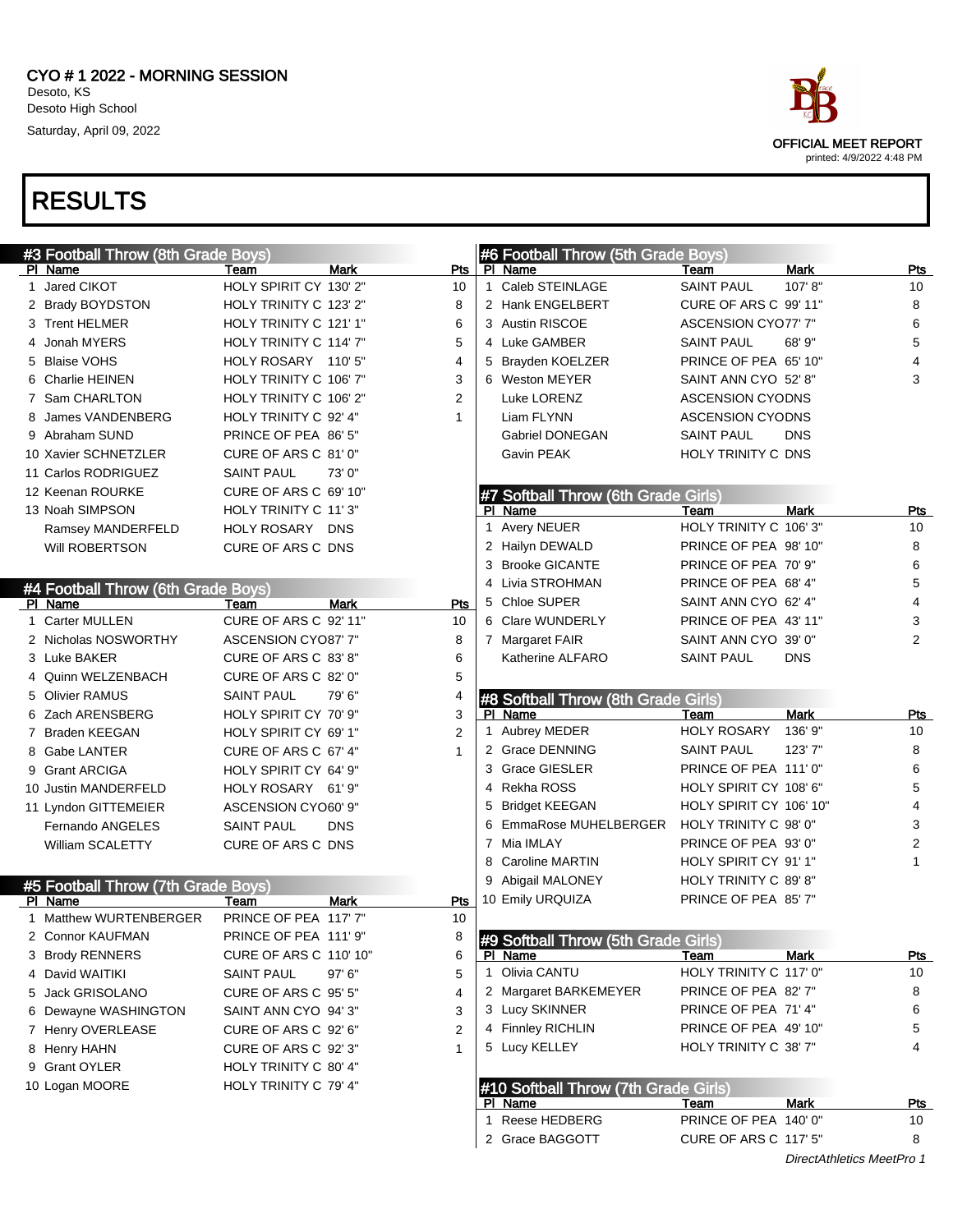

| #10 Softball Throw (7th Grade Girls) (cont'd)<br>PI Name | Team<br>Mark                 | <b>Pts</b>     | #90 Boys High Jump (8th Grade Boys) (cont'd)<br>PI Name | Team                                        | <b>Mark</b>               | Pts              |
|----------------------------------------------------------|------------------------------|----------------|---------------------------------------------------------|---------------------------------------------|---------------------------|------------------|
| 3 Rebekah CORDOVA                                        | ASCENSION CYO106' 2"         | 6              | Joseph KARIUKI                                          | HOLY TRINITY C NH                           |                           |                  |
| 4 Caitlyn O'DONNELL                                      | HOLY TRINITY C 105' 7"       | 5              | Emmanuel LOPEZ                                          | HOLY SPIRIT CY DNS                          |                           |                  |
| 5 Laila FRAHER                                           | ASCENSION CYO100' 6"         | 4              |                                                         |                                             |                           |                  |
| 6 Karley HILLYER                                         | HOLY TRINITY C 96' 11"       | 3              | #91 Boys High Jump (6th Grade Boys)                     |                                             |                           |                  |
| 7 Lorena MARTINEZ                                        | HOLY TRINITY C 90' 11"       | 2              | PI Name                                                 | Team                                        | Mark                      | <u>Pts</u>       |
| 8 Hadley HAHN                                            | CURE OF ARS C 70' 6"         | $\mathbf{1}$   | 1 Sam BLEYTHING                                         | SAINT ANN CYO 4' 4"                         |                           | 10               |
| 9 Lucero CARRENO ROMAN                                   | <b>SAINT PAUL</b><br>69' 10" |                | 2 David FAIR                                            | SAINT ANN CYO 4' 0"                         |                           | 8                |
| 10 Monica MONZALVO                                       | 69' 2"<br><b>SAINT PAUL</b>  |                | 3 Quinn WELZENBACH                                      | CURE OF ARS C 3'10"                         |                           | 6                |
| 11 Elena VEGA                                            | 55' 8"<br><b>SAINT PAUL</b>  |                | 4J Gavin GROW                                           | HOLY SPIRIT CY 3'8"                         |                           | 5                |
|                                                          |                              |                | 5J Charlie HOMSEY                                       | CURE OF ARS C 3'8"                          |                           | $\overline{4}$   |
| #88 Boys High Jump (7th Grade Boys)                      |                              |                | 6J Carter SCHUSTER                                      | <b>HOLY TRINITY C 3'8"</b>                  |                           | 3                |
| PI Name                                                  | <b>Mark</b><br>Team          | Pts            | 7 Logan LOOS                                            | PRINCE OF PEA 3' 6"                         |                           | 2                |
| 1 Dewayne WASHINGTON                                     | SAINT ANN CYO 4' 2"          | 10             | 7J Andrew BLUME                                         | HOLY TRINITY C 3' 6"                        |                           | 1                |
| 2J Drew BAKKEN                                           | HOLY SPIRIT CY 4' 0"         | $\overline{7}$ | 8J Gabe LANTER                                          | CURE OF ARS C 3'6"                          |                           |                  |
| 2J Joel BRADDY                                           | HOLY SPIRIT CY 4'0"          | $\overline{7}$ | Luke BAKER                                              | CURE OF ARS C DNS                           |                           |                  |
| 4J Daniel FITZGERALD                                     | HOLY TRINITY C 4' 0"         | 4.5            | Jack TOEPFER                                            | PRINCE OF PEA DNS                           |                           |                  |
| 4J Luke NIESEN                                           | HOLY TRINITY C 4' 0"         | 4.5            | Peter WALLER                                            | HOLY SPIRIT CY DNS                          |                           |                  |
| 6J Dalton ASHLEY                                         | HOLY TRINITY C 4' 0"         | 3              |                                                         |                                             |                           |                  |
| Charlie HOLLOWAY                                         | SAINT ANN CYO NH             |                | #92 Girls High Jump (7th Grade Girls)                   |                                             |                           |                  |
| <b>Skyler LOWRY</b>                                      | HOLY TRINITY C NH            |                | PI Name                                                 | Team                                        | Mark                      | Pts              |
| Luke JOHNSON                                             | <b>HOLY TRINITY C NH</b>     |                | Gianna CONNEALY                                         | HOLY TRINITY C 4' 4"                        |                           | 10               |
| Michael JOHNSON                                          | <b>HOLY TRINITY C NH</b>     |                | 2 Sofia HARPER                                          | <b>CORPUS CHRIST4' 2"</b>                   |                           | 8                |
| Maxwell ROLF                                             | HOLY TRINITY C NH            |                | 3 Sarah JOHNSON                                         | HOLY TRINITY C 4' 0"                        |                           | 6                |
| Owen MEYERS                                              | CURE OF ARS C NH             |                | 4 Caitlyn O'DONNELL                                     | HOLY TRINITY C 3' 10"                       |                           | 5                |
| <b>Tyler SHIVELY</b>                                     | HOLY SPIRIT CY NH            |                | 5J Ailish SLOAN                                         | HOLY TRINITY C 3' 10"                       |                           | 4                |
| Owen HELLEN                                              | SAINT ANN CYO DNS            |                | 6 Charlotte HELLING                                     | <b>CORPUS CHRIST3' 8"</b>                   |                           | 3                |
|                                                          |                              |                |                                                         |                                             |                           |                  |
| #89 Boys High Jump (5th Grade Boys)                      |                              |                | #93 Girls High Jump (5th Grade Girls)                   |                                             |                           |                  |
| PI Name                                                  | Mark<br>Team                 | Pts            | PI Name                                                 | Team                                        | <b>Mark</b>               | Pts              |
| 1 Anthony SEAY                                           | HOLY TRINITY C 3' 9"         | 10             | Taylor HULCHER                                          | <b>CORPUS CHRISTNH</b>                      |                           |                  |
| 2J Philip SMILIE                                         | HOLY SPIRIT CY 3' 6"         | 8              | Sophia LEACH                                            | HOLY SPIRIT CY NH                           |                           |                  |
| 3J Joseph WICKENHAUSER                                   | HOLY TRINITY C 3' 6"         | 6              |                                                         |                                             |                           |                  |
| Ethan BAKKEN                                             | HOLY SPIRIT CY NH            |                | #94 Girls High Jump (6th Grade Girls)                   |                                             |                           |                  |
| Cooper KNOBLOCK                                          | HOLY SPIRIT CY NH            |                | PI Name<br>Emma PISCITELLO<br>1                         | Team<br>HOLY SPIRIT CY 4' 2"                | Mark                      | <b>Pts</b><br>10 |
| Daniel MEYERS                                            | CURE OF ARS C NH             |                | 2 Emma MALLORY                                          | HOLY TRINITY C 3' 10"                       |                           | 8                |
| <b>Graham RAPELYE</b>                                    | CURE OF ARS C NH             |                |                                                         |                                             |                           |                  |
| Paul TRAUSCH                                             | HOLY SPIRIT CY NH            |                | 3 Emorey KOEHLER                                        | CURE OF ARS C 3'8"                          |                           | 6                |
|                                                          |                              |                | 4 Bella CORNELL<br>4 Nicole DROESSLER                   | HOLY TRINITY C 3' 6"<br>CURE OF ARS C 3' 6" |                           | 4.5<br>4.5       |
| #90 Boys High Jump (8th Grade Boys)                      |                              |                | Ruth TRAUSCH                                            | HOLY SPIRIT CY NH                           |                           |                  |
| <u>PI Name</u>                                           | Mark<br>Team                 | <u>Pts</u>     |                                                         |                                             |                           |                  |
| 1 Max BROWN                                              | PRINCE OF PEA 5'3"           | 10             |                                                         |                                             |                           |                  |
| 2 Jared CIKOT                                            | HOLY SPIRIT CY 5' 0"         | 8              | #95 Girls High Jump (8th Grade Girls)                   |                                             |                           |                  |
| 3J Tasen ELLISON                                         | HOLY ROSARY 5'0"             | 6              | PI Name<br><b>Finley TAUSCHER</b><br>1                  | Team<br>HOLY TRINITY C 4' 2"                | Mark                      | <u>Pts</u><br>10 |
| 4J Adam SYDZYIK                                          | HOLY TRINITY C 5' 0"         | 5              | 2 Christine SCHROERING                                  | PRINCE OF PEA 4' 0"                         |                           | 8                |
| 5 Liam LAVERY                                            | HOLY TRINITY C 4' 6"         | 4              | 3 Ainsley HALL                                          | ASCENSION CYO3' 10"                         |                           | 6                |
| 6 Hank GASSEL                                            | HOLY SPIRIT CY 4' 4"         | 3              | 4 Gabrielle HIGGINS                                     | SAINT ANN CYO 3'8"                          |                           | 5                |
| Eli SHULTE                                               | HOLY TRINITY C NH            |                |                                                         |                                             |                           |                  |
|                                                          |                              |                |                                                         |                                             | DirectAthletics MeetPro 2 |                  |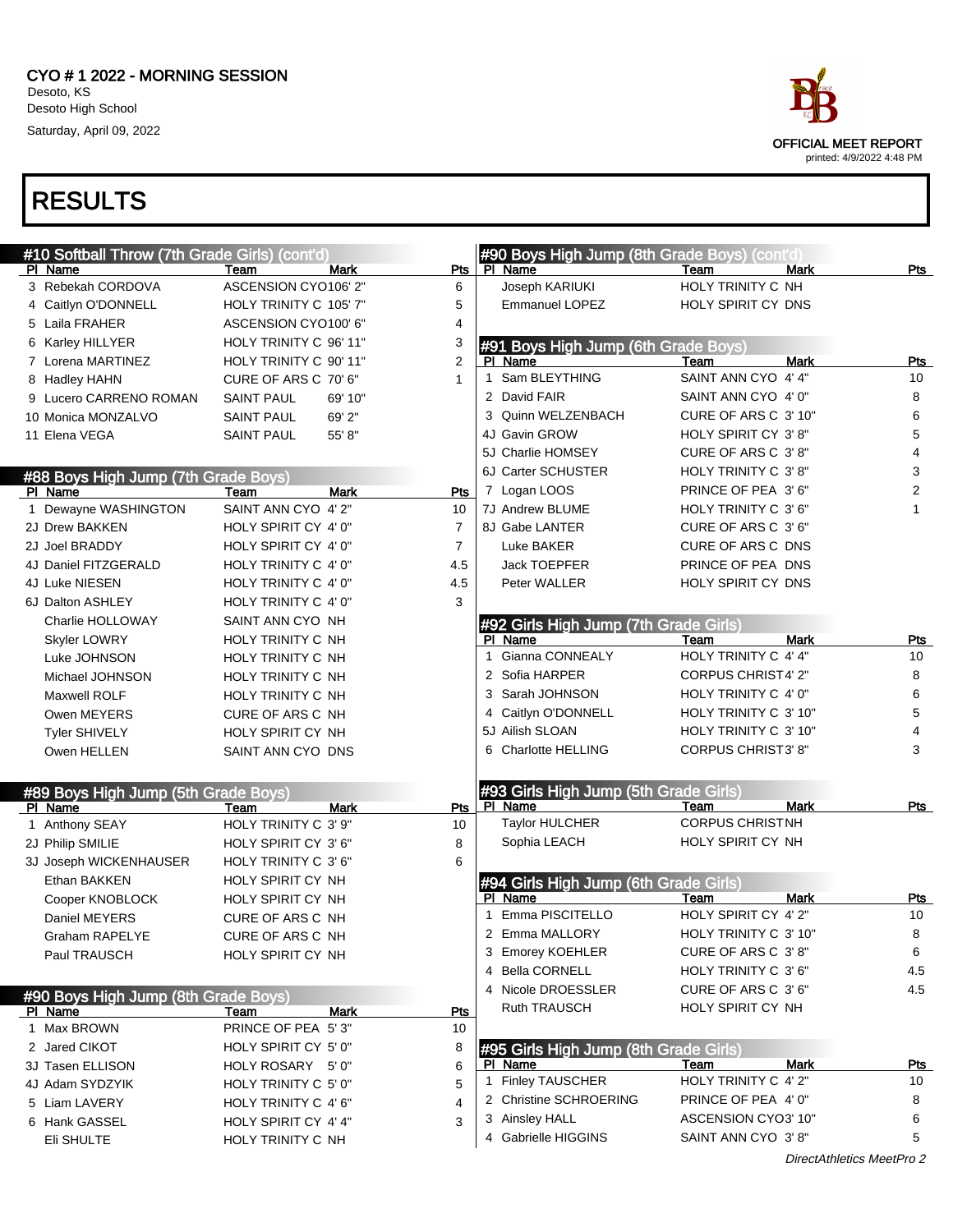| #95 Girls High Jump (8th Grade Girls) (cont'd) |                                              |             | #97 Boys Long Jump (5th Grade Boys) (cont'd) |                                                        |                |
|------------------------------------------------|----------------------------------------------|-------------|----------------------------------------------|--------------------------------------------------------|----------------|
| PI Name                                        | Team<br>Mark                                 | Pts         | PI Name                                      | Team<br>Mark                                           | Pts            |
| Alyssa BUSETTI                                 | <b>HOLY CROSS CYNH</b>                       |             | 3 Hudson TEDDY                               | HOLY TRINITY C 11' 5" (NW)                             | 6              |
|                                                |                                              |             | 4 Samuel LUEGER                              | PRINCE OF PEA 11' 4 $\frac{1}{2}$ (NW)                 | 5              |
| #96 Boys Long Jump (7th Grade Boys)            |                                              |             | 5 Joseph WICKENHAUSER                        | HOLY TRINITY C 11' 1" (NW)                             | 4              |
| PI Name                                        | Mark<br>Team                                 | Pts         | 6 Ethan BAKKEN                               | HOLY SPIRIT CY 10' 10 $\frac{1}{2}$ (NW)               | 3              |
| 1 Gabriel DURAN                                | PRINCE OF PEA 14' 5" (NW)                    | 10          | 7 Philip SMILIE                              | HOLY SPIRIT CY 10' 3" (NW)                             | $\overline{2}$ |
| 2 Henry OVERLEASE                              | CURE OF ARS C 14' $1\frac{1}{2}$ (NW)        | 8           | 8 Samuel SCHWALLER                           | CURE OF ARS C 10' 1 $\frac{1}{4}$ (NW)                 | $\mathbf{1}$   |
| 3 Henry WILEY                                  | PRINCE OF PEA 13' 10 <sup>3/4</sup> (NW)     | 6           | 9 Giles SHORT                                | ASCENSION CYO9' 8 <sup>1/4</sup> (NW)                  |                |
| 4 Jackson WENGER                               | PRINCE OF PEA 13' $9\frac{3}{4}$ (NW)        | 5           | 10 Ethan MCGUIRE                             | HOLY TRINITY C $9'$ 4 <sup>1</sup> / <sub>2</sub> (NW) |                |
| 5 Joe CLARK                                    | SAINT ANN CYO 12' 11 <sup>1/4</sup> (NW)     | 4           | 11 Cooper KNOBLOCK                           | HOLY SPIRIT CY 9' 1" (NW)                              |                |
| 6 Anderson BATEMAN                             | CORPUS CHRIST 12' 10 $\frac{1}{2}$ (NW)      | 3           | 12 Gabriel DONEGAN                           | <b>SAINT PAUL</b><br>$8' 8^{3/4}$ (NW)                 |                |
| 7 Tyler SHIVELY                                | HOLY SPIRIT CY 12' 9" (NW)                   | 2           | 13 Brayden ROWLAND                           | CURE OF ARS C $8'$ 4 <sup>1</sup> / <sub>2</sub> (NW)  |                |
| 8 Joel BRADDY                                  | HOLY SPIRIT CY 12' 8 $1/2$ (NW)              | $\mathbf 1$ | 14 Quinn O'CONNOR                            | HOLY TRINITY C $7'3'$ (NW)                             |                |
| 9 Luke NIESEN                                  | HOLY TRINITY C 12' 3" (NW)                   |             | 15 Graeme ASHLEY                             | HOLY TRINITY C 7' 2" (NW)                              |                |
| 10 Leo CISPER                                  | HOLY TRINITY C 12' $0\frac{1}{4}$ (NW)       |             | 16 Jack GATZ                                 | SAINT ANN CYO 5' 10 $\frac{1}{4}$ (NW)                 |                |
| 11 Jackson BINGHAM                             | HOLY TRINITY C 11' 11 <sup>1/2</sup> (NW)    |             | Jay LISSON                                   | SAINT ANN CYO DNS (NW)                                 |                |
| 12 Vincent DUGAN                               | ASCENSION CYO11' 9" (NW)                     |             | Nathaniel MCLELLAN                           | ASCENSION CYODNS (NW)                                  |                |
| 13 Brock WONDRA                                | CORPUS CHRIST11' 8 <sup>1/4</sup> (NW)       |             | Caleb STEINLAGE                              | <b>SAINT PAUL</b><br>DNS (NW)                          |                |
| 14 Jonpaul DONEGAN                             | <b>SAINT PAUL</b><br>11' $6\frac{3}{4}$ (NW) |             |                                              |                                                        |                |
| 15 Andrew NGUYEN                               | HOLY TRINITY C 11' 6" (NW)                   |             | #98 Boys Long Jump (6th Grade Boys)          |                                                        |                |
| 16 Daniel FITZGERALD                           | HOLY TRINITY C 11' $5\frac{1}{2}$ (NW)       |             | PI Name                                      | <b>Mark</b><br>Team                                    | <u>Pts</u>     |
| 17 Brett BOMHOFF                               | HOLY SPIRIT CY 11' 1" (NW)                   |             | <b>Olivier RAMUS</b><br>1                    | <b>SAINT PAUL</b><br>12' 10" (NW)                      | 10             |
| 18 Andrew STEENSON                             | ASCENSION CYO11' 0" (NW)                     |             | 2 Nicholas NEWKIRK                           | CORPUS CHRIST 11' 6 $\frac{1}{2}$ (NW)                 | 8              |
| 19 Michael BEVITT                              | HOLY TRINITY C 10' $9t_{2}$ (NW)             |             | 3 George BLASDEL                             | SAINT ANN CYO 11' 3" (NW)                              | 5.5            |
| 19 Jameson TEDDY                               | HOLY TRINITY C 10' $9t_{2}$ (NW)             |             | 3 Brandon MEDER                              | HOLY ROSARY 11'3" (NW)                                 | 5.5            |
| 21 Ben TRITZ                                   | PRINCE OF PEA 10' 6 $\frac{1}{2}$ (NW)       |             | 5 Jack DAHLSTRAND                            | CORPUS CHRIST 11' 0 <sup>1</sup> /2 (NW)               | 3.5            |
| 22 Cruz RICO                                   | HOLY SPIRIT CY 10' 6" (NW)                   |             | 5 Carter SCHUSTER                            | HOLY TRINITY C 11' 0 <sup>1</sup> / <sub>2</sub> (NW)  | 3.5            |
| 23 Joseph DAY                                  | CORPUS CHRIST10' 5" (NW)                     |             | 7 Hayden STRATHMAN                           | HOLY TRINITY C 11' 0" (NW)                             | $\overline{2}$ |
| 23 Truman ELLISON                              | HOLY ROSARY 10'5" (NW)                       |             | 8 David FAIR                                 | SAINT ANN CYO 10' 11 <sup>1</sup> / <sub>2</sub> (NW)  | $\mathbf{1}$   |
| 25 Michael JOHNSON                             | HOLY TRINITY C 9' 2" (NW)                    |             | 9 Oliver HOLMES                              | CORPUS CHRIST 10' 10 $\frac{1}{2}$ (NW)                |                |
| 26 Titus ELLISON                               | HOLY ROSARY $9' 11/4$ (NW)                   |             | 10 Dominic BARKMAN                           | HOLY TRINITY C 10' 9" (NW)                             |                |
| 27 Skyler LOWRY                                | HOLY TRINITY C 8'8" (NW)                     |             | 11 Gavin GROW                                | HOLY SPIRIT CY 10' 0 <sup>1</sup> /2 (NW)              |                |
| 28 Chase DEVLIN                                | CORPUS CHRIST8' 0 <sup>1/4</sup> (NW)        |             | 12 Gregory ARICO                             | CURE OF ARS C 9' 11" (NW)                              |                |
| 29 John O'CONNOR                               | HOLY TRINITY C 7' 7" (NW)                    |             | 12 Sam BLEYTHING                             | SAINT ANN CYO 9' 11" (NW)                              |                |
| 30 Elijah WAITIKI                              | <b>SAINT PAUL</b><br>$7' 5''$ (NW)           |             | 12 Braden KEEGAN                             | HOLY SPIRIT CY 9' 11" (NW)                             |                |
| 31 Ben MULLIN                                  | HOLY TRINITY C 5' 11 $\frac{1}{2}$ (NW)      |             | 15 Gabriel LUCK-SMITH                        | HOLY TRINITY C 9'8" (NW)                               |                |
| Jack BODDICKER                                 | ASCENSION CYODNS (NW)                        |             | 16 Zach ARENSBERG                            | HOLY SPIRIT CY 9' 2 <sup>1/2</sup> (NW)                |                |
| Miles MCCUNE                                   | SAINT ANN CYO DNS (NW)                       |             | 17 Charlie HOMSEY                            | CURE OF ARS C 9' 2" (NW)                               |                |
| Connor MELLON                                  | HOLY CROSS CYDNS (NW)                        |             | 18 William FRISCH                            | CURE OF ARS C 9' 0" (NW)                               |                |
| <b>Grady RICHLIN</b>                           | PRINCE OF PEA DNS (NW)                       |             | 19 Andrew BLUME                              | HOLY TRINITY C 8' 11 $\frac{1}{2}$ (NW)                |                |
| Carter SCHNEIDER                               | HOLY ROSARY DNS (NW)                         |             | 20 Henry KRATOCHVIL                          | PRINCE OF PEA 7' 10" (NW)                              |                |
| <b>Josh VICTORIANO</b>                         | CORPUS CHRISTDNS (NW)                        |             | 21 Peter WALLER                              | HOLY SPIRIT CY 5'7" (NW)                               |                |
|                                                |                                              |             | 22 Grant ARCIGA                              | HOLY SPIRIT CY 5' 0" (NW)                              |                |
| #97 Boys Long Jump (5th Grade Boys)            |                                              |             | Fernando ANGELES                             | SAINT PAUL<br>DNS (NW)                                 |                |
| <u>PI Name</u>                                 | Mark<br>Team                                 | <u>Pts</u>  | Alexander CALDWELL                           | CORPUS CHRISTDNS (NW)                                  |                |
| 1 Anthony BEZDEK                               | HOLY TRINITY C 12' 10 <sup>1/2</sup> (NW)    | 10          | Jack KRATOFIL                                | ASCENSION CYODNS (NW)                                  |                |



2 Parker SMITH **HOLY TRINITY C 12' 4"** (NW) 8



Kolbe MEINHARDT PRINCE OF PEA DNS (NW)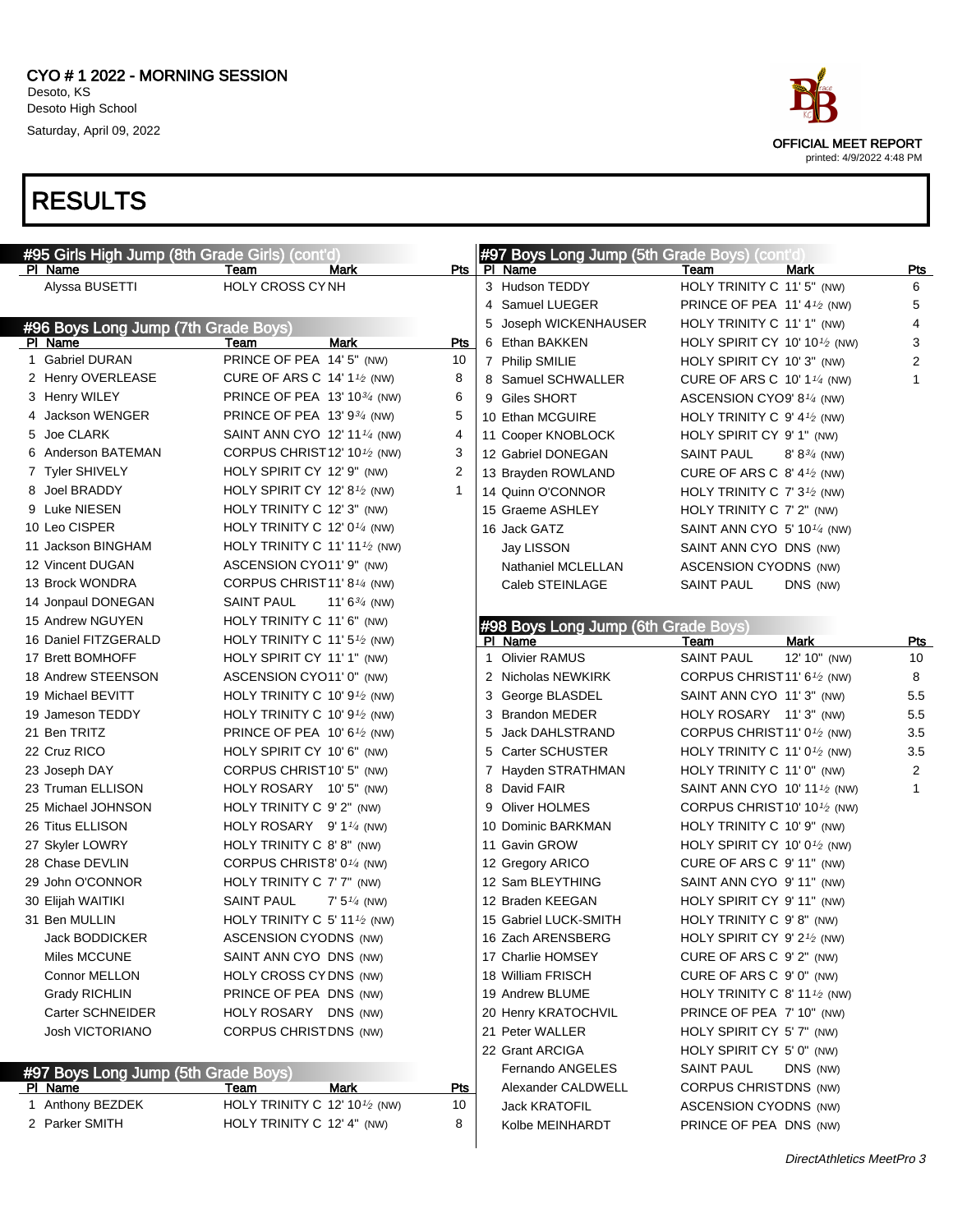

| #98 Boys Long Jump (6th Grade Boys) (cont'd) |                                                       |            | #100 Girls Long Jump (7th Grade Girls) (cont'd) |                                             |            |
|----------------------------------------------|-------------------------------------------------------|------------|-------------------------------------------------|---------------------------------------------|------------|
| PI Name                                      | Team<br>Mark                                          | Pts        | PI Name                                         | Team<br><b>Mark</b>                         | Pts        |
| Ethan WHITE                                  | HOLY SPIRIT CY DNS (NW)                               |            | 6 Charlotte HELLING                             | CORPUS CHRIST11' 4" (NW)                    | 3          |
|                                              |                                                       |            | 7 Kennedy HUGUNIN                               | CORPUS CHRIST11' 2" (NW)                    | 1.5        |
| #99 Boys Long Jump (8th Grade Boys)          |                                                       |            | 7 Genevieve MCDANIEL                            | CURE OF ARS C 11' 2" (NW)                   | 1.5        |
| PI Name                                      | <b>Mark</b><br>Team                                   | <b>Pts</b> | 9 Elena VEGA                                    | <b>SAINT PAUL</b><br>10' 11" (NW)           |            |
| 1 Sam CHARLTON                               | HOLY TRINITY C 16' 2 <sup>1/2</sup> (NW)              | 10         | 10 Samantha MOHLMAN                             | CURE OF ARS C $10'7'$ /2 (NW)               |            |
| 2 Ryan TROYER                                | HOLY TRINITY C 16' 1" (NW)                            | 8          | 11 Isla SCHERZER                                | HOLY TRINITY C 10' $6\frac{1}{2}$ (NW)      |            |
| 3 Miles BACKHUS                              | PRINCE OF PEA 15' 5" (NW)                             | 6          | 12 Hadley HAHN                                  | CURE OF ARS C 10' 4" (NW)                   |            |
| 3 Jameson FITZGERALD                         | HOLY TRINITY C 15' 5" (NW)                            | 6          | 13 Alicia JACQUES                               | CORPUS CHRIST8' 11" (NW)                    |            |
| 5 Tasen ELLISON                              | HOLY ROSARY 15' 2" (NW)                               | 4          | 14 Karley HILLYER                               | HOLY TRINITY C 8' 9" (NW)                   |            |
| 5 Emmanuel OREGEL                            | HOLY TRINITY C 15' 2" (NW)                            | 4          | 15 Elizabeth HOTZE                              | HOLY TRINITY C 8' 3" (NW)                   |            |
| 7 Azee LOPEZ                                 | CURE OF ARS C 14' 11" (NW)                            | 2          | 16 Sloane DOERFLER                              | <b>SAINT PAUL</b><br>$3' 8''$ (NW)          |            |
| 8 Connor BALDWIN                             | CORPUS CHRIST14' 9" (NW)                              | 1          |                                                 |                                             |            |
| 8 Alex MCNAMARA                              | HOLY SPIRIT CY 14' 9" (NW)                            | 1          | #101 Girls Long Jump (5th Grade Girls)          |                                             |            |
| 10 Brady BOYDSTON                            | HOLY TRINITY C 14' 7 <sup>1</sup> / <sub>2</sub> (NW) |            | PI Name                                         | <b>Mark</b><br>Team                         | Pts        |
| 11 James VANDENBERG                          | HOLY TRINITY C 14' 6" (NW)                            |            | Eva SCIARA<br>$\mathbf{1}$                      | CURE OF ARS C 11' 8" (NW)                   | 10         |
| 12 Dane MOSIMANN                             | HOLY TRINITY C 14' 2" (NW)                            |            | 2 Emma HARTTER                                  | HOLY ROSARY 11' 4 $\frac{1}{2}$ (NW)        | 8          |
| 13 Andrew RICKERT                            | ASCENSION CYO13' 10" (NW)                             |            | 3 Rose ALLEY                                    | CORPUS CHRIST 10' 83/4 (NW)                 | 6          |
| 14 Matthew GARCIA                            | HOLY SPIRIT CY 13' 9" (NW)                            |            | 4 Mary WURTENBERGER                             | PRINCE OF PEA 10'8" (NW)                    | 5          |
| 14 Charlie HEINEN                            | HOLY TRINITY C 13' 9" (NW)                            |            | <b>Riley KRAMER</b><br>5.                       | HOLY SPIRIT CY 10' 5 $\frac{1}{4}$ (NW)     | 4          |
| 16 Kevin CHERUIYOT                           | PRINCE OF PEA 13' 8 <sup>1/2</sup> (NW)               |            | Beau HULCHER<br>6                               | CORPUS CHRIST10' 3" (NW)                    | 3          |
| 17 Jack GELHAUS                              | SAINT ANN CYO 13' 6" (NW)                             |            | 7 Bailey HOLTON                                 | HOLY TRINITY C 9' 9" (NW)                   | 2          |
| 18 Noah SIMPSON                              | HOLY TRINITY C 13' 5" (NW)                            |            | 8 Elizabeth CLARK                               | SAINT ANN CYO 9'8 <sup>1/2</sup> (NW)       | 1          |
| 19 Beau LAUSIER                              | HOLY TRINITY C 12' 11" (NW)                           |            | Lucy KELLEY<br>9                                | HOLY TRINITY C 9' 7" (NW)                   |            |
| 20 Hank GASSEL                               | HOLY SPIRIT CY 12' 8" (NW)                            |            | 10 Charlotte CODY                               | CURE OF ARS C 9' 5" (NW)                    |            |
| 21 Keenan ROURKE                             | CURE OF ARS C 12' 7" (NW)                             |            | 11 Catherine HEAP                               | PRINCE OF PEA $9'3^{3/4}$ (NW)              |            |
| 22 Roman ZIEGLER                             | CORPUS CHRIST12' 0" (NW)                              |            | 12 Hope RENNERS                                 | CURE OF ARS C $9'3'4$ (NW)                  |            |
| 23 Trent HELMER                              | HOLY TRINITY C 11' 4" (NW)                            |            | 13 Eleanora HARRINGTON                          | ASCENSION CYO9' 3" (NW)                     |            |
| 24 EII SHULTE                                | HOLY TRINITY C 10' 11" (NW)                           |            | 14 Taylor HULCHER                               | CORPUS CHRIST9' 0 <sup>1</sup> /2 (NW)      |            |
| 25 Michael ARICO                             | CURE OF ARS C 10' 10" (NW)                            |            | 15 Teja LOMSHEK                                 | ASCENSION CYO9' 0" (NW)                     |            |
| 26 Joseph KARIUKI                            | HOLY TRINITY C 10' 1" (NW)                            |            | 16 Sarah VEGA                                   | <b>SAINT PAUL</b><br>$8' 5\frac{1}{4}$ (NW) |            |
| 27 Joseph MIANO                              | PRINCE OF PEA 9'6" (NW)                               |            | 17 Sophia LEACH                                 | HOLY SPIRIT CY 8' 0" (NW)                   |            |
| 28 Rowan O'CONNOR                            | HOLY TRINITY C 9' 5" (NW)                             |            | 18 Caroline COOPER                              | ASCENSION CYO7' 9" (NW)                     |            |
| 29 Gabriel MCLELLAN                          | ASCENSION CYO9' 1" (NW)                               |            | 19 Molly TRITZ                                  | PRINCE OF PEA 7' 6 <sup>1/4</sup> (NW)      |            |
| 30 Henry BEETS                               | HOLY ROSARY 8'5" (NW)                                 |            | 20 Elizabeth ANGELES                            | <b>SAINT PAUL</b><br>$7'$ 6" (NW)           |            |
| Arden HORNUNG                                | HOLY SPIRIT CY DNS (NW)                               |            | 21 Courtney KUEFLER                             | <b>SAINT PAUL</b><br>$4'3''$ (NW)           |            |
| Tobi OYETUNJI                                | SAINT ANN CYO DNS (NW)                                |            | Emma DEVADER                                    | CORPUS CHRISTNM (NW)                        |            |
| Will ROBERTSON                               | CURE OF ARS C DNS (NW)                                |            |                                                 |                                             |            |
| Jacob WHITE                                  | HOLY SPIRIT CY DNS (NW)                               |            | #102 Girls Long Jump (6th Grade Girls)          |                                             |            |
|                                              |                                                       |            | PI Name                                         | <b>Mark</b><br>Team                         | <u>Pts</u> |
| #100 Girls Long Jump (7th Grade Girls)       |                                                       |            | 1 Brooklyn HUIGENS                              | PRINCE OF PEA 12' 3 <sup>1/2</sup> (NW)     | 10         |
| PI Name                                      | Mark<br>Team                                          | Pts        | 2 Mya LEE                                       | ASCENSION CYO11' 5" (NW)                    | 8          |
| 1 Maddy BURCHARD                             | HOLY TRINITY C 12' 10" (NW)                           | 10         | 3 Raven NAHATO                                  | HOLY SPIRIT CY 11' 0" (NW)                  | 5.5        |
| 2 Sofia HARPER                               | CORPUS CHRIST12' 3" (NW)                              | 8          | 3 Keira RIORDAN                                 | HOLY TRINITY C 11' 0" (NW)                  | 5.5        |
| 3 Gianna CONNEALY                            | HOLY TRINITY C 11' 7" (NW)                            | 5.5        | 5 Kaitlyn KELLERMAN                             | SAINT ANN CYO 10' 4" (NW)                   | 4          |
| 3 Lily FINAN                                 | HOLY SPIRIT CY 11'7" (NW)                             | 5.5        | 6 Bella CORNELL                                 | HOLY TRINITY C 10' 1" (NW)                  | 3          |
| 5 Ruby COSENTINO                             | CURE OF ARS C 11'5" (NW)                              | 4          | 7 Vivian OVERLEASE                              | CURE OF ARS C 10' 0" (NW)                   | 1          |
|                                              |                                                       |            |                                                 |                                             |            |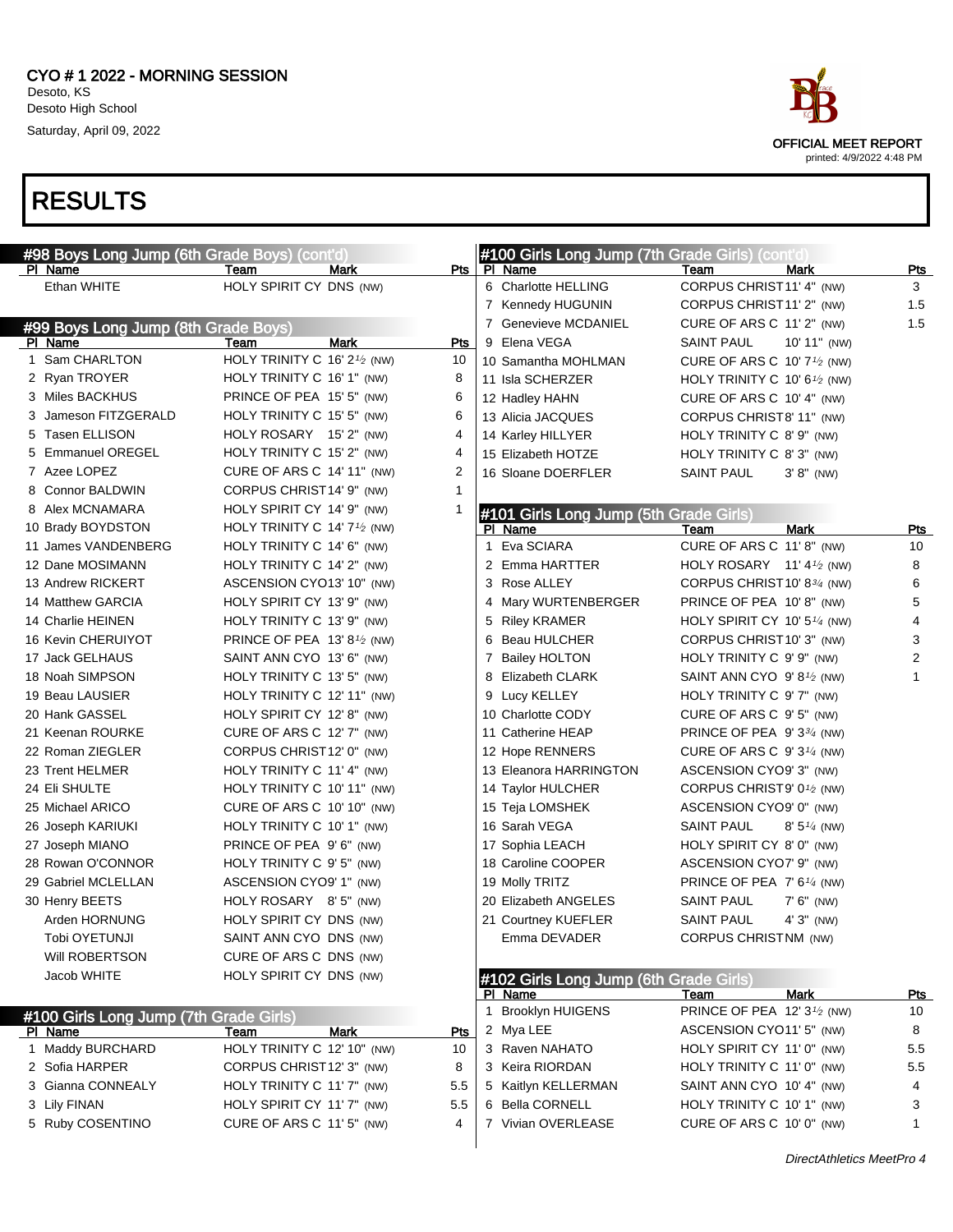

OFFICIAL MEET REPORT printed: 4/9/2022 4:48 PM

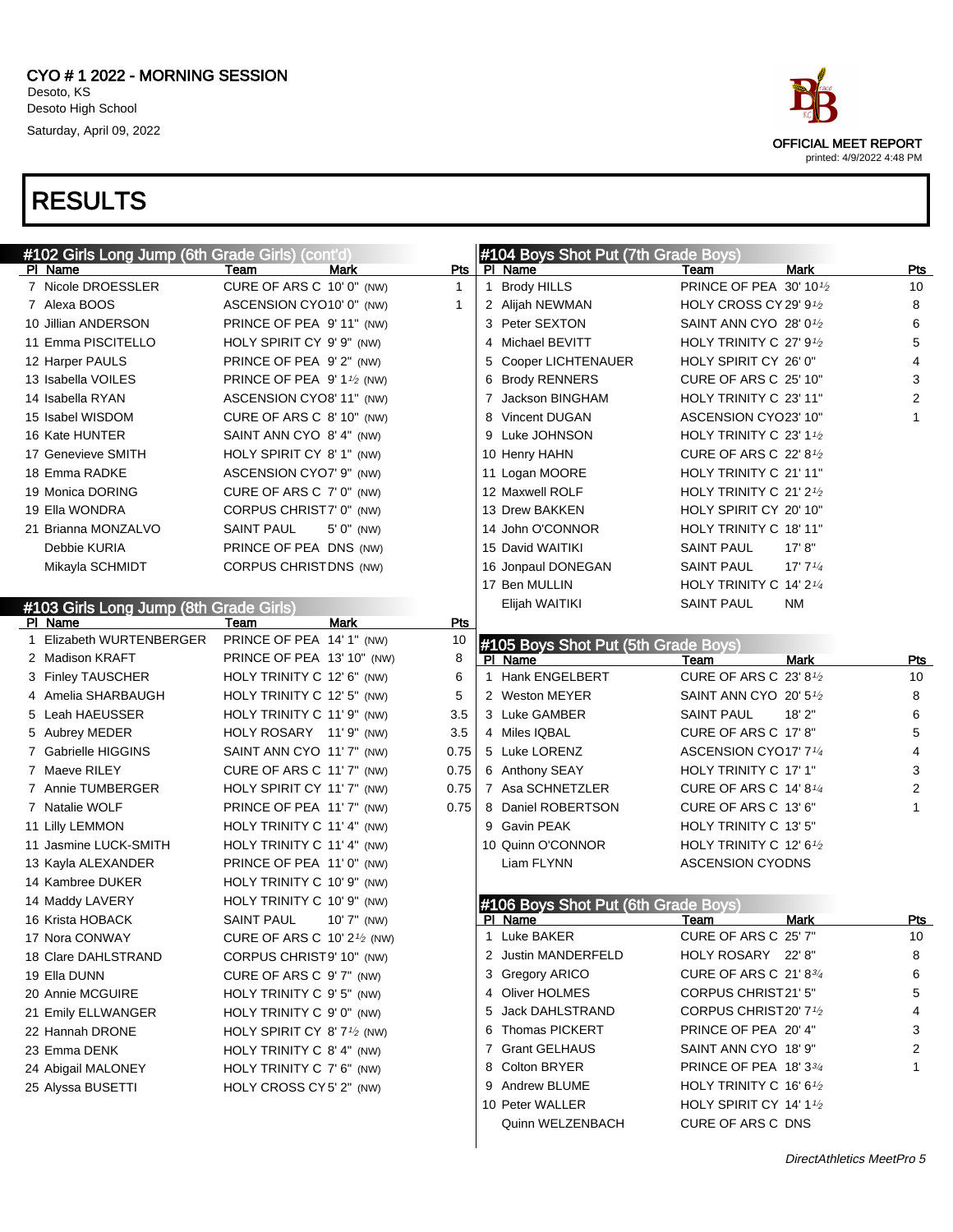

| #107 Boys Shot Put (8th Grade Boys)   |                                                  |             |                |    | #200 Girls 1600 Meters (5th Grade Girls) |                       |            |                 |
|---------------------------------------|--------------------------------------------------|-------------|----------------|----|------------------------------------------|-----------------------|------------|-----------------|
| PI Name                               | Team                                             | Mark        | Pts            |    | PI Name                                  | Team                  | Time       | <u>Pts</u>      |
| 1 Alex MCNAMARA                       | HOLY SPIRIT CY 36' 434                           |             | 10             |    | 1 Grace KAUFMAN                          | <b>HOLY TRINITY C</b> | 7:39.55    | 10 <sup>1</sup> |
| 2 Noah SIMPSON                        | HOLY TRINITY C 34' 6 <sup>3/4</sup>              |             | 8              |    |                                          |                       |            |                 |
| 3 Tasen ELLISON                       | HOLY ROSARY 34' 23/4                             |             | 6              |    | #201 Girls 1600 Meters (6th Grade Girls) |                       |            |                 |
| 4 Sebastian MASCOTE                   | HOLY TRINITY C 34' 0 <sup>1</sup> /2             |             | 5              |    | PI Name                                  | Team                  | Time       | <b>Pts</b>      |
| 5 Ryan SCHROERING                     | PRINCE OF PEA 27' 7 <sup>1</sup> / <sub>2</sub>  |             | $\overline{4}$ | 1  | <b>Brooklyn HUIGENS</b>                  | PRINCE OF PEA         | 6:06.64    | 10              |
| 6 Rohan SCHIELTZ                      | ASCENSION CYO26' 31/2                            |             | 3              |    | 2 Keira RIORDAN                          | <b>HOLY TRINITY C</b> | 6:42.36    | 8               |
| 7 Hank GASSEL                         | HOLY SPIRIT CY 23' 5"                            |             | $\overline{2}$ |    | 3 Clare DOUGLAS                          | <b>HOLY TRINITY C</b> | 6:43.75    | 6               |
| 8 Michael ARICO                       | <b>CURE OF ARS C 22' 41/2</b>                    |             | 1              |    | 4 Monica DORING                          | <b>CURE OF ARS C</b>  | 7:06.99    | 5               |
| 9 Xavier SCHNETZLER                   | <b>CURE OF ARS C 21' 111/2</b>                   |             |                | 5  | <b>Harper PAULS</b>                      | PRINCE OF PEA         | 7:14.72    | 4               |
| 10 Henry BEETS                        | <b>HOLY ROSARY</b>                               | 19' 1"      |                |    | 6 Isabella VOILES                        | PRINCE OF PEA         | 7:40.74    | 3               |
| Ramsey MANDERFELD                     | <b>HOLY ROSARY</b>                               | <b>DNS</b>  |                |    | Rachel SEGER                             | <b>ASCENSION CYO</b>  | <b>DNS</b> |                 |
| Keenan ROURKE                         | CURE OF ARS C DNS                                |             |                |    |                                          |                       |            |                 |
|                                       |                                                  |             |                |    | #202 Girls 1600 Meters (7th Grade Girls) |                       |            |                 |
| #108 Girls Shot Put (6th Grade Girls) |                                                  |             |                |    | PI Name                                  | Team                  | Time       | <u>Pts</u>      |
| PI Name                               | Team                                             | <b>Mark</b> | Pts            | 1  | Ellen BARKEMEYER                         | PRINCE OF PEA         | 6:13.20    | 10              |
| 1 Brooke GICANTE                      | PRINCE OF PEA 21' 7"                             |             | 10             |    | 2 Anna MENGHINI                          | <b>ASCENSION CYO</b>  | 6:50.18    | 8               |
| 2 Libby LOWE                          | CURE OF ARS C 21'3"                              |             | 8              |    |                                          |                       |            |                 |
| 3 Chloe SUPER                         | SAINT ANN CYO 18' 10"                            |             | 6              |    | #203 Girls 1600 Meters (8th Grade Girls) |                       |            |                 |
| 4 Sydnie BRULEZ                       | HOLY TRINITY C 18' 3 <sup>1</sup> / <sub>2</sub> |             | 5              |    | PI Name                                  | Team                  | Time       | <u>Pts</u>      |
| 5 Cameil TROYER                       | HOLY TRINITY C 17' $4\frac{1}{2}$                |             | 4              |    | 1 Kambree DUKER                          | HOLY TRINITY C        | 6:17.14    | 10              |
| 6 Mallory SMITH                       | HOLY TRINITY C 17' 4"                            |             | 3              |    | 2 Bridget KEEGAN                         | HOLY SPIRIT CY        | 6:35.39    | 8               |
| 7 Annie BROWN                         | CURE OF ARS C 16' 4"                             |             | $\overline{2}$ |    | 3 Emma DENK                              | <b>HOLY TRINITY C</b> | 6:35.60    | 6               |
| 8 Ella WONDRA                         | CORPUS CHRIST14' 9"                              |             | 1              |    | 4 Hannah GRACE                           | <b>ASCENSION CYO</b>  | 6:59.43    | 5               |
| 9 Hannah ARNOLD                       | CURE OF ARS C 12' 4"                             |             |                |    | 5 Mia IMLAY                              | PRINCE OF PEA         | 7:19.69    | 4               |
|                                       |                                                  |             |                |    | 6 Ainsley HALL                           | <b>ASCENSION CYO</b>  | 7:20.84    | 3               |
| #109 Girls Shot Put (8th Grade Girls) |                                                  |             |                |    | 7 Krista HOBACK                          | <b>SAINT PAUL</b>     | 7:33.83    | 2               |
| PI Name                               | Team                                             | <b>Mark</b> | Pts            |    | Ava FUGATE                               | <b>CURE OF ARS C</b>  | <b>DNS</b> |                 |
| 1 Amri EISCHEN                        | HOLY SPIRIT CY 24' 01/4                          |             | 10             |    |                                          |                       |            |                 |
| 2 Abigail MALONEY                     | HOLY TRINITY C 23' 11"                           |             | 8              |    | #204 Boys 1600 Meters (5th Grade Boys)   |                       |            |                 |
|                                       |                                                  |             |                |    | PI Name                                  | Team                  | Time       | <b>Pts</b>      |
| #110 Girls Shot Put (7th Grade Girls) |                                                  |             |                | 1. | Samuel LUEGER                            | PRINCE OF PEA         | 6:17.34    | 10              |
| PI Name                               | Team                                             | <b>Mark</b> | Pts            |    | 2 Ethan BAKKEN                           | HOLY SPIRIT CY        | 6:17.68    | 8               |
| 1 Sarah JOHNSON                       | HOLY TRINITY C 29' 3"                            |             | 10             |    | 3 Paul TRAUSCH                           | <b>HOLY SPIRIT CY</b> | 6:18.32    | 6               |
| 2 Laila FRAHER                        | ASCENSION CYO24' 91/2                            |             | 8              |    | 4 Caleb STEINLAGE                        | <b>SAINT PAUL</b>     | 6:30.65    | 5               |
| 3 Lorena MARTINEZ                     | HOLY TRINITY C 22' 11 $\frac{1}{2}$              |             | 6              |    | 5 Thomas DORING                          | <b>CURE OF ARS C</b>  | 6:37.28    | 4               |
| 4 Samantha MOHLMAN                    | CURE OF ARS C 20' 0"                             |             | 5              |    |                                          |                       |            |                 |
| 5 Reese HEDBERG                       | PRINCE OF PEA 18'734                             |             | 4              |    | #205 Boys 1600 Meters (6th Grade Boys)   |                       |            |                 |
| Alice CURNES                          | HOLY TRINITY C DNS                               |             |                |    | PI Name                                  | Team                  | Time       | <u>Pts</u>      |
|                                       |                                                  |             |                |    | 1 Avery MOOS                             | PRINCE OF PEA         | 6:01.47    | 10              |
| #111 Girls Shot Put (5th Grade Girls) |                                                  |             |                |    | 2 Nicholas NEWKIRK                       | <b>CORPUS CHRIST</b>  | 6:06.41    | 8               |
| PI Name                               | Team                                             | Mark        | <b>Pts</b>     |    | 3 Wyatt O'HARA                           | HOLY TRINITY C        | 6:13.20    | 6               |
| 1 Olivia CANTU                        | HOLY TRINITY C 22' 734                           |             | 10             |    | 4 Edward CURRAN                          | HOLY TRINITY C        | 6:17.67    | 5               |
| 2 Hope RENNERS                        | <b>CURE OF ARS C 22' 21/2</b>                    |             | 8              |    | 5 Jack DAHLSTRAND                        | <b>CORPUS CHRIST</b>  | 6:33.94    | 4               |
| 3 Elizabeth ANGELES                   | SAINT PAUL                                       | 11'4"       | 6              |    | 6 Charlie HOMSEY                         | CURE OF ARS C         | 6:35.66    | 3               |
| 4 Sarah VEGA                          | SAINT PAUL                                       | 10' 11"     | 5              |    | 7 Peter WALLER                           | <b>HOLY SPIRIT CY</b> | 8:35.43    | 2               |
| 5 Courtney KUEFLER                    | SAINT PAUL                                       | 7'6''       | 4              |    | Colton BRYER                             | PRINCE OF PEA         | <b>DNS</b> |                 |
|                                       |                                                  |             |                |    |                                          |                       |            |                 |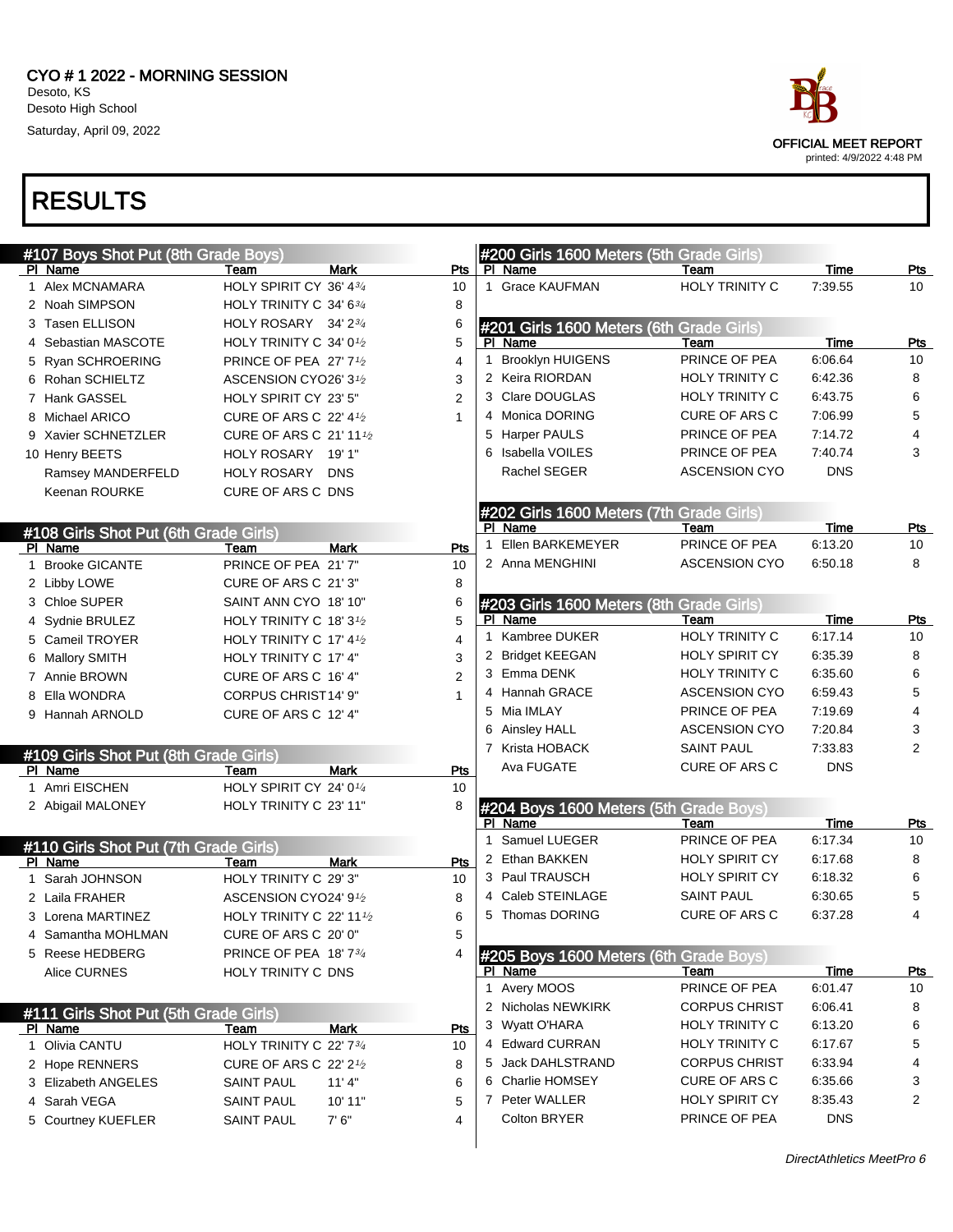

| #206 Boys 1600 Meters (7th Grade Boys)  |                                |            |              |                |              | #208 Girls 100 Meters (5th Grade Girls) (cont'd) |                          |            |              |                |
|-----------------------------------------|--------------------------------|------------|--------------|----------------|--------------|--------------------------------------------------|--------------------------|------------|--------------|----------------|
| PI Name                                 | Team                           | Time       |              | Pts            |              | PI Name                                          | Team                     | Time       |              |                |
| 1 Vincent GRONBERG                      | <b>ASCENSION CYO</b>           | 5:39.84    |              | 10             | $\mathbf{1}$ | Ellie MCDERMOTT                                  | <b>HOLY TRINITY C</b>    | 16.26      |              |                |
| 2 Jack GRISOLANO                        | CURE OF ARS C                  | 6:05.93    |              | 8              |              | 2 Riley KRAMER                                   | HOLY SPIRIT CY           | 16.49      |              |                |
| 3 Truman ELLISON                        | <b>HOLY ROSARY</b>             | 6:15.06    |              | 6              |              | 3 Taylor HULCHER                                 | <b>CORPUS CHRIST</b>     | 16.55      |              |                |
| 4 Luke JOHNSON                          | <b>HOLY TRINITY C</b>          | 6:41.70    |              | 5              | 4            | <b>Beau HULCHER</b>                              | <b>CORPUS CHRIST</b>     | 16.69      |              |                |
| 5 Brett BOMHOFF                         | <b>HOLY SPIRIT CY</b>          | 7:16.08    |              | 4              |              | 5 Rose ALLEY                                     | <b>CORPUS CHRIST</b>     | 16.79      |              |                |
|                                         |                                |            |              |                | 6            | Sophia LEACH                                     | <b>HOLY SPIRIT CY</b>    | 18.42      |              |                |
| #207 Boys 1600 Meters (8th Grade Boys)  |                                |            |              |                |              | 7 Lucy NGUYEN                                    | SAINT ANN CYO            | 18.96      |              |                |
| PI Name                                 | Team                           | Time       |              | Pts            |              | <b>Hope RENNERS</b>                              | CURE OF ARS C            | <b>DNS</b> |              |                |
| 1 Abraham SUND                          | PRINCE OF PEA                  | 5:48.43    |              | 10             |              | Section 3 of 3                                   |                          |            |              | Wind: (NW)     |
| 2 Michael ARICO                         | CURE OF ARS C                  | 6:27.72    |              | 8              |              | 1 Bailey HOLTON                                  | <b>HOLY TRINITY C</b>    | 15.61      |              |                |
| 3 Rowan O'CONNOR                        | HOLY TRINITY C                 | 6:42.56    |              | 6              |              | 2 Emma HARTTER                                   | <b>HOLY ROSARY</b>       | 15.81      |              |                |
| 4 Ramsey MANDERFELD                     | <b>HOLY ROSARY</b>             | 7:14.33    |              | 5              |              | 3 Grace KAUFMAN                                  | <b>HOLY TRINITY C</b>    | 16.94      |              |                |
| Joshua BRAUN                            | HOLY TRINITY C                 | <b>DNS</b> |              |                | 4            | Margaret BARKEMEYER                              | PRINCE OF PEA            | 17.37      |              |                |
| Eli SHORT                               | <b>ASCENSION CYO</b>           | <b>DNS</b> |              |                | 5            | Elizabeth CLARK                                  | SAINT ANN CYO            | 17.68      |              |                |
| Will ROBERTSON                          | <b>CURE OF ARS C</b>           | <b>DNS</b> |              |                | 6            | Emma DEVADER                                     | <b>CORPUS CHRIST</b>     | 18.57      |              |                |
|                                         |                                |            |              |                |              | 7 Hayley HELLEN                                  | SAINT ANN CYO            | 19.62      |              |                |
| #208 Girls 100 Meters (5th Grade Girls) |                                |            |              |                |              | <b>Charlotte CODY</b>                            | CURE OF ARS C            | <b>DNS</b> |              |                |
| PI Name                                 | Team                           | Time       | H(PI) Pts    |                |              | #209 Girls 100 Meters (6th Grade Girls)          |                          |            |              |                |
| 1 Bailey HOLTON                         | HOLY TRINITY C                 | 15.61 (NW) | 3(1)         | 10             |              | PI Name                                          | Team                     | Time       |              | $H(PI)$ Pts    |
| 2 Emma HARTTER                          | <b>HOLY ROSARY</b>             | 15.81 (NW) | 3(2)         | 8              | $\mathbf{1}$ | Emma MALLORY                                     | HOLY TRINITY C           | 15.29 (NW) | 2(1)         | 10             |
| 3 Mary WURTENBERGER                     | PRINCE OF PEA                  | 16.08 (NW) | 1(1)         | 6              |              | 2 Isabella RYAN                                  | ASCENSION CYO 15.42 (NW) |            | 1(1)         | 8              |
| 4 Ellie MCDERMOTT                       | <b>HOLY TRINITY C</b>          | 16.26 (NW) | 2(1)         | 5              |              | 3 Clare WUNDERLY                                 | PRINCE OF PEA            | 15.75 (NW) | 1(2)         | 6              |
| 5 Riley KRAMER                          | HOLY SPIRIT CY                 | 16.49 (NW) | 2(2)         | 4              |              | 4 Alexa BOOS                                     | ASCENSION CYO 15.88 (NW) |            | 3(1)         | 5              |
| Taylor HULCHER<br>6                     | CORPUS CHRIST 16.55 (NW)       |            | 2(3)         | 3              |              | 5 Kaitlyn KELLERMAN                              | SAINT ANN CYO            | 15.93 (NW) | 2(2)         | 4              |
| 7 Beau HULCHER                          | CORPUS CHRIST 16.69 (NW)       |            | 2(4)         | $\overline{2}$ |              | 6 Kenley DAVIS                                   | HOLY TRINITY C           | 15.99 (NW) | 3(2)         | 3              |
| 8 Rose ALLEY                            | CORPUS CHRIST 16.79 (NW)       |            | 2(5)         | $\mathbf{1}$   | 7            | Emma RADKE                                       | ASCENSION CYO 16.14 (NW) |            | 1(3)         | $\overline{2}$ |
| 9 Grace KAUFMAN                         | HOLY TRINITY C                 | 16.94 (NW) | 3(3)         |                | 8            | <b>Genevieve SMITH</b>                           | <b>HOLY SPIRIT CY</b>    | 16.46 (NW) | 1(4)         | 1              |
| 10 Margaret BARKEMEYER                  | PRINCE OF PEA                  | 17.37 (NW) | 3(4)         |                | 9            | Hailyn DEWALD                                    | PRINCE OF PEA            | 16.48 (NW) | 3(3)         |                |
| 11 Elizabeth CLARK                      | SAINT ANN CYO                  | 17.68 (NW) | 3(5)         |                |              | 10 Vivian OVERLEASE                              | CURE OF ARS C            | 16.61 (NW) | 2(3)         |                |
| 12 Sophia LEACH                         | HOLY SPIRIT CY                 | 18.42 (NW) | 2(6)         |                |              | 11 Grace HOCHBERG                                | PRINCE OF PEA            | 16.72 (NW) | 2(4)         |                |
| 13 Finnley RICHLIN                      | PRINCE OF PEA                  | 18.43 (NW) | 1(2)         |                |              | 12 Kate HUNTER                                   | SAINT ANN CYO            | 17.68 (NW) | 2(5)         |                |
| 14 Emma DEVADER                         | CORPUS CHRIST 18.57 (NW)       |            | 3(6)         |                |              | 13 Annie BROWN                                   | CURE OF ARS C            | 18.07 (NW) | 3(4)         |                |
| 15 Lucy NGUYEN                          | SAINT ANN CYO                  | 18.96 (NW) | 2(7)         |                |              | 14 Cameil TROYER                                 | HOLY TRINITY C           | 18.36 (NW) | 1(5)         |                |
| 16 Molly TRITZ                          | PRINCE OF PEA                  | 19.26 (NW) | 1(3)         |                |              | 15 Libby LOWE                                    | CURE OF ARS C            | 19.23 (NW) | 2(6)         |                |
| 17 Hayley HELLEN                        | SAINT ANN CYO                  | 19.62 (NW) | 3(7)         |                |              | 16 Margaret FAIR                                 | SAINT ANN CYO            | 20.22 (NW) | 3(5)         |                |
| Eva SCIARA                              | CURE OF ARS C                  | DNS (NW)   | 1            |                |              | Mikayla SCHMIDT                                  | CORPUS CHRIST DNS (NW)   |            | 1.           |                |
| <b>Hope RENNERS</b>                     | CURE OF ARS C                  | DNS (NW)   | 2            |                |              | Keira RIORDAN                                    | HOLY TRINITY C           | DNS (NW)   | $\mathbf{1}$ |                |
| Charlotte CODY                          | CURE OF ARS C                  | DNS (NW)   | 3            |                |              | Katherine ALFARO                                 | <b>SAINT PAUL</b>        | DNS (NW)   | 2            |                |
|                                         |                                |            |              |                |              | Hannah ARNOLD                                    | CURE OF ARS C            | DNS (NW)   | 3            |                |
| <b>SECTION RESULTS</b>                  |                                |            |              |                |              | Debbie KURIA                                     | PRINCE OF PEA            | DNS (NW)   | 3            |                |
| PI Name                                 | <b>Team</b>                    | Time       |              |                |              |                                                  |                          |            |              |                |
| Section 1 of 3                          |                                |            | Wind: (NW)   |                |              | <b>SECTION RESULTS</b>                           |                          |            |              |                |
| 1 Mary WURTENBERGER                     | PRINCE OF PEA                  | 16.08      |              |                |              | PI Name                                          | <b>Team</b>              | Time       |              |                |
| 2 Finnley RICHLIN                       | PRINCE OF PEA<br>PRINCE OF PEA | 18.43      |              |                |              | Section 1 of 3                                   |                          |            |              | Wind: (NW)     |
| 3 Molly TRITZ                           |                                | 19.26      |              |                |              | 1 Isabella RYAN                                  | <b>ASCENSION CYO</b>     | 15.42      |              |                |
| Eva SCIARA                              | CURE OF ARS C                  | <b>DNS</b> |              |                |              | 2 Clare WUNDERLY                                 | PRINCE OF PEA            | 15.75      |              |                |
| Section 2 of 3                          |                                |            | Wind: $(NW)$ |                |              |                                                  |                          |            |              |                |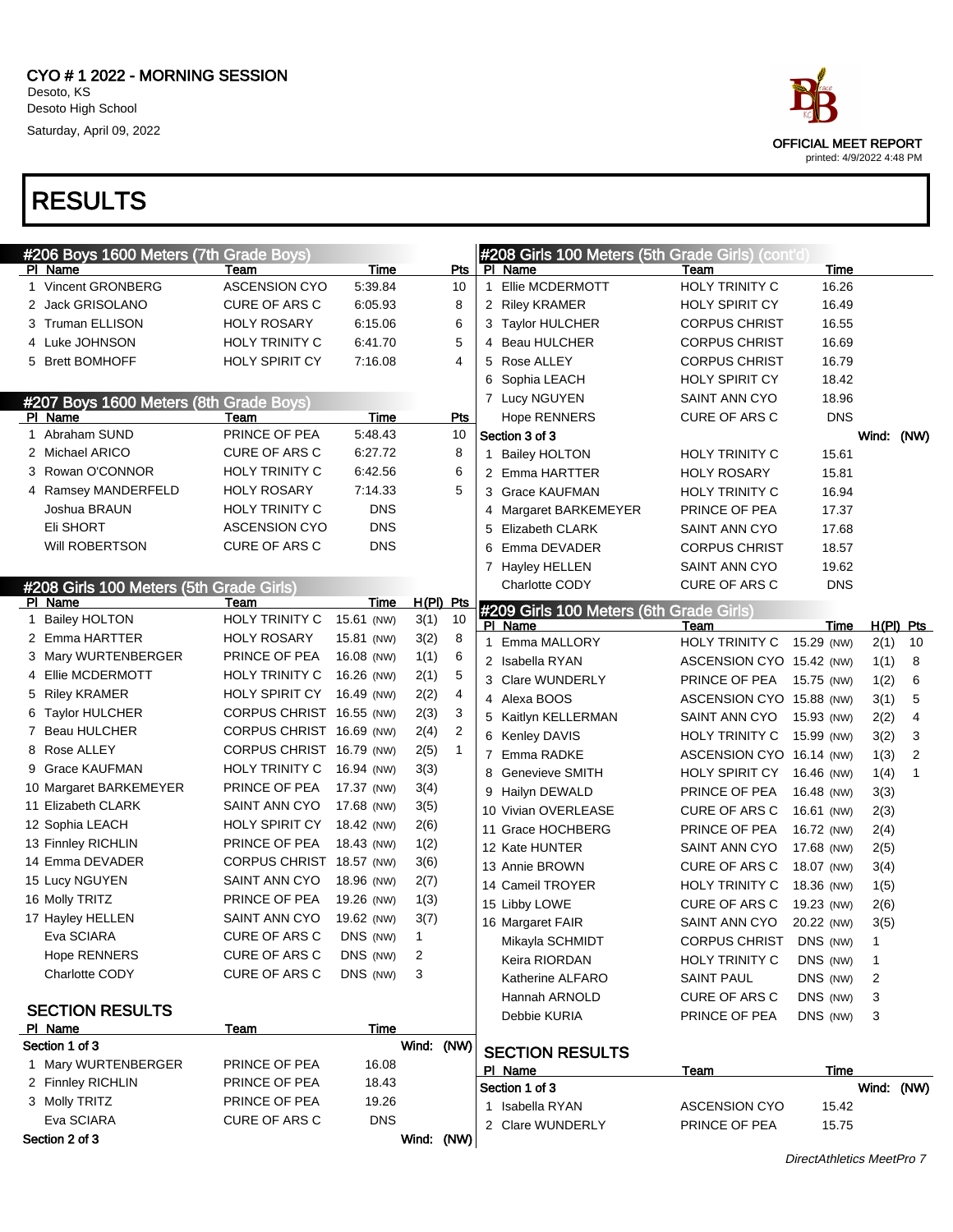

| #209 Girls 100 Meters (6th Grade Girls) (cont'd)   |                          |             |             |              |   | #210 Girls 100 Meters (7th Grade Girls) (cont'd) |                          |            |                |              |
|----------------------------------------------------|--------------------------|-------------|-------------|--------------|---|--------------------------------------------------|--------------------------|------------|----------------|--------------|
| PI Name                                            | Team                     | Time        |             |              |   | PI Name                                          | Team                     | Time       |                |              |
| 3 Emma RADKE                                       | <b>ASCENSION CYO</b>     | 16.14       |             |              |   | 1 Maddy BURCHARD                                 | HOLY TRINITY C           | 15.05      |                |              |
| 4 Genevieve SMITH                                  | HOLY SPIRIT CY           | 16.46       |             |              |   | 2 Ruby COSENTINO                                 | CURE OF ARS C            | 15.35      |                |              |
| 5 Cameil TROYER                                    | HOLY TRINITY C           | 18.36       |             |              |   | 3 Lucero CARRENO ROMAN                           | <b>SAINT PAUL</b>        | 15.65      |                |              |
| Mikayla SCHMIDT                                    | <b>CORPUS CHRIST</b>     | <b>DNS</b>  |             |              | 4 | Laila FRAHER                                     | <b>ASCENSION CYO</b>     | 15.72      |                |              |
| Keira RIORDAN                                      | HOLY TRINITY C           | <b>DNS</b>  |             |              |   | 5 Hadley HAHN                                    | CURE OF ARS C            | 17.48      |                |              |
| Section 2 of 3                                     |                          |             | Wind: (NW)  |              |   | 6 Sloane DOERFLER                                | <b>SAINT PAUL</b>        | 18.52      |                |              |
| 1 Emma MALLORY                                     | HOLY TRINITY C           | 15.29       |             |              |   | #211 Girls 100 Meters (8th Grade Girls)          |                          |            |                |              |
| 2 Kaitlyn KELLERMAN                                | SAINT ANN CYO            | 15.93       |             |              |   | PI Name                                          | Team                     | Time       |                | $H(PI)$ Pts  |
| 3 Vivian OVERLEASE                                 | <b>CURE OF ARS C</b>     | 16.61       |             |              | 1 | Elizabeth WURTENBERGER                           | PRINCE OF PEA            | 13.85 (NW) | 1(1)           | 10           |
| 4 Grace HOCHBERG                                   | PRINCE OF PEA            | 16.72       |             |              |   | 2 Nora CONWAY                                    | <b>CURE OF ARS C</b>     | 14.67 (NW) | 3(1)           | 8            |
| 5 Kate HUNTER                                      | <b>SAINT ANN CYO</b>     | 17.68       |             |              |   | 3 Grace GIESLER                                  | PRINCE OF PEA            | 14.69 (NW) | 2(1)           | 6            |
| 6 Libby LOWE                                       | <b>CURE OF ARS C</b>     | 19.23       |             |              | 4 | <b>Finley TAUSCHER</b>                           | <b>HOLY TRINITY C</b>    | 14.82 (NW) | 1(2)           | 5            |
| Katherine ALFARO                                   | <b>SAINT PAUL</b>        | <b>DNS</b>  |             |              |   | 5 Madison KRAFT                                  | PRINCE OF PEA            | 14.95 (NW) | 2(2)           | 4            |
| Section 3 of 3                                     |                          |             | Wind: (NW)  |              |   | 6 Grace DENNING                                  | <b>SAINT PAUL</b>        | 15.02 (NW) | 3(2)           | 3            |
| 1 Alexa BOOS                                       | <b>ASCENSION CYO</b>     | 15.88       |             |              |   | 7 Kambree DUKER                                  | <b>HOLY TRINITY C</b>    | 15.08 (NW) | 3(3)           | 2            |
| 2 Kenley DAVIS                                     | HOLY TRINITY C           | 15.99       |             |              | 8 | Jasmine LUCK-SMITH                               | <b>HOLY TRINITY C</b>    | 15.19 (NW) | 2(3)           | $\mathbf{1}$ |
| 3 Hailyn DEWALD                                    | PRINCE OF PEA            | 16.48       |             |              | 9 | Annie TUMBERGER                                  | HOLY SPIRIT CY           | 15.23 (NW) | 1(3)           |              |
| 4 Annie BROWN                                      | <b>CURE OF ARS C</b>     | 18.07       |             |              |   | 10 Rekha ROSS                                    | HOLY SPIRIT CY           | 15.40 (NW) | 1(4)           |              |
| 5 Margaret FAIR                                    | SAINT ANN CYO            | 20.22       |             |              |   | 11 Caroline MARTIN                               | HOLY SPIRIT CY           | 15.53 (NW) | 1(5)           |              |
| Hannah ARNOLD                                      | <b>CURE OF ARS C</b>     | <b>DNS</b>  |             |              |   | 12 Maeve RILEY                                   | <b>CURE OF ARS C</b>     | 15.64 (NW) | 1(6)           |              |
| Debbie KURIA                                       | PRINCE OF PEA            | <b>DNS</b>  |             |              |   | 13 Zala LOMSHEK                                  | ASCENSION CYO 15.77 (NW) |            | 2(4)           |              |
|                                                    |                          |             |             |              |   | 14 Emily ELLWANGER                               | HOLY TRINITY C           | 15.93 (NW) | 2(5)           |              |
| #210 Girls 100 Meters (7th Grade Girls)<br>PI Name | Team                     | Time        | $H(PI)$ Pts |              |   | 15 Lillian CAUL                                  | PRINCE OF PEA            | 16.34 (NW) | 2(6)           |              |
| 1 Maddy BURCHARD                                   | HOLY TRINITY C           | 15.05 (NW)  | 2(1)        | 10           |   | 16 Hannah DRONE                                  | HOLY SPIRIT CY           | 17.59 (NW) | 3(4)           |              |
| 2 Grace BAGGOTT                                    | <b>CURE OF ARS C</b>     | 15.15 (NW)  | 1(1)        | 8            |   | 17 Emily URQUIZA                                 | PRINCE OF PEA            | 17.88 (NW) | 1(7)           |              |
| 3 Ruby COSENTINO                                   | <b>CURE OF ARS C</b>     | 15.35 (NW)  | 2(2)        | 6            |   | 18 Ella DUNN                                     | <b>CURE OF ARS C</b>     | 17.93 (NW) | 3(5)           |              |
| 4 Lucero CARRENO ROMAN                             | <b>SAINT PAUL</b>        | 15.65 (NW)  | 2(3)        | 5            |   | Ava FUGATE                                       | <b>CURE OF ARS C</b>     | DNS (NW)   | $\overline{c}$ |              |
| 5 Laila FRAHER                                     | ASCENSION CYO 15.72 (NW) |             | 2(4)        | 4            |   | Leah HAEUSSER                                    | <b>HOLY TRINITY C</b>    | DNS (NW)   | 3              |              |
| 6 Kennedy HUGUNIN                                  | CORPUS CHRIST 16.63 (NW) |             | 1(2)        | 3            |   | Clare DAHLSTRAND                                 | <b>CORPUS CHRIST</b>     | DNS (NW)   | 3              |              |
| 7 Ailish SLOAN                                     | HOLY TRINITY C           | 17.04 (NW)  | 1(3)        | 2            |   |                                                  |                          |            |                |              |
| 8 Elizabeth HOTZE                                  | HOLY TRINITY C           | 17.33 (NW)  | 1(4)        | $\mathbf{1}$ |   | <b>SECTION RESULTS</b>                           |                          |            |                |              |
| 9 Alicia JACQUES                                   | CORPUS CHRIST 17.34 (NW) |             | 1(5)        |              |   | PI Name                                          | Team                     | Time       |                |              |
| 10 Hadley HAHN                                     | CURE OF ARS C            | 17.48 (NW)  | 2(5)        |              |   | Section 1 of 3                                   |                          |            | Wind: (NW)     |              |
| 11 Reese HEDBERG                                   | PRINCE OF PEA            | 17.49 (NW)  | 1(6)        |              |   | 1 Elizabeth WURTENBERGER                         | PRINCE OF PEA            | 13.85      |                |              |
| 12 Sloane DOERFLER                                 | <b>SAINT PAUL</b>        | 18.52 (NW)  | 2(6)        |              |   | 2 Finley TAUSCHER                                | <b>HOLY TRINITY C</b>    | 14.82      |                |              |
|                                                    |                          |             |             |              |   | 3 Annie TUMBERGER                                | HOLY SPIRIT CY           | 15.23      |                |              |
| <b>SECTION RESULTS</b>                             |                          |             |             |              |   | 4 Rekha ROSS                                     | <b>HOLY SPIRIT CY</b>    | 15.40      |                |              |
| PI Name                                            | <b>Team</b>              | <b>Time</b> |             |              |   | 5 Caroline MARTIN                                | <b>HOLY SPIRIT CY</b>    | 15.53      |                |              |
| Section 1 of 2                                     |                          |             | Wind: (NW)  |              |   | 6 Maeve RILEY                                    | <b>CURE OF ARS C</b>     | 15.64      |                |              |
| 1 Grace BAGGOTT                                    | <b>CURE OF ARS C</b>     | 15.15       |             |              |   | 7 Emily URQUIZA                                  | PRINCE OF PEA            | 17.88      |                |              |
| 2 Kennedy HUGUNIN                                  | <b>CORPUS CHRIST</b>     | 16.63       |             |              |   | Section 2 of 3                                   |                          |            | Wind: (NW)     |              |
| 3 Ailish SLOAN                                     | <b>HOLY TRINITY C</b>    | 17.04       |             |              |   | 1 Grace GIESLER                                  | PRINCE OF PEA            | 14.69      |                |              |
| 4 Elizabeth HOTZE                                  | <b>HOLY TRINITY C</b>    | 17.33       |             |              |   | 2 Madison KRAFT                                  | PRINCE OF PEA            | 14.95      |                |              |
| 5 Alicia JACQUES                                   | <b>CORPUS CHRIST</b>     | 17.34       |             |              |   | 3 Jasmine LUCK-SMITH                             | <b>HOLY TRINITY C</b>    | 15.19      |                |              |
| 6 Reese HEDBERG                                    | PRINCE OF PEA            | 17.49       |             |              |   | 4 Zala LOMSHEK                                   | <b>ASCENSION CYO</b>     | 15.77      |                |              |
| Section 2 of 2                                     |                          |             | Wind: (NW)  |              |   | 5 Emily ELLWANGER                                | <b>HOLY TRINITY C</b>    | 15.93      |                |              |
|                                                    |                          |             |             |              |   |                                                  |                          |            |                |              |

DirectAthletics MeetPro 8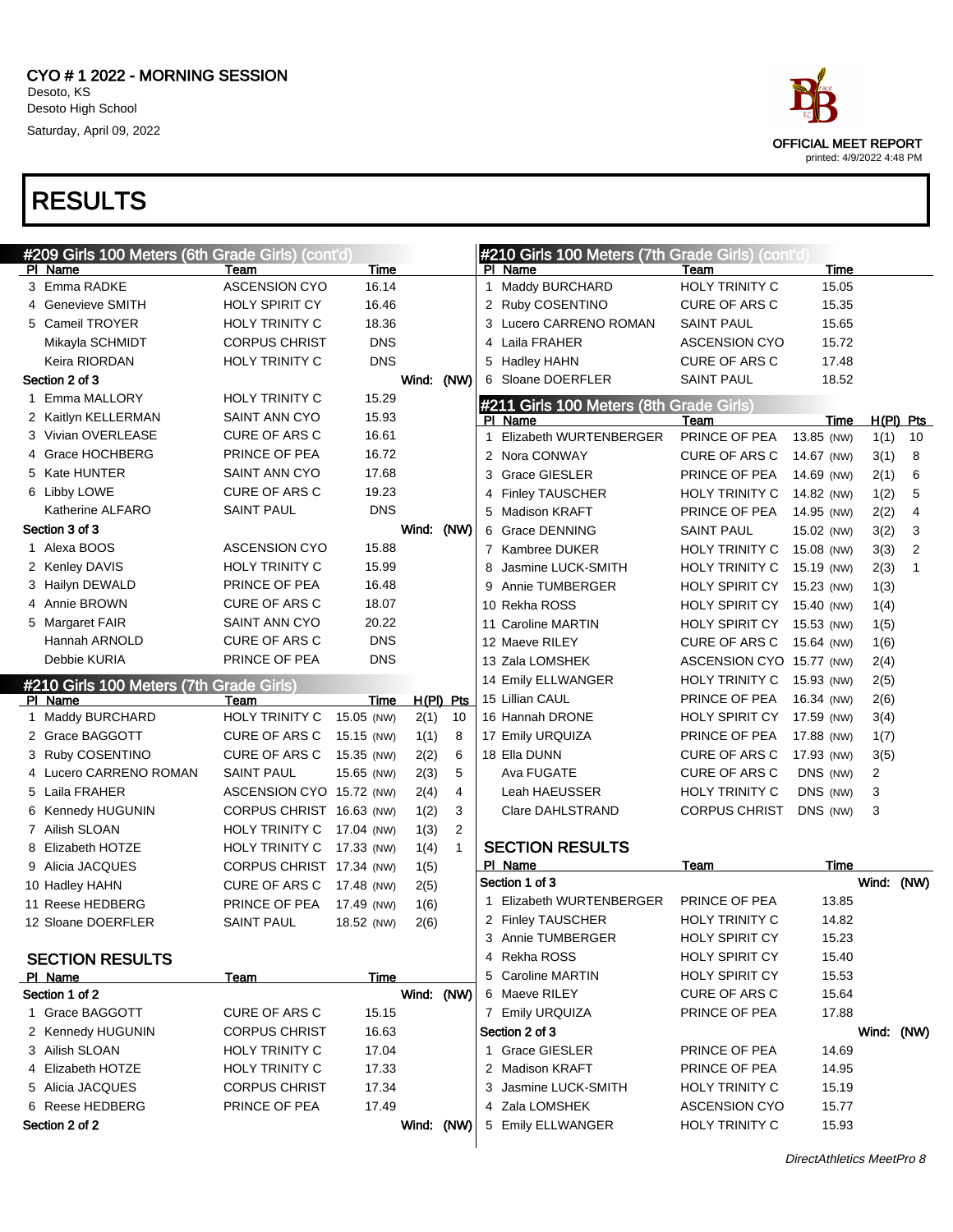#211 Girls 100 Meters (8th Grade Girls) (cont'd)

# RESULTS

| PI Name                               | Team                      | Time       |             | PI Name                               | Team                      | Time       |            |                |
|---------------------------------------|---------------------------|------------|-------------|---------------------------------------|---------------------------|------------|------------|----------------|
| 6 Lillian CAUL                        | PRINCE OF PEA             | 16.34      |             | 1 Parker SMITH                        | HOLY TRINITY C            | 15.60      |            |                |
| Ava FUGATE                            | <b>CURE OF ARS C</b>      | <b>DNS</b> |             | 2 Hudson TEDDY                        | HOLY TRINITY C            | 15.84      |            |                |
| Section 3 of 3                        |                           |            | Wind: (NW)  | 3 Evan STANLEY                        | <b>ASCENSION CYO</b>      | 16.87      |            |                |
| 1 Nora CONWAY                         | <b>CURE OF ARS C</b>      | 14.67      |             | 4 Giles SHORT                         | <b>ASCENSION CYO</b>      | 17.17      |            |                |
| 2 Grace DENNING                       | <b>SAINT PAUL</b>         | 15.02      |             | 5 Joseph WICKENHAUSER                 | HOLY TRINITY C            | 17.77      |            |                |
| 3 Kambree DUKER                       | <b>HOLY TRINITY C</b>     | 15.08      |             | 6 Philip SMILIE                       | <b>HOLY SPIRIT CY</b>     | 17.86      |            |                |
| 4 Hannah DRONE                        | HOLY SPIRIT CY            | 17.59      |             | Section 2 of 4                        |                           |            | Wind: (NW) |                |
| 5 Ella DUNN                           | <b>CURE OF ARS C</b>      | 17.93      |             | 1 Austin RISCOE                       | <b>ASCENSION CYO</b>      | 14.92      |            |                |
| Leah HAEUSSER                         | <b>HOLY TRINITY C</b>     | <b>DNS</b> |             | 2 Samuel SCHWALLER                    | <b>CURE OF ARS C</b>      | 15.69      |            |                |
| <b>Clare DAHLSTRAND</b>               | <b>CORPUS CHRIST</b>      | <b>DNS</b> |             | 3 Graham RAPELYE                      | <b>CURE OF ARS C</b>      | 17.00      |            |                |
| #212 Boys 100 Meters (5th Grade Boys) |                           |            |             | 4 Damien SCHWALLER                    | <b>CURE OF ARS C</b>      | 17.37      |            |                |
| PI Name                               | Team                      | Time       | $H(PI)$ Pts | 5 Asa SCHNETZLER                      | <b>CURE OF ARS C</b>      | 17.94      |            |                |
| Austin RISCOE                         | ASCENSION CYO 14.92 (NW)  |            | 2(1)        | 6 Brayden ROWLAND                     | <b>CURE OF ARS C</b>      | 18.71      |            |                |
| Jasper GUERRA                         | ASCENSION CYO 15.27 (NW)  |            | 4(1)        | 7 Daniel ROBERTSON                    | CURE OF ARS C             | 19.42      |            |                |
| Parker SMITH                          | HOLY TRINITY C 15.60 (NW) |            | 1(1)        | 8 Miles REDMOND                       | <b>CURE OF ARS C</b>      | 21.76      |            |                |
| Samuel SCHWALLER                      | <b>CURE OF ARS C</b>      | 15.69 (NW) | 2(2)        | Section 3 of 4                        |                           |            | Wind: (NW) |                |
| Hudson TEDDY                          | HOLY TRINITY C 15.84 (NW) |            | 1(2)        | 1 Cooper KNOBLOCK                     | <b>HOLY SPIRIT CY</b>     | 15.93      |            |                |
| Cooper KNOBLOCK                       | HOLY SPIRIT CY 15.93 (NW) |            | 3(1)        | 2 Miles IQBAL                         | <b>CURE OF ARS C</b>      | 16.63      |            |                |
| Will EWING                            | ASCENSION CYO 16.22 (NW)  |            | 4(2)        | 3 David BRABNER                       | SAINT ANN CYO             | 17.01      |            |                |
| Miles IQBAL                           | CURE OF ARS C             | 16.63 (NW) | 3(2)        | 4 Ethan MCGUIRE                       | <b>HOLY TRINITY C</b>     | 18.15      |            |                |
| <b>Victor COSENTINO</b>               | <b>CURE OF ARS C</b>      | 16.80 (NW) | 4(3)        | 5 Luke LORENZ                         | <b>ASCENSION CYO</b>      | 19.87      |            |                |
| Evan STANLEY                          | ASCENSION CYO 16.87 (NW)  |            | 1(3)        | 6 Linus L'ESPERANCE                   | <b>HOLY CROSS CY</b>      | 21.36      |            |                |
| Gabriel DONEGAN                       | <b>SAINT PAUL</b>         | 16.95 (NW) | 4(4)        | Jay LISSON                            | SAINT ANN CYO             | <b>DNS</b> |            |                |
| Graham RAPELYE                        | CURE OF ARS C             | 17.00 (NW) | 2(3)        | Nathaniel MCLELLAN                    | <b>ASCENSION CYO</b>      | <b>DNS</b> |            |                |
| David BRABNER                         | SAINT ANN CYO             | 17.01 (NW) | 3(3)        | Section 4 of 4                        |                           |            | Wind: (NW) |                |
| Giles SHORT                           | ASCENSION CYO 17.17 (NW)  |            | 1(4)        | 1 Jasper GUERRA                       | <b>ASCENSION CYO</b>      | 15.27      |            |                |
| Damien SCHWALLER                      | CURE OF ARS C             | 17.37 (NW) | 2(4)        | 2 Will EWING                          | <b>ASCENSION CYO</b>      | 16.22      |            |                |
| Joseph WICKENHAUSER                   | HOLY TRINITY C 17.77 (NW) |            | 1(5)        | 3 Victor COSENTINO                    | <b>CURE OF ARS C</b>      | 16.80      |            |                |
| Philip SMILIE                         | HOLY SPIRIT CY            | 17.86 (NW) | 1(6)        | 4 Gabriel DONEGAN                     | <b>SAINT PAUL</b>         | 16.95      |            |                |
| Daniel MEYERS                         | CURE OF ARS C             | 17.89 (NW) | 4(5)        | 5 Daniel MEYERS                       | CURE OF ARS C             | 17.89      |            |                |
| Asa SCHNETZLER                        | <b>CURE OF ARS C</b>      | 17.94 (NW) | 2(5)        | 6 Hank ENGELBERT                      | CURE OF ARS C             | 19.05      |            |                |
| Ethan MCGUIRE                         | <b>HOLY TRINITY C</b>     | 18.15 (NW) | 3(4)        | 7 Jack GATZ                           | SAINT ANN CYO             | 21.93      |            |                |
| Brayden ROWLAND                       | CURE OF ARS C             | 18.71 (NW) | 2(6)        | Liam FLYNN                            | <b>ASCENSION CYO</b>      | <b>DNS</b> |            |                |
| Hank ENGELBERT                        | CURE OF ARS C             | 19.05 (NW) | 4(6)        | #213 Boys 100 Meters (6th Grade Boys) |                           |            |            |                |
| Daniel ROBERTSON                      | CURE OF ARS C             | 19.42 (NW) | 2(7)        | PI Name                               | Team                      | Time       |            | H(PI) Pts      |
| Luke LORENZ                           | ASCENSION CYO 19.87 (NW)  |            | 3(5)        | 1 Carter MULLEN                       | CURE OF ARS C             | 14.95 (NW) | 1(1)       | - 10           |
| Linus L'ESPERANCE                     | HOLY CROSS CY 21.36 (NW)  |            | 3(6)        | 2 Kolbe MEINHARDT                     | PRINCE OF PEA 15.32 (NW)  |            | 1(2)       | 8              |
| Miles REDMOND                         | CURE OF ARS C 21.76 (NW)  |            | 2(8)        | 3 Dominic BARKMAN                     | HOLY TRINITY C            | 15.73 (NW) | 2(1)       | 6              |
| Jack GATZ                             | SAINT ANN CYO             | 21.93 (NW) | 4(7)        | 4 Jack TOEPFER                        | PRINCE OF PEA             | 15.75 (NW) | 1(3)       | 5              |
| Liam FLYNN                            | ASCENSION CYO             | DNS (NW)   | 4           | 5 Carter SCHUSTER                     | <b>HOLY TRINITY C</b>     | 15.86 (NW) | 1(4)       | 4              |
| Jay LISSON                            | SAINT ANN CYO             | DNS (NW)   | 3           | 6 William FRISCH                      | CURE OF ARS C             | 15.87 (NW) | 2(2)       | 3              |
| Nathaniel MCLELLAN                    | ASCENSION CYO DNS (NW)    |            | 3           | 7 Justin MANDERFELD                   | <b>HOLY ROSARY</b>        | 16.03 (NW) | 1(5)       | $\overline{2}$ |
|                                       |                           |            |             | 8 Gabe LANTER                         | CURE OF ARS C             | 17.21 (NW) | 2(3)       | $\mathbf{1}$   |
| <b>SECTION RESULTS</b>                |                           |            |             | 9 George BLASDEL                      | SAINT ANN CYO             | 17.80 (NW) | 2(4)       |                |
| PI Name                               | <u>Team</u>               | Time       |             | 10 Henry KRATOCHVIL                   | PRINCE OF PEA             | 19.67 (NW) | 2(5)       |                |
| Section 1 of 4                        |                           |            | Wind: (NW)  | 11 Grant ARCIGA                       | HOLY SPIRIT CY 19.94 (NW) |            | 1(6)       |                |
|                                       |                           |            |             |                                       |                           |            |            |                |



#212 Boys 100 Meters (5th Grade Boys) (cont'd)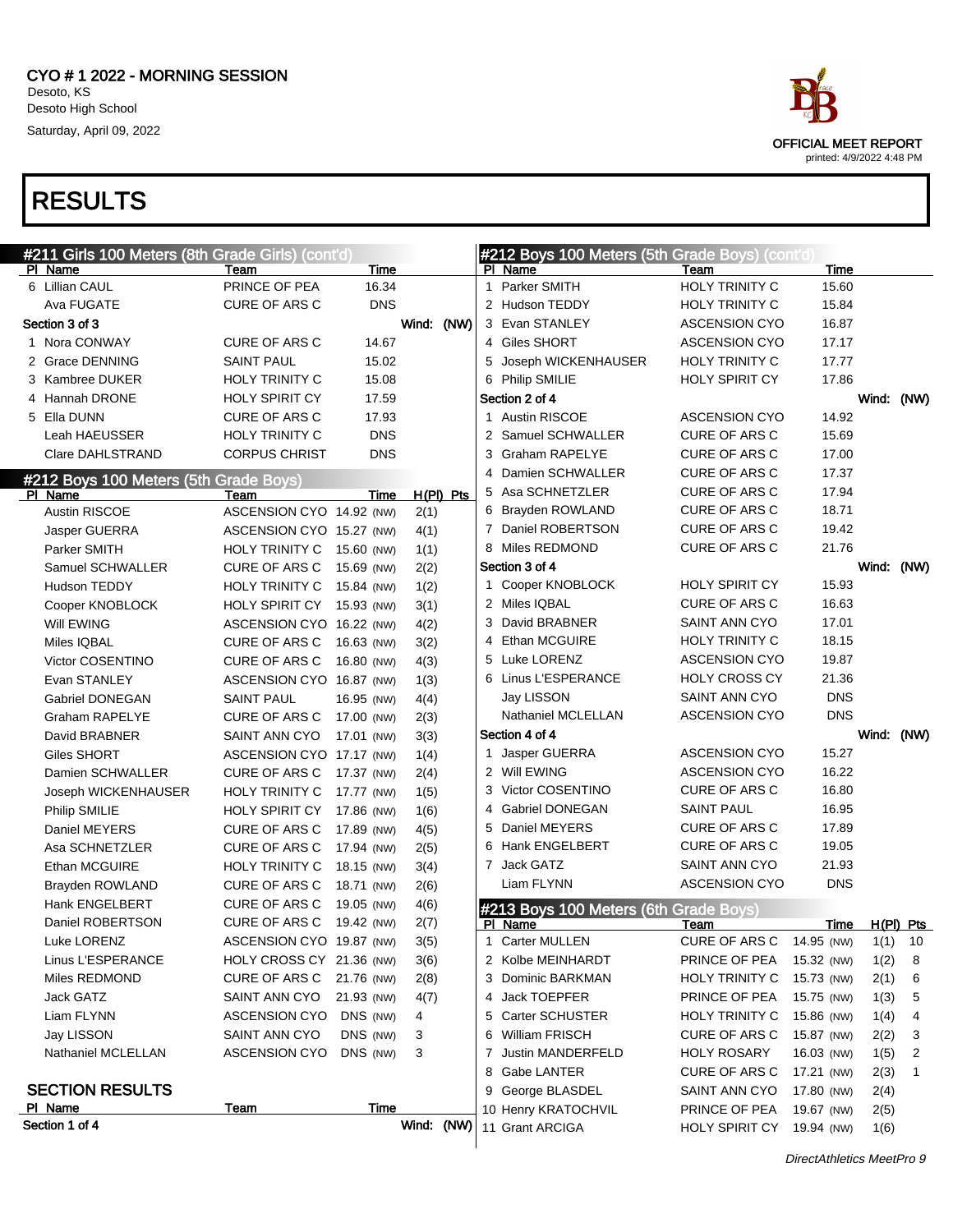

| #213 Boys 100 Meters (6th Grade Boys) (cont'd)   |                           |                          |              |              | #214 Boys 100 Meters (7th Grade Boys) (cont'd) |                           |            |      |             |
|--------------------------------------------------|---------------------------|--------------------------|--------------|--------------|------------------------------------------------|---------------------------|------------|------|-------------|
| PI Name                                          | Team                      | <u>Time</u>              |              | $H(PI)$ Pts  | PI Name                                        | Team                      | Time       |      | $H(PI)$ Pts |
| Ethan WHITE                                      | <b>HOLY SPIRIT CY</b>     | DNS (NW)                 | $\mathbf{1}$ |              | 23 Cruz RICO                                   | HOLY SPIRIT CY 15.89 (NW) |            | 2(3) |             |
| Alexander CALDWELL                               | <b>CORPUS CHRIST</b>      | DNS (NW)                 | 2            |              | 24 Felipe DIAZ                                 | HOLY CROSS CY 15.95 (NW)  |            | 4(6) |             |
| Oliver HOLMES                                    | <b>CORPUS CHRIST</b>      | DNS (NW)                 | 2            |              | 25 Frank REDMOND                               | CURE OF ARS C 16.02 (NW)  |            | 2(4) |             |
|                                                  |                           |                          |              |              | 26 Jackson BINGHAM                             | HOLY TRINITY C 16.04 (NW) |            | 5(7) |             |
| <b>SECTION RESULTS</b>                           |                           |                          |              |              | 27 Joseph DAY                                  | CORPUS CHRIST 16.19 (NW)  |            | 5(8) |             |
| PI Name                                          | Team                      | Time                     |              |              | 28 Ethan MELLON                                | HOLY CROSS CY 16.24 (NW)  |            | 3(7) |             |
| Section 1 of 2                                   |                           |                          | Wind: (NW)   |              | 29 Grant OYLER                                 | HOLY TRINITY C 16.37 (NW) |            | 2(5) |             |
| 1 Carter MULLEN                                  | <b>CURE OF ARS C</b>      | 14.95                    |              |              | 30 Chase DEVLIN                                | CORPUS CHRIST 16.48 (NW)  |            | 4(7) |             |
| 2 Kolbe MEINHARDT                                | PRINCE OF PEA             | 15.32                    |              |              | 31 Ben MULLIN                                  | HOLY TRINITY C 16.63 (NW) |            | 2(6) |             |
| 3 Jack TOEPFER                                   | PRINCE OF PEA             | 15.75                    |              |              | 32 Elijah WAITIKI                              | <b>SAINT PAUL</b>         | 16.99 (NW) | 1(4) |             |
| 4 Carter SCHUSTER                                | <b>HOLY TRINITY C</b>     | 15.86                    |              |              | 33 Connor MELLON                               | HOLY CROSS CY 17.03 (NW)  |            | 3(8) |             |
| Justin MANDERFELD<br>5                           | <b>HOLY ROSARY</b>        | 16.03                    |              |              | 34 Brody RENNERS                               | CURE OF ARS C 17.86 (NW)  |            | 2(7) |             |
| 6 Grant ARCIGA                                   | <b>HOLY SPIRIT CY</b>     | 19.94                    |              |              | 35 Owen HELLEN                                 | SAINT ANN CYO             | 18.38 (NW) | 4(8) |             |
| Ethan WHITE                                      | <b>HOLY SPIRIT CY</b>     | <b>DNS</b>               |              |              | <b>Josh VICTORIANO</b>                         | <b>CORPUS CHRIST</b>      | DNS (NW)   | 1    |             |
| Section 2 of 2                                   |                           |                          | Wind: (NW)   |              | Carter SCHNEIDER                               | <b>HOLY ROSARY</b>        | DNS (NW)   | 1    |             |
| 1 Dominic BARKMAN                                | <b>HOLY TRINITY C</b>     | 15.73                    |              |              | Alexander RAMIREZ-MORRIS CORPUS CHRIST         |                           | DNS (NW)   | 2    |             |
| 2 William FRISCH                                 | <b>CURE OF ARS C</b>      | 15.87                    |              |              |                                                |                           |            |      |             |
| 3 Gabe LANTER                                    | <b>CURE OF ARS C</b>      | 17.21                    |              |              | <b>SECTION RESULTS</b>                         |                           |            |      |             |
| 4 George BLASDEL                                 | <b>SAINT ANN CYO</b>      | 17.80                    |              |              | PI Name                                        | Team                      | Time       |      |             |
| 5 Henry KRATOCHVIL                               | PRINCE OF PEA             | 19.67                    |              |              | Section 1 of 5                                 |                           |            |      | Wind: (NW)  |
| Alexander CALDWELL                               | <b>CORPUS CHRIST</b>      | <b>DNS</b>               |              |              | 1 Henry WILEY                                  | PRINCE OF PEA             | 13.38      |      |             |
| Oliver HOLMES                                    | <b>CORPUS CHRIST</b>      | <b>DNS</b>               |              |              | 2 Brock WONDRA                                 | <b>CORPUS CHRIST</b>      | 14.47      |      |             |
|                                                  |                           |                          |              |              | 3 Dewayne WASHINGTON                           | SAINT ANN CYO             | 15.18      |      |             |
| #214 Boys 100 Meters (7th Grade Boys)<br>PI Name | Team                      | Time                     |              | $H(PI)$ Pts  | 4 Elijah WAITIKI                               | SAINT PAUL                | 16.99      |      |             |
| 1 Connor KAUFMAN                                 | PRINCE OF PEA             | 12.92 (NW)               | 3(1)         | 10           | <b>Josh VICTORIANO</b>                         | <b>CORPUS CHRIST</b>      | <b>DNS</b> |      |             |
| 2 Gabriel DURAN                                  | PRINCE OF PEA             | 13.31 (NW)               | 4(1)         | 8            | Carter SCHNEIDER                               | <b>HOLY ROSARY</b>        | <b>DNS</b> |      |             |
| 3 Henry WILEY                                    | PRINCE OF PEA             | 13.38 (NW)               | 1(1)         | 6            | Section 2 of 5                                 |                           |            |      | Wind: (NW)  |
| 4 Grady RICHLIN                                  | PRINCE OF PEA             | 13.65 (NW)               | 2(1)         | 5            | 1 Grady RICHLIN                                | PRINCE OF PEA             | 13.65      |      |             |
| 5 Anderson BATEMAN                               | CORPUS CHRIST 13.81 (NW)  |                          | 5(1)         | 4            | 2 Drew MORTIMER                                | <b>HOLY TRINITY C</b>     | 14.27      |      |             |
| 6 Emmanuel FASCHING                              | ASCENSION CYO 14.07 (NW)  |                          | 4(2)         | 3            | 3 Cruz RICO                                    | <b>HOLY SPIRIT CY</b>     | 15.89      |      |             |
| 7 Drew MORTIMER                                  | <b>HOLY TRINITY C</b>     | 14.27 (NW)               | 2(2)         | 2            | 4 Frank REDMOND                                | <b>CURE OF ARS C</b>      | 16.02      |      |             |
| 8 Brock WONDRA                                   | CORPUS CHRIST 14.47 (NW)  |                          | 1(2)         | $\mathbf{1}$ | 5 Grant OYLER                                  | <b>HOLY TRINITY C</b>     | 16.37      |      |             |
| 9 Miles ENGLERT                                  | CURE OF ARS C             | 14.62 (NW)               | 4(3)         |              | 6 Ben MULLIN                                   | <b>HOLY TRINITY C</b>     | 16.63      |      |             |
| 10 Charlie L'ESPERANCE                           | HOLY CROSS CY 14.75 (NW)  |                          | 3(2)         |              | 7 Brody RENNERS                                | <b>CURE OF ARS C</b>      | 17.86      |      |             |
| 11 Auggie COLLINS                                | ASCENSION CYO 14.76 (NW)  |                          | 5(2)         |              | Alexander RAMIREZ-MORRIS CORPUS CHRIST         |                           | <b>DNS</b> |      |             |
| 12 Joe CLARK                                     | SAINT ANN CYO 14.96 (NW)  |                          | 5(3)         |              | Section 3 of 5                                 |                           |            |      | Wind: (NW)  |
| 13 Cooper LICHTENAUER                            | HOLY SPIRIT CY 15.12 (NW) |                          | 3(3)         |              | 1 Connor KAUFMAN                               | PRINCE OF PEA             | 12.92      |      |             |
| 14 Dewayne WASHINGTON                            | SAINT ANN CYO             | 15.18 (NW)               | 1(3)         |              | 2 Charlie L'ESPERANCE                          | <b>HOLY CROSS CY</b>      | 14.75      |      |             |
| 15 Joel BRADDY                                   | HOLY SPIRIT CY            | 15.26 (NW)               | 5(4)         |              | 3 Cooper LICHTENAUER                           | <b>HOLY SPIRIT CY</b>     | 15.12      |      |             |
| 16 Jonpaul DONEGAN                               | <b>SAINT PAUL</b>         | 15.29 (NW)               | 4(4)         |              | 4 Logan MOORE                                  | HOLY TRINITY C            | 15.31      |      |             |
| 17 Logan MOORE                                   | HOLY TRINITY C            | 15.31 (NW)               | 3(4)         |              | 5 Owen MEYERS                                  | CURE OF ARS C             | 15.35      |      |             |
| 18 Owen MEYERS                                   | CURE OF ARS C             | 15.35 (NW)               | 3(5)         |              | 6 Drew BAKKEN                                  | <b>HOLY SPIRIT CY</b>     | 15.44      |      |             |
| 19 Skyler LOWRY                                  | HOLY TRINITY C            | 15.40 (NW)               |              |              | 7 Ethan MELLON                                 | <b>HOLY CROSS CY</b>      | 16.24      |      |             |
| 20 Drew BAKKEN                                   | <b>HOLY SPIRIT CY</b>     | 15.44 (NW)               | 5(5)         |              | 8 Connor MELLON                                | <b>HOLY CROSS CY</b>      | 17.03      |      |             |
| 21 Michael BEVITT                                | HOLY TRINITY C            |                          | 3(6)         |              | Section 4 of 5                                 |                           |            |      | Wind: (NW)  |
| 22 Daniel FITZGERALD                             | HOLY TRINITY C            | 15.50 (NW)<br>15.70 (NW) | 5(6)         |              | 1 Gabriel DURAN                                | PRINCE OF PEA             | 13.31      |      |             |
|                                                  |                           |                          | 4(5)         |              |                                                |                           |            |      |             |
|                                                  |                           |                          |              |              |                                                |                           |            |      |             |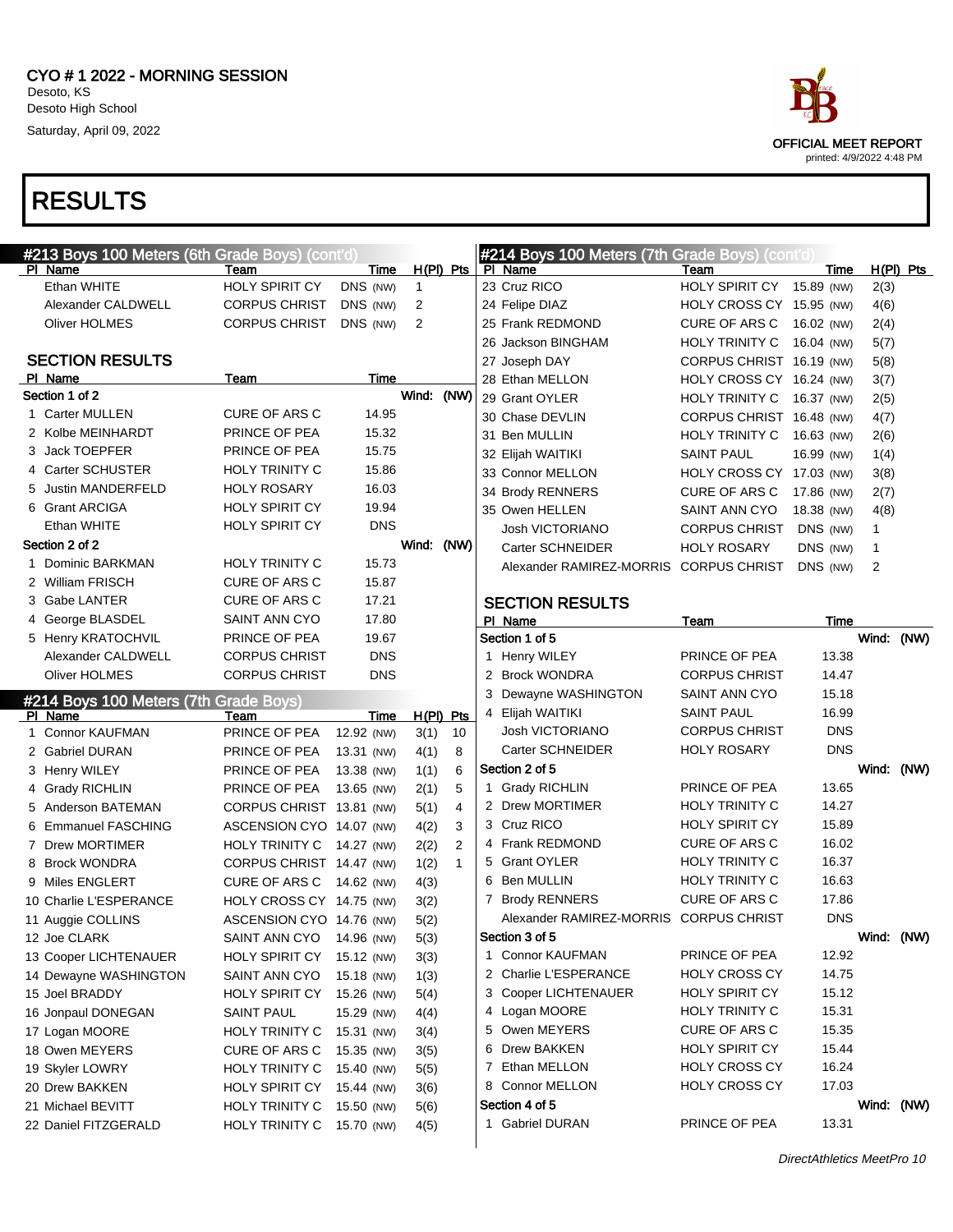



DirectAthletics MeetPro 11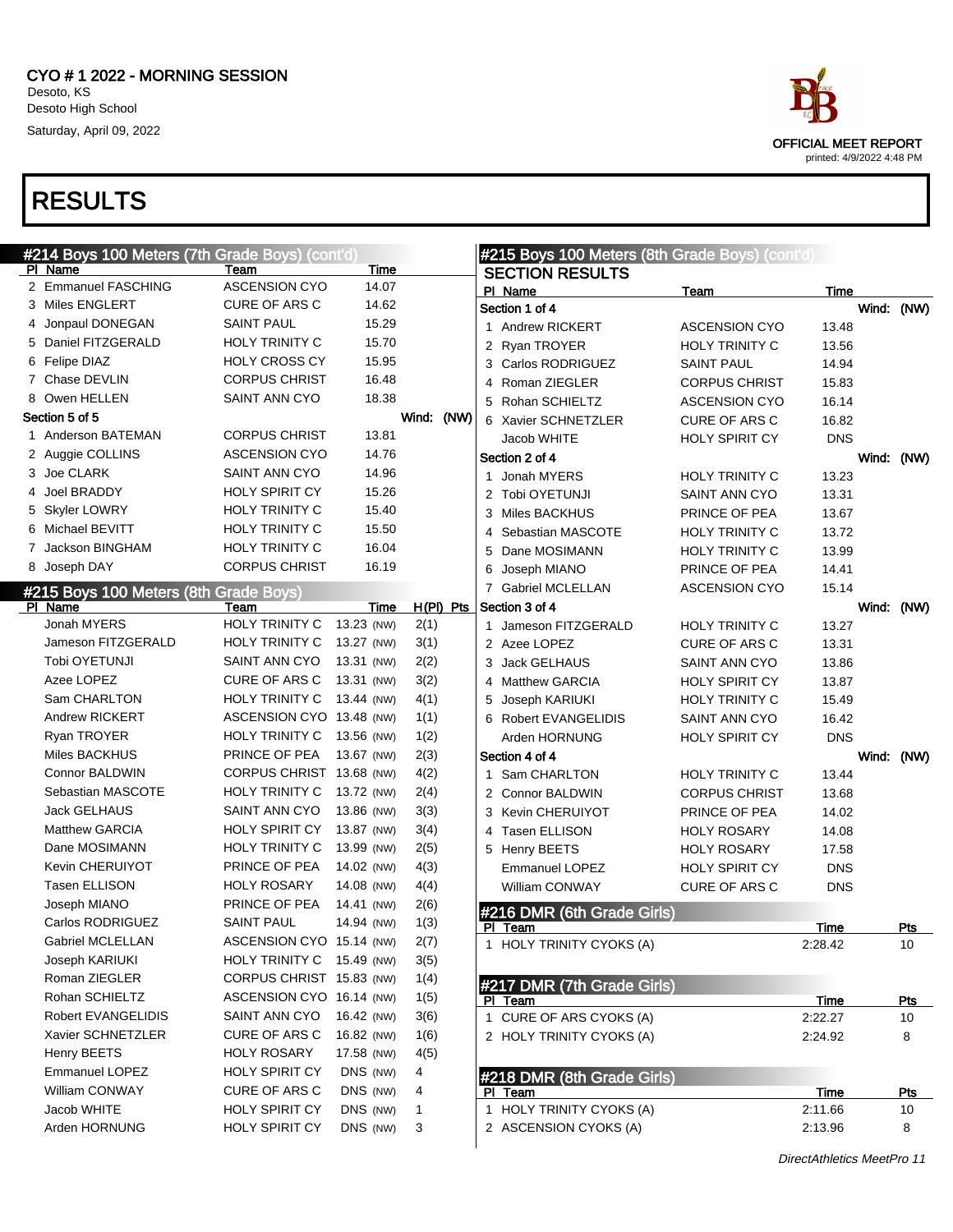

|   | #219 DMR (5th Grade Boys)              |                          |                 |              |                |                | #223 Girls 60 Meters (5th Grade Girls) (cont'd)   |                              |               |       |                |
|---|----------------------------------------|--------------------------|-----------------|--------------|----------------|----------------|---------------------------------------------------|------------------------------|---------------|-------|----------------|
|   | PI Team<br>1 CURE OF ARS CYOKS (A)     |                          | Time<br>2:35.12 |              | Pts<br>10      | <b>PI</b>      | Name<br>7 Emma DEVADER                            | Team<br><b>CORPUS CHRIST</b> | Time<br>10.19 |       |                |
|   |                                        |                          |                 |              |                |                | Hayley HELLEN                                     | SAINT ANN CYO                | <b>DNS</b>    |       |                |
|   | #220 DMR (6th Grade Boys)              |                          |                 |              |                |                |                                                   |                              |               |       |                |
|   | PI Team                                |                          | <b>Time</b>     |              | Pts            |                | #224 Girls 60 Meters (6th Grade Girls)<br>PI Name | Team                         | Time          |       | $H(PI)$ Pts    |
|   | 1 CURE OF ARS CYOKS (A)                |                          | 2:28.68         |              | 10             |                | 1 Avery NEUER                                     | HOLY TRINITY C               | 8.66 (NW)     | 1(1)  | 10             |
|   |                                        |                          |                 |              |                |                | 2 Isabella RYAN                                   | <b>ASCENSION CYO</b>         | 8.86 (NW)     | 1(2)  | 8              |
|   | #221 DMR (7th Grade Boys)              |                          |                 |              |                | 3              | Emma RADKE                                        | <b>ASCENSION CYO</b>         | 8.91 (NW)     | 1(3)  | 6              |
|   | PI Team                                |                          | <b>Time</b>     |              | Pts            | 4              | Sydnie BRULEZ                                     | HOLY TRINITY C               | 8.97 (NW)     | 3(1)  | 5              |
|   | 1 HOLY TRINITY CYOKS (A)               |                          | 2:25.87         |              | 10             | 5              | Hailyn DEWALD                                     | PRINCE OF PEA                | 8.97 (NW)     | 3(1)  | 4              |
|   |                                        |                          |                 |              |                | 6              | Kaitlyn KELLERMAN                                 | SAINT ANN CYO                | 9.03 (NW)     | 2(1)  | 3              |
|   | #223 Girls 60 Meters (5th Grade Girls) |                          |                 |              |                | $\overline{7}$ | Jillian ANDERSON                                  | PRINCE OF PEA                | 9.05 (NW)     | 3(3)  | $\overline{2}$ |
|   | PI Name                                | Team                     | Time            |              | H(PI) Pts      |                | 8 Genevieve SMITH                                 | <b>HOLY SPIRIT CY</b>        | 9.11 (NW)     | 1(4)  | 1              |
| 1 | <b>Emma HARTTER</b>                    | <b>HOLY ROSARY</b>       | 8.70 (NW)       | 2(1)         | 10             |                | 9 Clare DOUGLAS                                   | HOLY TRINITY C               | 9.23 (NW)     | 3(4)  |                |
|   | 2 Bailey HOLTON                        | HOLY TRINITY C           | 8.74 (NW)       | 2(2)         | 8              |                | 10 Nicole DROESSLER                               | CURE OF ARS C                | 9.53 (NW)     | 2(2)  |                |
|   | 3 Olivia CANTU                         | HOLY TRINITY C           | 8.78 (NW)       | 2(3)         | 6              |                | 11 Annie BROWN                                    | CURE OF ARS C                | 9.67 (NW)     | 3(5)  |                |
|   | 4 Lucy SKINNER                         | PRINCE OF PEA            | 9.13 (NW)       | 1(1)         | 5              |                | 12 Isabella VOILES                                | PRINCE OF PEA                | 9.97 (NW)     | 1(5)  |                |
| 5 | Ellie MCDERMOTT                        | HOLY TRINITY C           | 9.15 (NW)       | 1(2)         | 4              |                | 13 Hannah ARNOLD                                  | CURE OF ARS C                | 10.06 (NW)    | 3(6)  |                |
| 6 | Rose ALLEY                             | <b>CORPUS CHRIST</b>     | 9.33 (NW)       | 1(3)         | 3              |                | 14 Chloe SUPER                                    | <b>SAINT ANN CYO</b>         | 10.37 (NW)    | 1(6)  |                |
|   | 7 Grace KAUFMAN                        | <b>HOLY TRINITY C</b>    | 9.36 (NW)       | 1(4)         | $\overline{2}$ |                | 15 Libby LOWE                                     | CURE OF ARS C                | 10.46 (NW)    | 2(3)  |                |
| 8 | Caroline BODDICKER                     | <b>ASCENSION CYO</b>     | 9.40 (NW)       | 2(4)         | $\mathbf{1}$   |                | 16 Brianna MONZALVO                               | <b>SAINT PAUL</b>            | 10.75 (NW)    | 2(4)  |                |
|   | 9 Margaret BARKEMEYER                  | PRINCE OF PEA            | 9.79 (NW)       | 2(5)         |                |                | 17 Margaret FAIR                                  | <b>SAINT ANN CYO</b>         | 11.28 (NW)    | 2(5)  |                |
|   | 10 Elizabeth CLARK                     | SAINT ANN CYO            | 9.90 (NW)       | 2(6)         |                |                | Debbie KURIA                                      | PRINCE OF PEA                | DNS (NW)      | 2     |                |
|   | 11 Hope RENNERS                        | CURE OF ARS C            | 9.96 (NW)       | 1(5)         |                |                | Katherine ALFARO                                  | <b>SAINT PAUL</b>            | DNS (NW)      | 2     |                |
|   | 12 Emma DEVADER                        | CORPUS CHRIST 10.19 (NW) |                 | 2(7)         |                |                | Mikayla SCHMIDT                                   | <b>CORPUS CHRIST</b>         | DNS (NW)      | 1     |                |
|   | 13 Sophia LEACH                        | <b>HOLY SPIRIT CY</b>    | 10.31 (NW)      | 1(6)         |                |                | <b>Emorey KOEHLER</b>                             | CURE OF ARS C                | DNS (NW)      | 3     |                |
|   | 14 Courtney KUEFLER                    | <b>SAINT PAUL</b>        | 11.75 (NW)      | 1(7)         |                |                |                                                   |                              |               |       |                |
|   | Molly TRITZ                            | PRINCE OF PEA            | DNS (NW)        | $\mathbf{1}$ |                |                | <b>SECTION RESULTS</b>                            |                              |               |       |                |
|   | <b>Hayley HELLEN</b>                   | SAINT ANN CYO            | DNS (NW)        | 2            |                |                | PI Name                                           | Team                         | Time          |       |                |
|   |                                        |                          |                 |              |                |                | Section 1 of 3                                    |                              |               | Wind: | (NW)           |
|   | <b>SECTION RESULTS</b><br>PI Name      |                          |                 |              |                |                | 1 Avery NEUER                                     | <b>HOLY TRINITY C</b>        | 8.66          |       |                |
|   | Section 1 of 2                         | Team                     | Time            | Wind: (NW)   |                |                | 2 Isabella RYAN                                   | <b>ASCENSION CYO</b>         | 8.86          |       |                |
|   | 1 Lucy SKINNER                         | PRINCE OF PEA            | 9.13            |              |                |                | 3 Emma RADKE                                      | <b>ASCENSION CYO</b>         | 8.91          |       |                |
|   | 2 Ellie MCDERMOTT                      | HOLY TRINITY C           | 9.15            |              |                |                | 4 Genevieve SMITH                                 | <b>HOLY SPIRIT CY</b>        | 9.11          |       |                |
|   | 3 Rose ALLEY                           | <b>CORPUS CHRIST</b>     | 9.33            |              |                | 5              | <b>Isabella VOILES</b>                            | PRINCE OF PEA                | 9.97          |       |                |
| 4 | <b>Grace KAUFMAN</b>                   | HOLY TRINITY C           | 9.36            |              |                |                | 6 Chloe SUPER                                     | <b>SAINT ANN CYO</b>         | 10.37         |       |                |
|   | 5 Hope RENNERS                         | CURE OF ARS C            | 9.96            |              |                |                | Mikayla SCHMIDT                                   | <b>CORPUS CHRIST</b>         | <b>DNS</b>    |       |                |
|   | 6 Sophia LEACH                         | <b>HOLY SPIRIT CY</b>    | 10.31           |              |                |                | Section 2 of 3                                    |                              |               |       | Wind: (NW)     |
|   | 7 Courtney KUEFLER                     | <b>SAINT PAUL</b>        | 11.75           |              |                |                | 1 Kaitlyn KELLERMAN                               | SAINT ANN CYO                | 9.03          |       |                |
|   | Molly TRITZ                            | PRINCE OF PEA            | <b>DNS</b>      |              |                |                | 2 Nicole DROESSLER                                | CURE OF ARS C                | 9.53          |       |                |
|   | Section 2 of 2                         |                          |                 | Wind: (NW)   |                |                | 3 Libby LOWE                                      | CURE OF ARS C                | 10.46         |       |                |
|   | 1 Emma HARTTER                         | <b>HOLY ROSARY</b>       | 8.70            |              |                |                | 4 Brianna MONZALVO                                | <b>SAINT PAUL</b>            | 10.75         |       |                |
|   | 2 Bailey HOLTON                        | HOLY TRINITY C           | 8.74            |              |                |                | 5 Margaret FAIR                                   | SAINT ANN CYO                | 11.28         |       |                |
|   | 3 Olivia CANTU                         | HOLY TRINITY C           | 8.78            |              |                |                | Debbie KURIA                                      | PRINCE OF PEA                | <b>DNS</b>    |       |                |
| 4 | Caroline BODDICKER                     | <b>ASCENSION CYO</b>     | 9.40            |              |                |                | Katherine ALFARO                                  | <b>SAINT PAUL</b>            | <b>DNS</b>    |       |                |
|   | 5 Margaret BARKEMEYER                  | PRINCE OF PEA            | 9.79            |              |                |                | Section 3 of 3                                    |                              |               |       | Wind: (NW)     |
|   | 6 Elizabeth CLARK                      | SAINT ANN CYO            | 9.90            |              |                |                | 1 Sydnie BRULEZ                                   | HOLY TRINITY C               | 8.97          |       |                |
|   |                                        |                          |                 |              |                |                |                                                   |                              |               |       |                |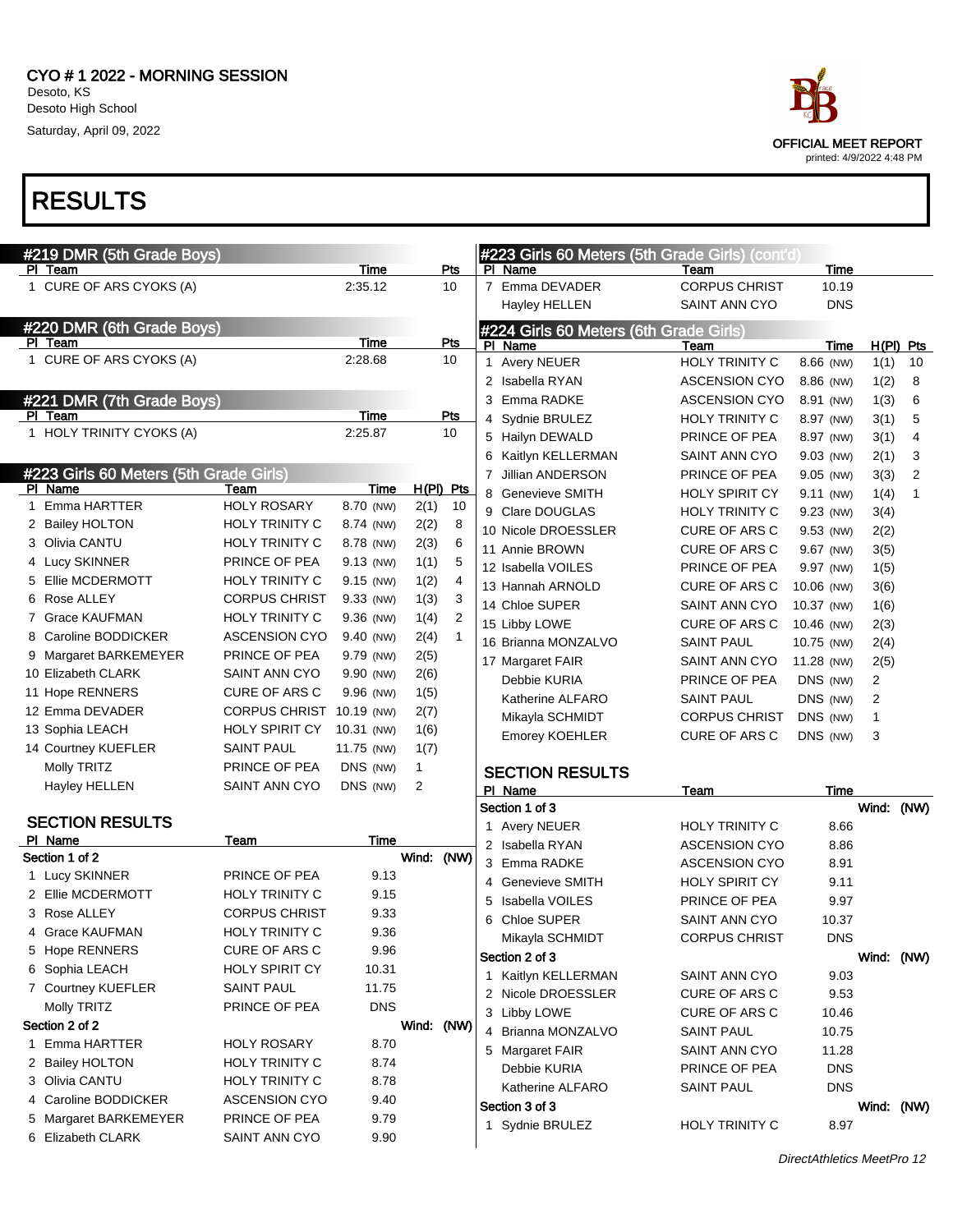

| #224 Girls 60 Meters (6th Grade Girls) (cont'd) |                                                |                        |              |              |    | #226 Girls 60 Meters (8th Grade Girls) (cont'd) |                       |             |             |                |
|-------------------------------------------------|------------------------------------------------|------------------------|--------------|--------------|----|-------------------------------------------------|-----------------------|-------------|-------------|----------------|
| PI Name                                         | Team                                           | Time                   |              |              |    | PI Name                                         | Team                  | Time        | $H(PI)$ Pts |                |
| 1 Hailyn DEWALD                                 | PRINCE OF PEA                                  | 8.97                   |              |              |    | 4 Amelia SHARBAUGH                              | <b>HOLY TRINITY C</b> | 8.40 (NW)   | 1(3)        | 5              |
| 3 Jillian ANDERSON                              | PRINCE OF PEA                                  | 9.05                   |              |              | 5  | <b>Christine SCHROERING</b>                     | PRINCE OF PEA         | 8.51 (NW)   | 1(4)        | $\overline{4}$ |
| 4 Clare DOUGLAS                                 | <b>HOLY TRINITY C</b>                          | 9.23                   |              |              | 6  | Zala LOMSHEK                                    | <b>ASCENSION CYO</b>  | 8.54 (NW)   | 2(2)        | 3              |
| 5 Annie BROWN                                   | <b>CURE OF ARS C</b>                           | 9.67                   |              |              | 7  | <b>Caroline MARTIN</b>                          | <b>HOLY SPIRIT CY</b> | 8.54 (NW)   | 1(5)        | 2              |
| 6 Hannah ARNOLD                                 | <b>CURE OF ARS C</b>                           | 10.06                  |              |              | 8  | Annie TUMBERGER                                 | <b>HOLY SPIRIT CY</b> | 8.55 (NW)   | 1(6)        | $\mathbf{1}$   |
| Emorey KOEHLER                                  | <b>CURE OF ARS C</b>                           | <b>DNS</b>             |              |              | 9  | Kayla ALEXANDER                                 | PRINCE OF PEA         | 8.55 (NW)   | 2(3)        |                |
| #225 Girls 60 Meters (7th Grade Girls)          |                                                |                        |              |              |    | 10 Lilly LEMMON                                 | HOLY TRINITY C        | 8.63 (NW)   | 2(4)        |                |
| PI Name                                         | Team                                           | Time                   | $H(PI)$ Pts  |              |    | 11 Lillian CAUL                                 | PRINCE OF PEA         | 8.79 (NW)   | 2(5)        |                |
| 1 Maddy BURCHARD                                | <b>HOLY TRINITY C</b>                          | 8.27 (NW)              | 1(1)         | 10           |    | 12 Alyssa BUSETTI                               | <b>HOLY CROSS CY</b>  | 9.53 (NW)   | 2(6)        |                |
| 2 Lucero CARRENO ROMAN                          | <b>SAINT PAUL</b>                              | 8.71 (NW)              | 2(1)         | 8            |    | 13 Emily URQUIZA                                | PRINCE OF PEA         | 9.71 (NW)   | 1(7)        |                |
| 3 Laila FRAHER                                  | <b>ASCENSION CYO</b>                           | 8.79 (NW)              | 2(2)         | 6            |    | 14 Ella DUNN                                    | <b>CURE OF ARS C</b>  | 9.91 (NW)   | 2(7)        |                |
| 4 Nora TODD                                     | HOLY TRINITY C                                 | 8.88 (NW)              | 1(2)         | 5            |    | Maddy LAVERY                                    | HOLY TRINITY C        | DNS (NW)    | 2           |                |
| 5 Isla SCHERZER                                 | <b>HOLY TRINITY C</b>                          | 8.95 (NW)              | 1(3)         | 4            |    |                                                 |                       |             |             |                |
| 6 Monica MONZALVO                               | <b>SAINT PAUL</b>                              | 9.17 (NW)              | 1(4)         | 3            |    | <b>SECTION RESULTS</b>                          |                       |             |             |                |
| 7 Elena VEGA                                    | <b>SAINT PAUL</b>                              | 9.31 (NW)              | 1(5)         | 2            |    | PI Name                                         | Team                  | Time        |             |                |
| 8 Kennedy HUGUNIN                               | <b>CORPUS CHRIST</b>                           | 9.34 (NW)              | 2(3)         | $\mathbf{1}$ |    | Section 1 of 2                                  |                       |             | Wind:       | (NW)           |
| 9 Lorena MARTINEZ                               | HOLY TRINITY C                                 | 9.49 (NW)              | 1(6)         |              |    | 1 Jasmine LUCK-SMITH                            | <b>HOLY TRINITY C</b> | 8.36        |             |                |
| 10 Alicia JACQUES                               | <b>CORPUS CHRIST</b>                           | 9.58 (NW)              | 1(7)         |              |    | 2 Rekha ROSS                                    | <b>HOLY SPIRIT CY</b> | 8.39        |             |                |
| 11 Hadley HAHN                                  | CURE OF ARS C                                  | 9.64 (NW)              | 2(4)         |              | 3. | Amelia SHARBAUGH                                | <b>HOLY TRINITY C</b> | 8.40        |             |                |
| 12 Elizabeth HOTZE                              | <b>HOLY TRINITY C</b>                          | 9.71 (NW)              | 2(5)         |              | 4  | <b>Christine SCHROERING</b>                     | PRINCE OF PEA         | 8.51        |             |                |
| 13 Sloane DOERFLER                              | <b>SAINT PAUL</b>                              | 9.90 (NW)              | 2(6)         |              | 5  | <b>Caroline MARTIN</b>                          | <b>HOLY SPIRIT CY</b> | 8.54        |             |                |
| 14 Alice CURNES                                 | HOLY TRINITY C                                 | 10.00 (NW)             | 2(7)         |              | 6  | Annie TUMBERGER                                 | <b>HOLY SPIRIT CY</b> | 8.55        |             |                |
|                                                 |                                                |                        |              |              |    |                                                 |                       |             |             |                |
|                                                 |                                                |                        |              |              |    | 7 Emily URQUIZA                                 | PRINCE OF PEA         | 9.71        |             |                |
| <b>SECTION RESULTS</b>                          |                                                |                        |              |              |    | Section 2 of 2                                  |                       |             | Wind: (NW)  |                |
| PI Name                                         | Team                                           | Time                   |              |              |    | 1 Grace DENNING                                 | <b>SAINT PAUL</b>     | 8.36        |             |                |
| Section 1 of 2                                  |                                                |                        | Wind: (NW)   |              |    | 2 Zala LOMSHEK                                  | <b>ASCENSION CYO</b>  | 8.54        |             |                |
| 1 Maddy BURCHARD                                | <b>HOLY TRINITY C</b>                          | 8.27                   |              |              |    | 3 Kayla ALEXANDER                               | PRINCE OF PEA         | 8.55        |             |                |
| 2 Nora TODD                                     | <b>HOLY TRINITY C</b>                          | 8.88                   |              |              |    | 4 Lilly LEMMON                                  | <b>HOLY TRINITY C</b> | 8.63        |             |                |
| 3 Isla SCHERZER                                 | <b>HOLY TRINITY C</b>                          | 8.95                   |              |              |    | 5 Lillian CAUL                                  | PRINCE OF PEA         | 8.79        |             |                |
| 4 Monica MONZALVO                               | <b>SAINT PAUL</b>                              | 9.17                   |              |              | 6  | Alyssa BUSETTI                                  | <b>HOLY CROSS CY</b>  | 9.53        |             |                |
| 5 Elena VEGA                                    | <b>SAINT PAUL</b>                              | 9.31                   |              |              |    | 7 Ella DUNN                                     | <b>CURE OF ARS C</b>  | 9.91        |             |                |
| 6 Lorena MARTINEZ                               | HOLY TRINITY C                                 | 9.49                   |              |              |    | Maddy LAVERY                                    | <b>HOLY TRINITY C</b> | <b>DNS</b>  |             |                |
| 7 Alicia JACQUES                                | <b>CORPUS CHRIST</b>                           | 9.58                   |              |              |    |                                                 |                       |             |             |                |
| Section 2 of 2                                  |                                                |                        | Wind: (NW)   |              |    | #227 Boys 60 Meters (5th Grade Boys)<br>PI Name | Team                  | Time        | $H(PI)$ Pts |                |
| 1 Lucero CARRENO ROMAN                          | <b>SAINT PAUL</b>                              | 8.71                   |              |              |    | 1 Cooper KNOBLOCK                               | HOLY SPIRIT CY        | 8.66 (NW)   | 3(1)        | 10             |
| 2 Laila FRAHER                                  | <b>ASCENSION CYO</b>                           | 8.79                   |              |              |    | 2 Austin RISCOE                                 | <b>ASCENSION CYO</b>  | 8.84 (NW)   | 2(1)        | $\bf 8$        |
| 3 Kennedy HUGUNIN                               | <b>CORPUS CHRIST</b>                           | 9.34                   |              |              |    | 3 Hudson TEDDY                                  | <b>HOLY TRINITY C</b> | 8.94 (NW)   | 1(1)        | 6              |
| 4 Hadley HAHN                                   | CURE OF ARS C                                  | 9.64                   |              |              |    | 4 Parker SMITH                                  | <b>HOLY TRINITY C</b> | 9.01 (NW)   | 1(2)        | 5              |
| 5 Elizabeth HOTZE                               | <b>HOLY TRINITY C</b>                          | 9.71                   |              |              | 5. | Will EWING                                      | <b>ASCENSION CYO</b>  | 9.13 (NW)   | 4(1)        | 4              |
| 6 Sloane DOERFLER                               | <b>SAINT PAUL</b>                              | 9.90                   |              |              | 6. | Miles IQBAL                                     | CURE OF ARS C         | 9.28 (NW)   | 4(2)        | 3              |
| 7 Alice CURNES                                  | HOLY TRINITY C                                 | 10.00                  |              |              |    | 7 Victor COSENTINO                              | <b>CURE OF ARS C</b>  | 9.36 (NW)   | 4(3)        | 2              |
|                                                 |                                                |                        |              |              | 8  | Joseph WICKENHAUSER                             | <b>HOLY TRINITY C</b> | 9.41 (NW)   | 1(3)        | 1              |
| #226 Girls 60 Meters (8th Grade Girls)          |                                                |                        |              |              |    | 9 Graham RAPELYE                                | CURE OF ARS C         | 9.43 (NW)   | 3(2)        |                |
| PI Name                                         | Team                                           | Time                   | H(PI) Pts    | 10           |    | 10 Evan STANLEY                                 | <b>ASCENSION CYO</b>  | $9.51$ (NW) | 1(4)        |                |
| 1 Grace DENNING                                 | <b>SAINT PAUL</b>                              | 8.36 (NW)              | 2(1)         | 8            |    | 11 Damien SCHWALLER                             | <b>CURE OF ARS C</b>  | 9.57 (NW)   | 1(5)        |                |
| 2 Jasmine LUCK-SMITH<br>3 Rekha ROSS            | <b>HOLY TRINITY C</b><br><b>HOLY SPIRIT CY</b> | 8.36 (NW)<br>8.39 (NW) | 1(1)<br>1(2) | 6            |    | 12 Gabriel DONEGAN                              | SAINT PAUL            | 9.60 (NW)   | 4(4)        |                |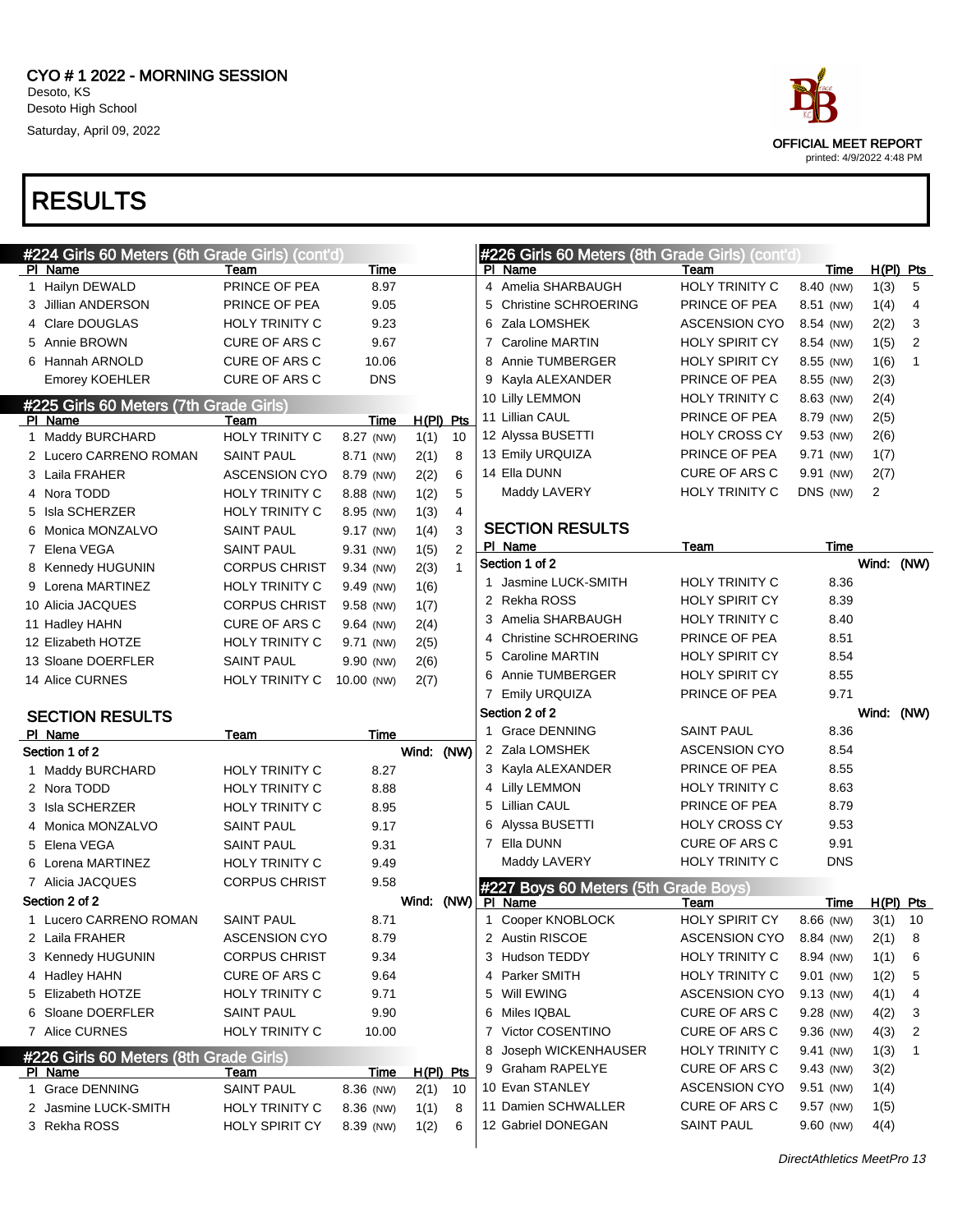| #227 Boys 60 Meters (5th Grade Boys) (cont'd) |                          |            |            |             | #228 Boys 60 Meters (6th Grade Boys) |                       |            |            |             |
|-----------------------------------------------|--------------------------|------------|------------|-------------|--------------------------------------|-----------------------|------------|------------|-------------|
| PI Name                                       | Team                     | Time       |            | $H(PI)$ Pts | PI Name                              | Team                  | Time       |            | $H(PI)$ Pts |
| 13 David BRABNER                              | SAINT ANN CYO            | 9.63 (NW)  | 3(3)       |             | 1 Carter MULLEN                      | <b>CURE OF ARS C</b>  | 8.40 (NW)  | 2(1)       | 10          |
| 14 Daniel MEYERS                              | CURE OF ARS C            | 9.95 (NW)  | 3(4)       |             | 2 Brandon MEDER                      | <b>HOLY ROSARY</b>    | 8.68 (NW)  | 2(2)       | 8           |
| 15 Asa SCHNETZLER                             | <b>CURE OF ARS C</b>     | 9.95 (NW)  | 2(2)       |             | 3 Jack KRATOFIL                      | <b>ASCENSION CYO</b>  | 8.69 (NW)  | 2(3)       | 6           |
| 16 Brayden ROWLAND                            | <b>CURE OF ARS C</b>     | 10.25 (NW) | 2(3)       |             | 4 Jack TOEPFER                       | PRINCE OF PEA         | 8.79 (NW)  | 1(1)       | 5           |
| 17 Daniel ROBERTSON                           | <b>CURE OF ARS C</b>     | 10.51 (NW) | 2(4)       |             | 5 Augustin JENNISON                  | <b>ASCENSION CYO</b>  | 8.99 (NW)  | 3(1)       | 4           |
| 18 Luke LORENZ                                | ASCENSION CYO 10.99 (NW) |            | 3(5)       |             | 6 Justin MANDERFELD                  | <b>HOLY ROSARY</b>    | 8.99 (NW)  | 2(4)       | 3           |
| 19 Luke GAMBER                                | <b>SAINT PAUL</b>        | 11.25 (NW) | 4(5)       |             | 7 Carter SCHUSTER                    | HOLY TRINITY C        | 9.06 (NW)  | 1(2)       | 2           |
| 20 Miles REDMOND                              | <b>CURE OF ARS C</b>     | 11.50 (NW) | 3(6)       |             | 8 Gabriel LUCK-SMITH                 | <b>HOLY TRINITY C</b> | 9.22 (NW)  | 2(5)       | 1           |
| 21 Linus L'ESPERANCE                          | HOLY CROSS CY 11.95 (NW) |            | 3(7)       |             | 9 William FRISCH                     | <b>CURE OF ARS C</b>  | 9.37 (NW)  | 3(2)       |             |
| 22 Jack GATZ                                  | SAINT ANN CYO            | 12.24 (NW) | 4(6)       |             | 10 Quinn WELZENBACH                  | <b>CURE OF ARS C</b>  | 9.46 (NW)  | 1(3)       |             |
| Jay LISSON                                    | SAINT ANN CYO            | DNS (NW)   | 3          |             | 11 Gabe LANTER                       | <b>CURE OF ARS C</b>  | 9.66 (NW)  | 3(3)       |             |
| Nathaniel MCLELLAN                            | <b>ASCENSION CYO</b>     | DNS (NW)   | 4          |             | 12 Nicholas NOSWORTHY                | <b>ASCENSION CYO</b>  | 9.72 (NW)  | 2(6)       |             |
| Liam FLYNN                                    | <b>ASCENSION CYO</b>     | DNS (NW)   | 4          |             | 13 Gavin GROW                        | <b>HOLY SPIRIT CY</b> | 9.80 (NW)  | 3(4)       |             |
|                                               |                          |            |            |             | 14 Lyndon GITTEMEIER                 | <b>ASCENSION CYO</b>  | 9.81 (NW)  | 3(5)       |             |
| <b>SECTION RESULTS</b>                        |                          |            |            |             | 15 Grant GELHAUS                     | SAINT ANN CYO         | 10.58 (NW) | 3(6)       |             |
| PI Name                                       | Team                     | Time       |            |             | 16 Henry KRATOCHVIL                  | PRINCE OF PEA         | 10.71 (NW) | 2(7)       |             |
| Section 1 of 4                                |                          |            | Wind:      | (NW)        | 17 Grant ARCIGA                      | <b>HOLY SPIRIT CY</b> | 10.79 (NW) | 2(8)       |             |
| 1 Hudson TEDDY                                | <b>HOLY TRINITY C</b>    | 8.94       |            |             | 18 Luke BAKER                        | CURE OF ARS C         | 11.94 (NW) | 3(7)       |             |
| 2 Parker SMITH                                | HOLY TRINITY C           | 9.01       |            |             | Ethan WHITE                          | <b>HOLY SPIRIT CY</b> | DNS (NW)   | 1          |             |
| Joseph WICKENHAUSER<br>3                      | <b>HOLY TRINITY C</b>    | 9.41       |            |             | Alexander CALDWELL                   | <b>CORPUS CHRIST</b>  | DNS (NW)   | 3          |             |
| 4 Evan STANLEY                                | <b>ASCENSION CYO</b>     | 9.51       |            |             |                                      |                       |            |            |             |
| 5 Damien SCHWALLER                            | CURE OF ARS C            | 9.57       |            |             | <b>SECTION RESULTS</b>               |                       |            |            |             |
| Section 2 of 4                                |                          |            | Wind:      | (NW)        | PI Name                              | Team                  | Time       |            |             |
| 1 Austin RISCOE                               | <b>ASCENSION CYO</b>     | 8.84       |            |             | Section 1 of 3                       |                       |            | Wind: (NW) |             |
| 2 Asa SCHNETZLER                              | CURE OF ARS C            | 9.95       |            |             | <b>Jack TOEPFER</b><br>1             | PRINCE OF PEA         | 8.79       |            |             |
| 3 Brayden ROWLAND                             | CURE OF ARS C            | 10.25      |            |             | 2 Carter SCHUSTER                    | <b>HOLY TRINITY C</b> | 9.06       |            |             |
| 4 Daniel ROBERTSON                            | CURE OF ARS C            | 10.51      |            |             | 3 Quinn WELZENBACH                   | <b>CURE OF ARS C</b>  | 9.46       |            |             |
| Section 3 of 4                                |                          |            | Wind:      | (NW)        | Ethan WHITE                          | <b>HOLY SPIRIT CY</b> | <b>DNS</b> |            |             |
| 1 Cooper KNOBLOCK                             | <b>HOLY SPIRIT CY</b>    | 8.66       |            |             | Section 2 of 3                       |                       |            | Wind:      | (NW)        |
| 2 Graham RAPELYE                              | <b>CURE OF ARS C</b>     | 9.43       |            |             | 1 Carter MULLEN                      | <b>CURE OF ARS C</b>  | 8.40       |            |             |
| 3 David BRABNER                               | SAINT ANN CYO            | 9.63       |            |             | 2 Brandon MEDER                      | <b>HOLY ROSARY</b>    | 8.68       |            |             |
| Daniel MEYERS<br>4                            | CURE OF ARS C            | 9.95       |            |             | <b>Jack KRATOFIL</b><br>3            | <b>ASCENSION CYO</b>  | 8.69       |            |             |
| 5 Luke LORENZ                                 | <b>ASCENSION CYO</b>     | 10.99      |            |             | Justin MANDERFELD<br>4               | <b>HOLY ROSARY</b>    | 8.99       |            |             |
| 6 Miles REDMOND                               | CURE OF ARS C            | 11.50      |            |             | 5 Gabriel LUCK-SMITH                 | <b>HOLY TRINITY C</b> | 9.22       |            |             |
| 7 Linus L'ESPERANCE                           | <b>HOLY CROSS CY</b>     | 11.95      |            |             | Nicholas NOSWORTHY<br>6              | <b>ASCENSION CYO</b>  | 9.72       |            |             |
| Jay LISSON                                    | SAINT ANN CYO            | <b>DNS</b> |            |             | 7 Henry KRATOCHVIL                   | PRINCE OF PEA         | 10.71      |            |             |
| Section 4 of 4                                |                          |            | Wind: (NW) |             | 8 Grant ARCIGA                       | <b>HOLY SPIRIT CY</b> | 10.79      |            |             |
| 1 Will EWING                                  | <b>ASCENSION CYO</b>     | 9.13       |            |             | Section 3 of 3                       |                       |            | Wind: (NW) |             |
| 2 Miles IQBAL                                 | CURE OF ARS C            | 9.28       |            |             | 1 Augustin JENNISON                  | <b>ASCENSION CYO</b>  | 8.99       |            |             |
| 3 Victor COSENTINO                            | CURE OF ARS C            | 9.36       |            |             | 2 William FRISCH                     | CURE OF ARS C         | 9.37       |            |             |
| 4 Gabriel DONEGAN                             | SAINT PAUL               | 9.60       |            |             | 3 Gabe LANTER                        | CURE OF ARS C         | 9.66       |            |             |
| 5 Luke GAMBER                                 | <b>SAINT PAUL</b>        | 11.25      |            |             | 4 Gavin GROW                         | HOLY SPIRIT CY        | 9.80       |            |             |
| 6 Jack GATZ                                   | SAINT ANN CYO            | 12.24      |            |             | 5 Lyndon GITTEMEIER                  | <b>ASCENSION CYO</b>  | 9.81       |            |             |
| Nathaniel MCLELLAN                            | <b>ASCENSION CYO</b>     | <b>DNS</b> |            |             | 6 Grant GELHAUS                      | SAINT ANN CYO         | 10.58      |            |             |
| Liam FLYNN                                    | <b>ASCENSION CYO</b>     | <b>DNS</b> |            |             | 7 Luke BAKER                         | CURE OF ARS C         | 11.94      |            |             |
|                                               |                          |            |            |             | Alexander CALDWELL                   | <b>CORPUS CHRIST</b>  | <b>DNS</b> |            |             |
|                                               |                          |            |            |             |                                      |                       |            |            |             |

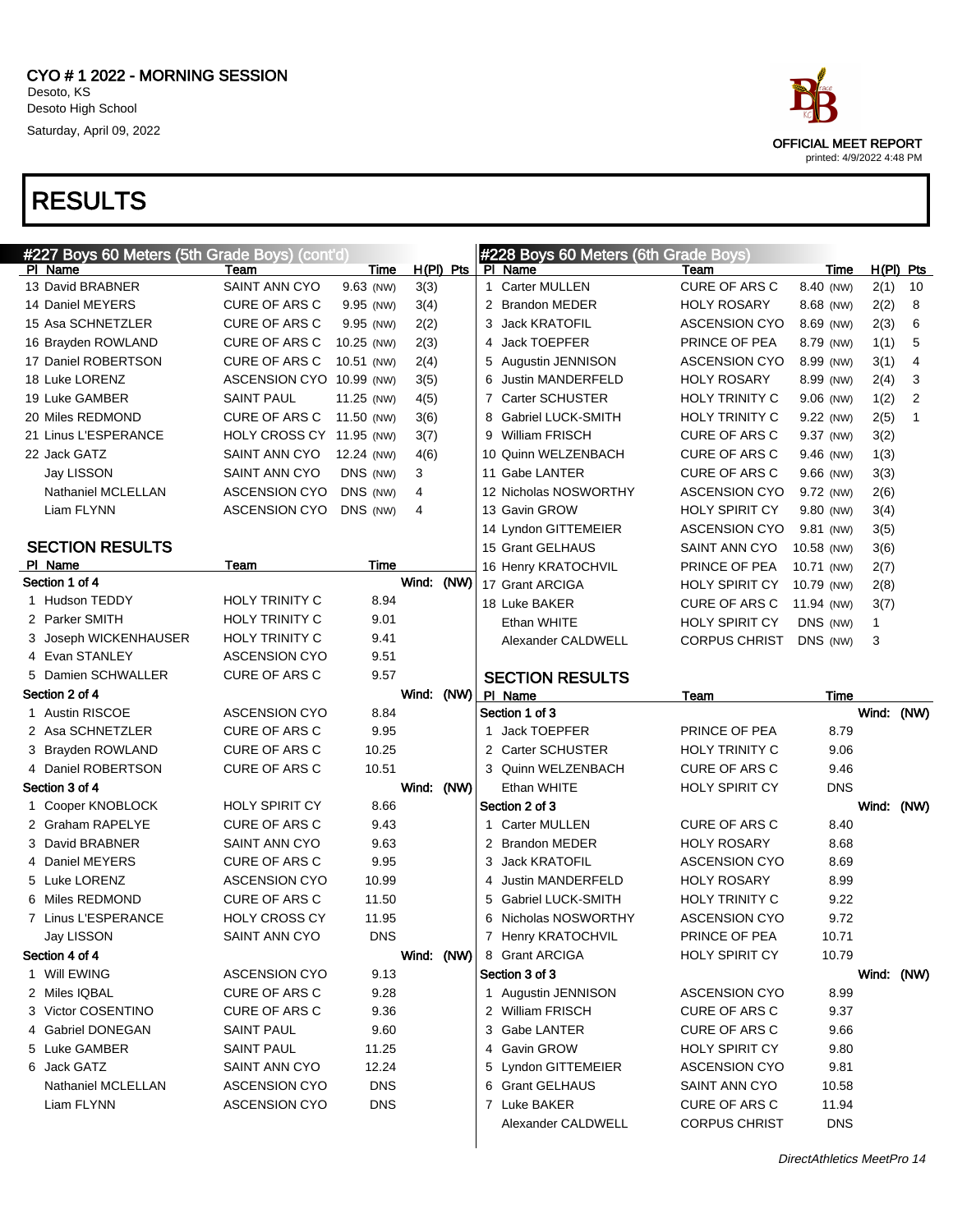

DirectAthletics MeetPro 15

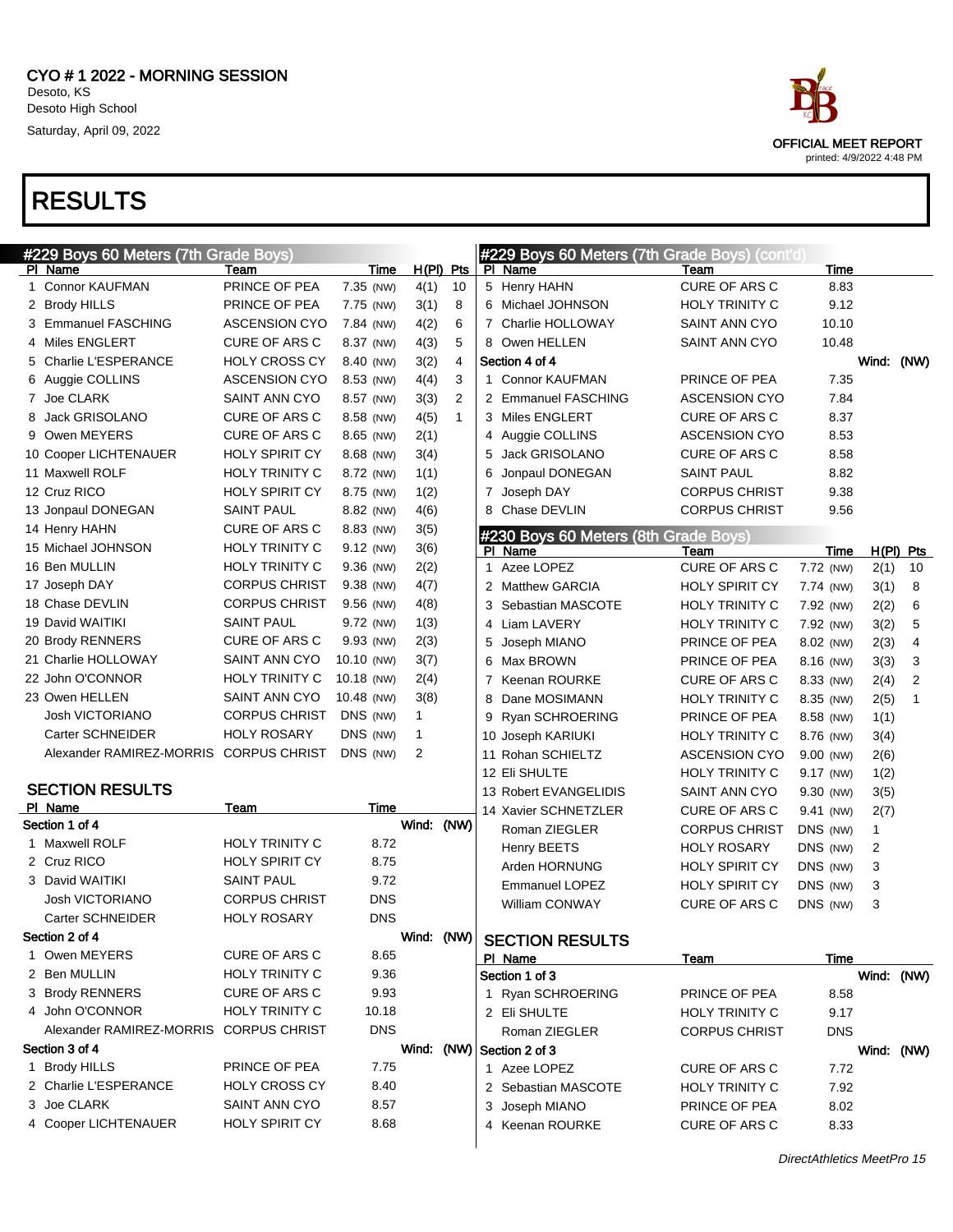

| #230 Boys 60 Meters (8th Grade Boys) (cont'd) |                       |            |              |              |    | #232 Girls 400 Meters (6th Grade Girls) |                       |             |             |            |
|-----------------------------------------------|-----------------------|------------|--------------|--------------|----|-----------------------------------------|-----------------------|-------------|-------------|------------|
| PI Name                                       | Team                  | Time       |              |              |    | PI Name                                 | Team                  | <b>Time</b> | $H(PI)$ Pts |            |
| 5 Dane MOSIMANN                               | <b>HOLY TRINITY C</b> | 8.35       |              |              |    | 1 Mya LEE                               | <b>ASCENSION CYO</b>  | 1:09.85     | 2(1)        | 10         |
| 6 Rohan SCHIELTZ                              | <b>ASCENSION CYO</b>  | 9.00       |              |              |    | 2 Emma MALLORY                          | <b>HOLY TRINITY C</b> | 1:11.62     | 2(2)        | 8          |
| 7 Xavier SCHNETZLER                           | <b>CURE OF ARS C</b>  | 9.41       |              |              |    | 3 Kenley DAVIS                          | <b>HOLY TRINITY C</b> | 1:13.01     | 2(3)        | 6          |
| Henry BEETS                                   | <b>HOLY ROSARY</b>    | <b>DNS</b> |              |              |    | 4 Isabel WISDOM                         | <b>CURE OF ARS C</b>  | 1:13.75     | 1(1)        | 5          |
| Section 3 of 3                                |                       |            | Wind: (NW)   |              |    | 5 Vivian OVERLEASE                      | <b>CURE OF ARS C</b>  | 1:17.58     | 2(4)        | 4          |
| 1 Matthew GARCIA                              | <b>HOLY SPIRIT CY</b> | 7.74       |              |              |    | 6 Emma PISCITELLO                       | <b>HOLY SPIRIT CY</b> | 1:19.72     | 2(5)        | 3          |
| 2 Liam LAVERY                                 | <b>HOLY TRINITY C</b> | 7.92       |              |              |    | 7 Livia STROHMAN                        | PRINCE OF PEA         | 1:19.77     | 1(2)        | 2          |
| 3 Max BROWN                                   | PRINCE OF PEA         | 8.16       |              |              | 8  | Jillian ANDERSON                        | PRINCE OF PEA         | 1:22.33     | 2(6)        | 1          |
| 4 Joseph KARIUKI                              | HOLY TRINITY C        | 8.76       |              |              |    | 9 Mallory SMITH                         | <b>HOLY TRINITY C</b> | 1:22.35     | 1(3)        |            |
| 5 Robert EVANGELIDIS                          | SAINT ANN CYO         | 9.30       |              |              |    | 10 Ruth TRAUSCH                         | <b>HOLY SPIRIT CY</b> | 1:25.76     | 1(4)        |            |
| Arden HORNUNG                                 | <b>HOLY SPIRIT CY</b> | <b>DNS</b> |              |              |    | 11 Ella WONDRA                          | <b>CORPUS CHRIST</b>  | 1:31.30     | 1(5)        |            |
| <b>Emmanuel LOPEZ</b>                         | <b>HOLY SPIRIT CY</b> | <b>DNS</b> |              |              |    |                                         |                       |             |             |            |
| William CONWAY                                | <b>CURE OF ARS C</b>  | <b>DNS</b> |              |              |    | <b>SECTION RESULTS</b>                  |                       |             |             |            |
| #231 Girls 400 Meters (5th Grade Girls)       |                       |            |              |              |    | PI Name                                 | Team                  | Time        |             |            |
| PI Name                                       | Team                  | Time       | $H(PI)$ Pts  |              |    | Section 1 of 2                          |                       |             |             |            |
| 1 Eva SCIARA                                  | CURE OF ARS C         | 1:15.81    | 1(1)         | 10           |    | 1 Isabel WISDOM                         | CURE OF ARS C         | 1:13.75     |             |            |
| 2 Riley KRAMER                                | HOLY SPIRIT CY        | 1:18.33    | 1(2)         | 8            |    | 2 Livia STROHMAN                        | PRINCE OF PEA         | 1:19.77     |             |            |
| 3 Beau HULCHER                                | <b>CORPUS CHRIST</b>  | 1:18.51    | 2(1)         | 6            |    | 3 Mallory SMITH                         | HOLY TRINITY C        | 1:22.35     |             |            |
| 4 Taylor HULCHER                              | <b>CORPUS CHRIST</b>  | 1:20.99    | 1(3)         | 5            |    | 4 Ruth TRAUSCH                          | HOLY SPIRIT CY        | 1:25.76     |             |            |
| 5 Elizabeth ANGELES                           | <b>SAINT PAUL</b>     | 1:22.01    | 2(2)         | 4            |    | 5 Ella WONDRA                           | <b>CORPUS CHRIST</b>  | 1:31.30     |             |            |
| 6 Sarah VEGA                                  | <b>SAINT PAUL</b>     | 1:23.11    | 1(4)         | 3            |    | Section 2 of 2                          |                       |             |             |            |
| 7 Charlotte CODY                              | CURE OF ARS C         | 1:24.25    | 2(3)         | 2            |    | 1 Mya LEE                               | <b>ASCENSION CYO</b>  | 1:09.85     |             |            |
| 8 Caroline BODDICKER                          | <b>ASCENSION CYO</b>  | 1:25.61    | 2(4)         | $\mathbf{1}$ |    | 2 Emma MALLORY                          | HOLY TRINITY C        | 1:11.62     |             |            |
| 9 Catherine HEAP                              | PRINCE OF PEA         | 1:31.38    | 2(5)         |              |    | 3 Kenley DAVIS                          | HOLY TRINITY C        | 1:13.01     |             |            |
| 10 Eleanora HARRINGTON                        | <b>ASCENSION CYO</b>  | 1:33.33    | 2(6)         |              |    | 4 Vivian OVERLEASE                      | <b>CURE OF ARS C</b>  | 1:17.58     |             |            |
| 11 Lucy KELLEY                                | HOLY TRINITY C        | 1:35.61    | 1(5)         |              | 5. | Emma PISCITELLO                         | HOLY SPIRIT CY        | 1:19.72     |             |            |
| Rose ALLEY                                    | <b>CORPUS CHRIST</b>  | <b>DNS</b> | $\mathbf{1}$ |              | 6  | Jillian ANDERSON                        | PRINCE OF PEA         | 1:22.33     |             |            |
|                                               |                       |            |              |              |    | #233 Girls 400 Meters (7th Grade Girls) |                       |             |             |            |
| <b>SECTION RESULTS</b>                        |                       |            |              |              |    | PI Name                                 | Team                  | Time        |             | <b>Pts</b> |
| PI Name                                       | Team                  | Time       |              |              |    | 1 Lily FINAN                            | <b>HOLY SPIRIT CY</b> | 1:07.90     |             | 10         |
| Section 1 of 2                                |                       |            |              |              |    | 2 Ellen BARKEMEYER                      | PRINCE OF PEA         | 1:13.13     |             | 8          |
| 1 Eva SCIARA                                  | <b>CURE OF ARS C</b>  | 1:15.81    |              |              |    | 3 Rebekah CORDOVA                       | <b>ASCENSION CYO</b>  | 1:13.89     |             | 6          |
| 2 Riley KRAMER                                | <b>HOLY SPIRIT CY</b> | 1:18.33    |              |              |    | 4 Monica MONZALVO                       | <b>SAINT PAUL</b>     | 1:21.63     |             | 5          |
| 3 Taylor HULCHER                              | <b>CORPUS CHRIST</b>  | 1:20.99    |              |              | 5  | Sarah JOHNSON                           | <b>HOLY TRINITY C</b> | 1:31.83     |             | 4          |
| 4 Sarah VEGA                                  | <b>SAINT PAUL</b>     | 1:23.11    |              |              |    | 6 Sloane DOERFLER                       | <b>SAINT PAUL</b>     | 1:32.19     |             | 3          |
| 5 Lucy KELLEY                                 | <b>HOLY TRINITY C</b> | 1:35.61    |              |              |    |                                         |                       |             |             |            |
| Rose ALLEY                                    | <b>CORPUS CHRIST</b>  | <b>DNS</b> |              |              |    | #234 Girls 400 Meters (8th Grade Girls) |                       |             |             |            |
| Section 2 of 2                                |                       |            |              |              |    | PI Name                                 | Team                  | <b>Time</b> |             | <u>Pts</u> |
| 1 Beau HULCHER                                | <b>CORPUS CHRIST</b>  | 1:18.51    |              |              |    | 1 Nora CONWAY                           | CURE OF ARS C         | 1:09.39     |             | 10         |
| 2 Elizabeth ANGELES                           | <b>SAINT PAUL</b>     | 1:22.01    |              |              |    | 2 Natalie WOLF                          | PRINCE OF PEA         | 1:10.41     |             | 8          |
| 3 Charlotte CODY                              | CURE OF ARS C         | 1:24.25    |              |              |    | 3 Aubrey MEDER                          | <b>HOLY ROSARY</b>    | 1:11.85     |             | 6          |
| 4 Caroline BODDICKER                          | <b>ASCENSION CYO</b>  | 1:25.61    |              |              |    | 4 Caitlyn KRATOFIL                      | <b>ASCENSION CYO</b>  | 1:16.94     |             | 5          |
| 5 Catherine HEAP                              | PRINCE OF PEA         | 1:31.38    |              |              |    | 5 Clare DAHLSTRAND                      | <b>CORPUS CHRIST</b>  | 1:19.78     |             | 4          |
| 6 Eleanora HARRINGTON                         | <b>ASCENSION CYO</b>  | 1:33.33    |              |              |    | 6 Alyssa BUSETTI                        | <b>HOLY CROSS CY</b>  | 1:23.94     |             | 3          |
|                                               |                       |            |              |              |    | 7 Mia IMLAY                             | PRINCE OF PEA         | 1:24.00     |             | 2          |
|                                               |                       |            |              |              |    | Amri EISCHEN                            | HOLY SPIRIT CY        | <b>DNS</b>  |             |            |
|                                               |                       |            |              |              |    |                                         |                       |             |             |            |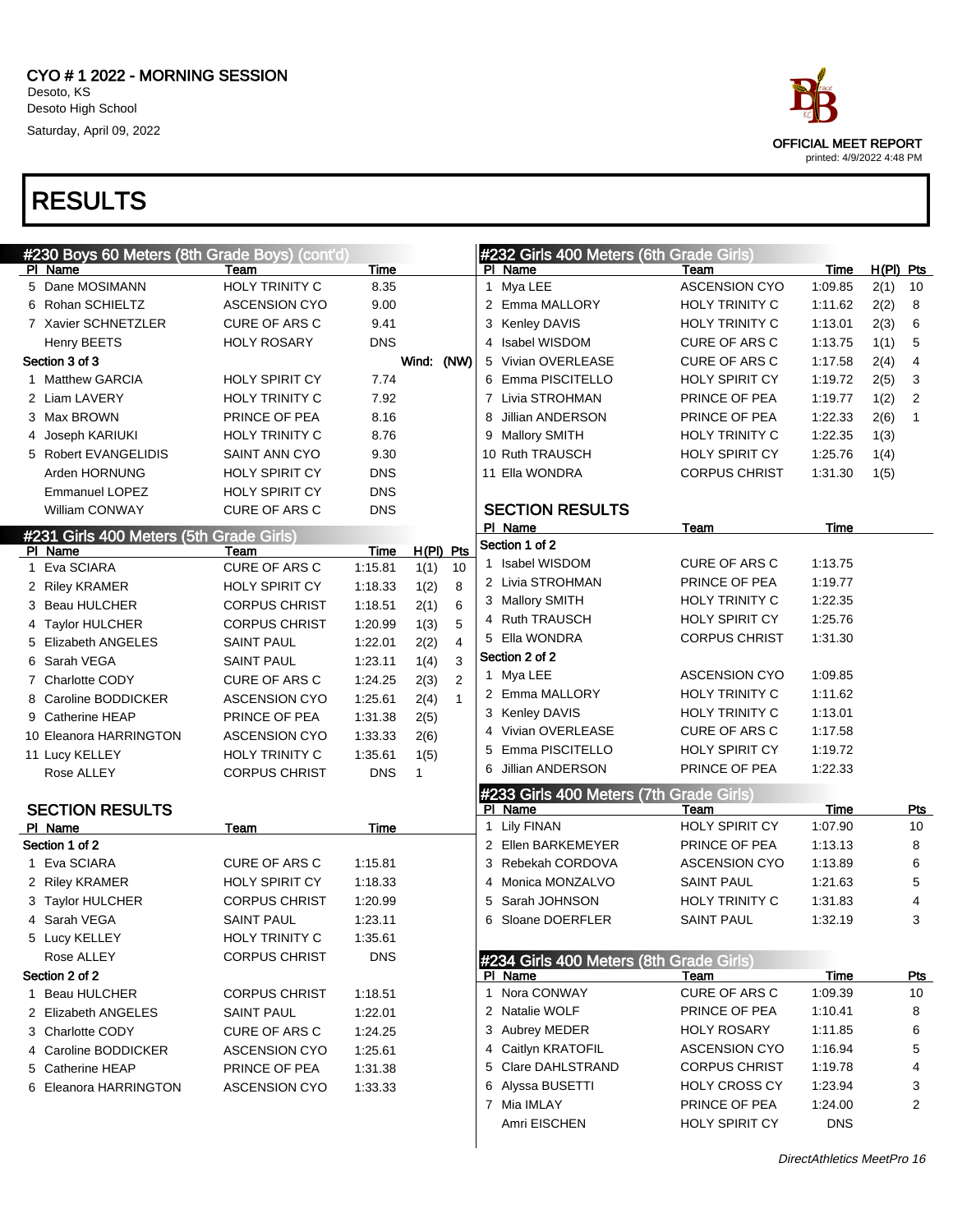

|   | #235 Boys 400 Meters (5th Grade Boys)            |                       |             |             |                | #237 Boys 400 Meters (7th Grade Boys) (cont'd)   |                       |            |                         |
|---|--------------------------------------------------|-----------------------|-------------|-------------|----------------|--------------------------------------------------|-----------------------|------------|-------------------------|
|   | PI Name                                          | Team                  | <u>Time</u> |             | Pts            | PI Name                                          | Team                  | Time       | H(PI) Pts               |
|   | 1 Samuel LUEGER                                  | PRINCE OF PEA         | 1:13.24     |             | 10             | 9 Ben TRITZ                                      | PRINCE OF PEA         | 1:14.83    | 1(4)                    |
|   | 2 Jasper GUERRA                                  | <b>ASCENSION CYO</b>  | 1:13.29     |             | 8              | 10 Titus ELLISON                                 | <b>HOLY ROSARY</b>    | 1:15.47    | 2(6)                    |
|   | 3 Samuel SCHWALLER                               | CURE OF ARS C         | 1:17.01     |             | 6              | 11 Andrew STEENSON                               | <b>ASCENSION CYO</b>  | 1:18.17    | 1(5)                    |
|   | 4 Anthony SEAY                                   | HOLY TRINITY C        | 1:18.67     |             | 5              | 12 Leo CISPER                                    | HOLY TRINITY C        | 1:18.50    | 2(7)                    |
|   | 5 Brayden KOELZER                                | PRINCE OF PEA         | 1:21.03     |             | $\overline{4}$ | 13 Jameson TEDDY                                 | HOLY TRINITY C        | 1:20.45    | 1(6)                    |
|   | 6 Paul TRAUSCH                                   | <b>HOLY SPIRIT CY</b> | 1:23.90     |             | 3              | 14 Brett BOMHOFF                                 | <b>HOLY SPIRIT CY</b> | 1:23.07    | 2(8)                    |
|   | 7 Ethan MCGUIRE                                  | <b>HOLY TRINITY C</b> | 1:26.20     |             | 2              | Alexander RAMIREZ-MORRIS CORPUS CHRIST           |                       | <b>DNS</b> | 1                       |
|   | 8 Damien SCHWALLER                               | CURE OF ARS C         | 1:35.05     |             | 1              |                                                  |                       |            |                         |
|   |                                                  |                       |             |             |                | <b>SECTION RESULTS</b>                           |                       |            |                         |
|   | #236 Boys 400 Meters (6th Grade Boys)            |                       |             |             |                | PI Name                                          | Team                  | Time       |                         |
|   | PI Name                                          | Team                  | Time        | $H(PI)$ Pts |                | Section 1 of 2                                   |                       |            |                         |
| 1 | <b>Edward CURRAN</b>                             | <b>HOLY TRINITY C</b> | 1:08.45     | 2(1)        | 10             | 1 Matthew WURTENBERGER                           | PRINCE OF PEA         | 1:05.15    |                         |
|   | 2 Zach ARENSBERG                                 | <b>HOLY SPIRIT CY</b> | 1:12.28     | 1(1)        | 8              | 2 Henry OVERLEASE                                | <b>CURE OF ARS C</b>  | 1:06.35    |                         |
|   | 3 Avery MOOS                                     | PRINCE OF PEA         | 1:15.13     | 1(2)        | 6              | 3 Frank REDMOND                                  | <b>CURE OF ARS C</b>  | 1:14.42    |                         |
|   | 4 Logan LOOS                                     | PRINCE OF PEA         | 1:15.20     | 2(2)        | 5              | 4 Ben TRITZ                                      | PRINCE OF PEA         | 1:14.83    |                         |
|   | 5 Brandon MEDER                                  | <b>HOLY ROSARY</b>    | 1:15.33     | 1(3)        | $\overline{4}$ | 5 Andrew STEENSON                                | <b>ASCENSION CYO</b>  | 1:18.17    |                         |
|   | 6 Hayden STRATHMAN                               | <b>HOLY TRINITY C</b> | 1:16.41     | 1(4)        | 3              | 6 Jameson TEDDY                                  | <b>HOLY TRINITY C</b> | 1:20.45    |                         |
|   | 7 Wyatt O'HARA                                   | <b>HOLY TRINITY C</b> | 1:18.68     | 1(5)        | 2              | Alexander RAMIREZ-MORRIS                         | <b>CORPUS CHRIST</b>  | <b>DNS</b> |                         |
| 8 | Jack DAHLSTRAND                                  | <b>CORPUS CHRIST</b>  | 1:20.65     | 2(3)        | $\mathbf{1}$   | Section 2 of 2                                   |                       |            |                         |
|   | 9 Braden KEEGAN                                  | <b>HOLY SPIRIT CY</b> | 1:24.08     | 2(4)        |                | 1 Anderson BATEMAN                               | <b>CORPUS CHRIST</b>  | 1:09.10    |                         |
|   | Alexander CALDWELL                               | <b>CORPUS CHRIST</b>  | <b>DNS</b>  | 2           |                | 2 Dalton ASHLEY                                  | <b>HOLY TRINITY C</b> | 1:12.51    |                         |
|   |                                                  |                       |             |             |                | 3 Luke NIESEN                                    | <b>HOLY TRINITY C</b> | 1:12.95    |                         |
|   | <b>SECTION RESULTS</b>                           |                       |             |             |                | 4 Andrew NGUYEN                                  | <b>HOLY TRINITY C</b> | 1:13.43    |                         |
|   |                                                  |                       |             |             |                |                                                  |                       |            |                         |
|   | PI Name                                          | Team                  | Time        |             |                | 5 Auggie COLLINS                                 | <b>ASCENSION CYO</b>  | 1:14.70    |                         |
|   | Section 1 of 2                                   |                       |             |             |                | <b>Titus ELLISON</b><br>6                        | <b>HOLY ROSARY</b>    | 1:15.47    |                         |
|   | 1 Zach ARENSBERG                                 | <b>HOLY SPIRIT CY</b> | 1:12.28     |             |                | 7 Leo CISPER                                     | <b>HOLY TRINITY C</b> | 1:18.50    |                         |
|   | 2 Avery MOOS                                     | PRINCE OF PEA         | 1:15.13     |             |                | 8 Brett BOMHOFF                                  | <b>HOLY SPIRIT CY</b> | 1:23.07    |                         |
|   | 3 Brandon MEDER                                  | <b>HOLY ROSARY</b>    | 1:15.33     |             |                |                                                  |                       |            |                         |
|   | 4 Hayden STRATHMAN                               | HOLY TRINITY C        | 1:16.41     |             |                | #238 Boys 400 Meters (8th Grade Boys)<br>PI Name | Team                  | Time       | <b>Pts</b>              |
|   | 5 Wyatt O'HARA                                   | HOLY TRINITY C        | 1:18.68     |             |                | 1 Emmanuel OREGEL                                | <b>HOLY TRINITY C</b> | 58.05      | 10                      |
|   | Section 2 of 2                                   |                       |             |             |                | 2 Blaise VOHS                                    | <b>HOLY ROSARY</b>    | 58.95      | 8                       |
|   | 1 Edward CURRAN                                  | <b>HOLY TRINITY C</b> | 1:08.45     |             |                | 3 Max BROWN                                      | PRINCE OF PEA         | 1:05.96    | 6                       |
|   | 2 Logan LOOS                                     | PRINCE OF PEA         | 1:15.20     |             |                | <b>Kevin CHERUIYOT</b><br>4                      | PRINCE OF PEA         | 1:07.20    | 5                       |
|   | 3 Jack DAHLSTRAND                                | <b>CORPUS CHRIST</b>  | 1:20.65     |             |                | Ethan GREER<br>5                                 | <b>HOLY CROSS CY</b>  | 1:10.14    | $\overline{4}$          |
|   | 4 Braden KEEGAN                                  | <b>HOLY SPIRIT CY</b> | 1:24.08     |             |                | Beau LAUSIER<br>6                                | HOLY TRINITY C        | 1:11.39    | 3                       |
|   | Alexander CALDWELL                               | <b>CORPUS CHRIST</b>  | <b>DNS</b>  |             |                | 7 Charlie HEINEN                                 | HOLY TRINITY C        | 1:13.58    | $\overline{\mathbf{c}}$ |
|   |                                                  |                       |             |             |                | Jacob WHITE                                      | <b>HOLY SPIRIT CY</b> | <b>DNS</b> |                         |
|   | #237 Boys 400 Meters (7th Grade Boys)<br>PI Name | Team                  | Time        | $H(PI)$ Pts |                |                                                  |                       |            |                         |
|   | 1 Matthew WURTENBERGER                           | PRINCE OF PEA         | 1:05.15     | 1(1)        | 10             |                                                  |                       |            |                         |
|   | 2 Henry OVERLEASE                                | CURE OF ARS C         | 1:06.35     | 1(2)        | 8              | #239 Girls 200 Meters (5th Grade Girls)          |                       |            | Wind: (+0.0)            |
|   | 3 Anderson BATEMAN                               | <b>CORPUS CHRIST</b>  | 1:09.10     | 2(1)        | 6              | PI Name                                          | Team                  | Time       | <u>Pts</u>              |
|   | 4 Dalton ASHLEY                                  | HOLY TRINITY C        | 1:12.51     | 2(2)        | 5              | 1 Mary WURTENBERGER                              | PRINCE OF PEA         | 33.22      | 10                      |
|   | 5 Luke NIESEN                                    | HOLY TRINITY C        | 1:12.95     | 2(3)        | 4              | 2 Teja LOMSHEK                                   | <b>ASCENSION CYO</b>  | 35.08      | 8                       |
|   | 6 Andrew NGUYEN                                  | HOLY TRINITY C        | 1:13.43     | 2(4)        | 3              | 3 Caroline BODDICKER                             | <b>ASCENSION CYO</b>  | 36.62      | 6                       |
|   | 7 Frank REDMOND                                  | CURE OF ARS C         | 1:14.42     | 1(3)        | 2              | 4 Margaret BARKEMEYER                            | PRINCE OF PEA         | 37.24      | 5                       |
|   | 8 Auggie COLLINS                                 | <b>ASCENSION CYO</b>  | 1:14.70     | 2(5)        | -1             | 5 Caroline COOPER                                | <b>ASCENSION CYO</b>  | 39.63      | 4                       |

DirectAthletics MeetPro 17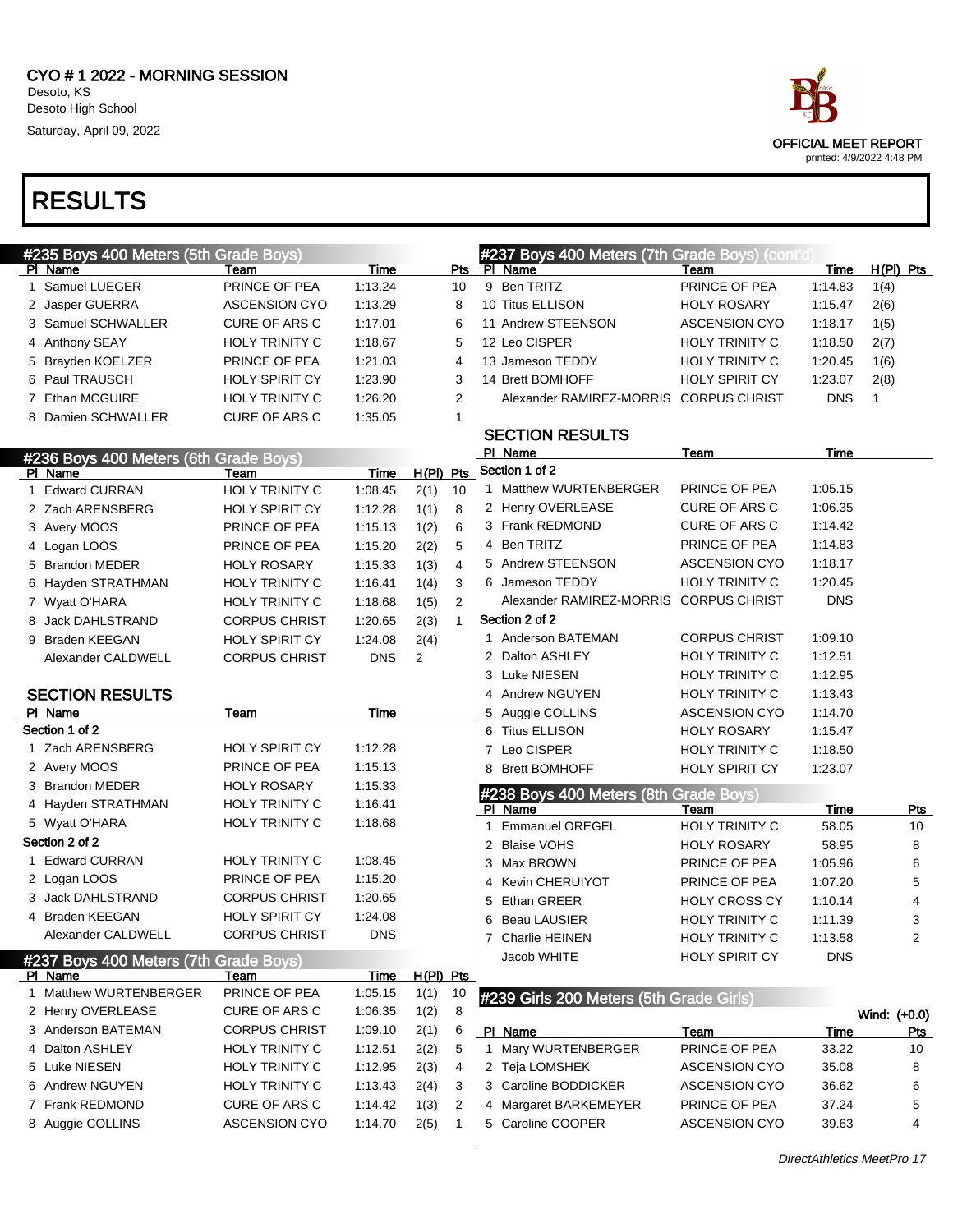

|   | #239 Girls 200 Meters (5th Grade Girls) (cont'd) |                          |                          |                      |                   |   | #241 Girls 200 Meters (7th Grade Girls) (cont'd)   |                           |                            |            |                |
|---|--------------------------------------------------|--------------------------|--------------------------|----------------------|-------------------|---|----------------------------------------------------|---------------------------|----------------------------|------------|----------------|
|   |                                                  |                          |                          | Wind: (+0.0)         |                   |   | PI Name                                            | Team                      | Time                       |            | $H(PI)$ Pts    |
|   | 6 Lucy NGUYEN                                    | SAINT ANN CYO            | 40.05                    |                      | 3                 |   | 6 Samantha MOHLMAN                                 | CURE OF ARS C             | 34.52 (NW)                 | 1(2)       | 3              |
|   | Emma DEVADER                                     | <b>CORPUS CHRIST</b>     | <b>DNS</b>               |                      |                   |   | 7 Monica MONZALVO                                  | SAINT PAUL                | 34.55 (NW)                 | 1(3)       | 2              |
|   | Sarah VEGA                                       | <b>SAINT PAUL</b>        | <b>DNS</b>               |                      |                   | 8 | <b>Genevieve MCDANIEL</b>                          | CURE OF ARS C             | 35.06 (NW)                 | 1(4)       | $\mathbf{1}$   |
|   |                                                  |                          |                          |                      |                   |   | 9 Alice CURNES                                     | HOLY TRINITY C            | 39.09 (NW)                 | 2(5)       |                |
|   | #240 Girls 200 Meters (6th Grade Girls)          |                          |                          |                      |                   |   | <b>SECTION RESULTS</b>                             |                           |                            |            |                |
|   | PI Name<br><b>Brooklyn HUIGENS</b>               | Team<br>PRINCE OF PEA    | Time<br>30.73 (NW)       |                      | $H(PI)$ Pts<br>10 |   | PI Name                                            | Team                      | Time                       |            |                |
| 1 |                                                  | ASCENSION CYO 31.08 (NW) |                          | 2(1)                 | 8                 |   | Section 1 of 2                                     |                           |                            | Wind: (NW) |                |
|   | 2 Mya LEE                                        | <b>HOLY TRINITY C</b>    | 31.98 (NW)               | 2(2)<br>1(1)         | 6                 |   | 1 Charlotte HELLING                                | <b>CORPUS CHRIST</b>      | 32.77                      |            |                |
|   | 3 Avery NEUER<br>4 Clare WUNDERLY                | PRINCE OF PEA            |                          |                      | 5                 |   | 2 Samantha MOHLMAN                                 | <b>CURE OF ARS C</b>      | 34.52                      |            |                |
|   | 5 Isabel WISDOM                                  | <b>CURE OF ARS C</b>     | 32.03 (NW)<br>32.60 (NW) | 1(2)                 | 4                 |   | 3 Monica MONZALVO                                  | <b>SAINT PAUL</b>         | 34.55                      |            |                |
|   | 6 Emma RADKE                                     | ASCENSION CYO 33.69 (NW) |                          | 1(3)                 | 3                 |   | 4 Genevieve MCDANIEL                               | <b>CURE OF ARS C</b>      | 35.06                      |            |                |
|   | 7 Alexa BOOS                                     | ASCENSION CYO 33.80 (NW) |                          | 1(4)                 | $\overline{2}$    |   | Section 2 of 2                                     |                           |                            | Wind: (NW) |                |
|   | 8 Vivian OVERLEASE                               | <b>CURE OF ARS C</b>     |                          | 1(5)                 | $\mathbf{1}$      |   | 1 Lily FINAN                                       | <b>HOLY SPIRIT CY</b>     | 29.91                      |            |                |
|   | 9 Raven NAHATO                                   | <b>HOLY SPIRIT CY</b>    | 34.21 (NW)<br>34.25 (NW) | 1(6)                 |                   |   | 2 Gianna CONNEALY                                  | <b>HOLY TRINITY C</b>     | 30.82                      |            |                |
|   | 10 Grace HOCHBERG                                | PRINCE OF PEA            |                          | 2(3)                 |                   |   | 3 Grace BAGGOTT                                    | <b>CURE OF ARS C</b>      | 31.06                      |            |                |
|   |                                                  | <b>HOLY TRINITY C</b>    | 35.33 (NW)               | 2(4)                 |                   |   | 4 Ruby COSENTINO                                   | <b>CURE OF ARS C</b>      | 32.02                      |            |                |
|   | 11 Sydnie BRULEZ<br>12 Kate HUNTER               | SAINT ANN CYO            | 35.87 (NW)               | 2(5)                 |                   |   | 5 Alice CURNES                                     | <b>HOLY TRINITY C</b>     | 39.09                      |            |                |
|   |                                                  | <b>CURE OF ARS C</b>     | 35.96 (NW)               | 2(6)                 |                   |   |                                                    |                           |                            |            |                |
|   | 13 Emorey KOEHLER<br>Ella WONDRA                 | <b>CORPUS CHRIST</b>     | 37.16 (NW)<br>DNS (NW)   | 2(7)<br>$\mathbf{1}$ |                   |   | #242 Girls 200 Meters (8th Grade Girls)<br>PI Name | Team                      | Time                       |            | $H(PI)$ Pts    |
|   |                                                  |                          |                          |                      |                   | 1 | Elizabeth WURTENBERGER                             | PRINCE OF PEA             | 28.47 (NW)                 | 1(1)       | 10             |
|   | <b>SECTION RESULTS</b>                           |                          |                          |                      |                   |   | 2 Amri EISCHEN                                     | <b>HOLY SPIRIT CY</b>     | 30.14 (NW)                 | 2(1)       | 8              |
|   | PI Name                                          | Team                     | Time                     |                      |                   |   | 3 EmmaRose MUHELBERGER                             | HOLY TRINITY C            | 30.46 (NW)                 | 1(2)       | 6              |
|   | Section 1 of 2                                   |                          |                          | Wind: (NW)           |                   |   | 4 Nora CONWAY                                      | CURE OF ARS C             | 31.21 (NW)                 | 2(2)       | 5              |
|   | 1 Avery NEUER                                    | <b>HOLY TRINITY C</b>    | 31.98                    |                      |                   |   | 5 Madison KRAFT                                    | PRINCE OF PEA             | 31.26 (NW)                 | 2(3)       | $\overline{4}$ |
|   | 2 Clare WUNDERLY                                 | PRINCE OF PEA            | 32.03                    |                      |                   | 6 | <b>Christine SCHROERING</b>                        | PRINCE OF PEA             | 31.53 (NW)                 | 1(3)       | 3              |
|   | 3 Isabel WISDOM                                  | <b>CURE OF ARS C</b>     | 32.60                    |                      |                   |   | 7 Amelia SHARBAUGH                                 | <b>HOLY TRINITY C</b>     | 32.16 (NW)                 | 1(4)       | $\overline{2}$ |
|   | 4 Emma RADKE                                     | <b>ASCENSION CYO</b>     | 33.69                    |                      |                   |   | 8 Emma DENK                                        | HOLY TRINITY C            | 32.73 (NW)                 | 2(4)       | 1              |
|   | 5 Alexa BOOS                                     | <b>ASCENSION CYO</b>     | 33.80                    |                      |                   |   | 9 Emily ELLWANGER                                  | <b>HOLY TRINITY C</b>     | 33.17 (NW)                 | 2(5)       |                |
|   | 6 Vivian OVERLEASE                               | CURE OF ARS C            | 34.21                    |                      |                   |   | 10 Maeve RILEY                                     | <b>CURE OF ARS C</b>      | 33.23 (NW)                 | 1(5)       |                |
|   | Ella WONDRA                                      | <b>CORPUS CHRIST</b>     | <b>DNS</b>               |                      |                   |   | 11 Lilly LEMMON                                    | <b>HOLY TRINITY C</b>     | 33.32 (NW)                 | 2(6)       |                |
|   | Section 2 of 2                                   |                          |                          | Wind: (NW)           |                   |   | 12 Annie MCGUIRE                                   | HOLY TRINITY C            | 36.06 (NW)                 | 1(6)       |                |
|   | 1 Brooklyn HUIGENS                               | PRINCE OF PEA            | 30.73                    |                      |                   |   | 13 Hannah DRONE                                    | HOLY SPIRIT CY 37.41 (NW) |                            | 2(7)       |                |
|   | 2 Mya LEE                                        | <b>ASCENSION CYO</b>     | 31.08                    |                      |                   |   |                                                    |                           |                            |            |                |
|   | 3 Raven NAHATO                                   | <b>HOLY SPIRIT CY</b>    | 34.25                    |                      |                   |   | <b>SECTION RESULTS</b>                             |                           |                            |            |                |
|   | 4 Grace HOCHBERG                                 | PRINCE OF PEA            | 35.33                    |                      |                   |   | PI Name                                            | <b>Team</b>               | <b>Time</b>                |            |                |
|   | 5 Sydnie BRULEZ                                  | HOLY TRINITY C           | 35.87                    |                      |                   |   | Section 1 of 2                                     |                           |                            |            | Wind: (NW)     |
|   | 6 Kate HUNTER                                    | SAINT ANN CYO            | 35.96                    |                      |                   |   | 1 Elizabeth WURTENBERGER                           | PRINCE OF PEA             | 28.47                      |            |                |
|   | 7 Emorey KOEHLER                                 | CURE OF ARS C            | 37.16                    |                      |                   |   | 2 EmmaRose MUHELBERGER                             | <b>HOLY TRINITY C</b>     | 30.46                      |            |                |
|   | #241 Girls 200 Meters (7th Grade Girls)          |                          |                          |                      |                   |   | 3 Christine SCHROERING                             | PRINCE OF PEA             | 31.53                      |            |                |
|   | PI Name                                          | Team                     | Time                     |                      | $H(PI)$ Pts       |   | 4 Amelia SHARBAUGH                                 | <b>HOLY TRINITY C</b>     | 32.16                      |            |                |
|   | 1 Lily FINAN                                     | <b>HOLY SPIRIT CY</b>    | 29.91 (NW)               | 2(1)                 | 10                |   | 5 Maeve RILEY                                      | <b>CURE OF ARS C</b>      | 33.23                      |            |                |
|   | 2 Gianna CONNEALY                                | HOLY TRINITY C           | 30.82 (NW)               | 2(2)                 | 8                 |   | 6 Annie MCGUIRE                                    | <b>HOLY TRINITY C</b>     | 36.06                      |            |                |
|   | 3 Grace BAGGOTT                                  | CURE OF ARS C            | 31.06 (NW)               | 2(3)                 | 6                 |   | Section 2 of 2                                     |                           |                            |            | Wind: (NW)     |
|   | 4 Ruby COSENTINO                                 | CURE OF ARS C            | 32.02 (NW)               | 2(4)                 | 5                 |   | 1 Amri EISCHEN                                     | <b>HOLY SPIRIT CY</b>     | 30.14                      |            |                |
|   | 5 Charlotte HELLING                              | CORPUS CHRIST 32.77 (NW) |                          | 1(1)                 | 4                 |   | 2 Nora CONWAY                                      | <b>CURE OF ARS C</b>      | 31.21                      |            |                |
|   |                                                  |                          |                          |                      |                   |   | 3 Madison KRAFT                                    | PRINCE OF PEA             | 31.26                      |            |                |
|   |                                                  |                          |                          |                      |                   |   |                                                    |                           | DirectAthletics MeetPro 18 |            |                |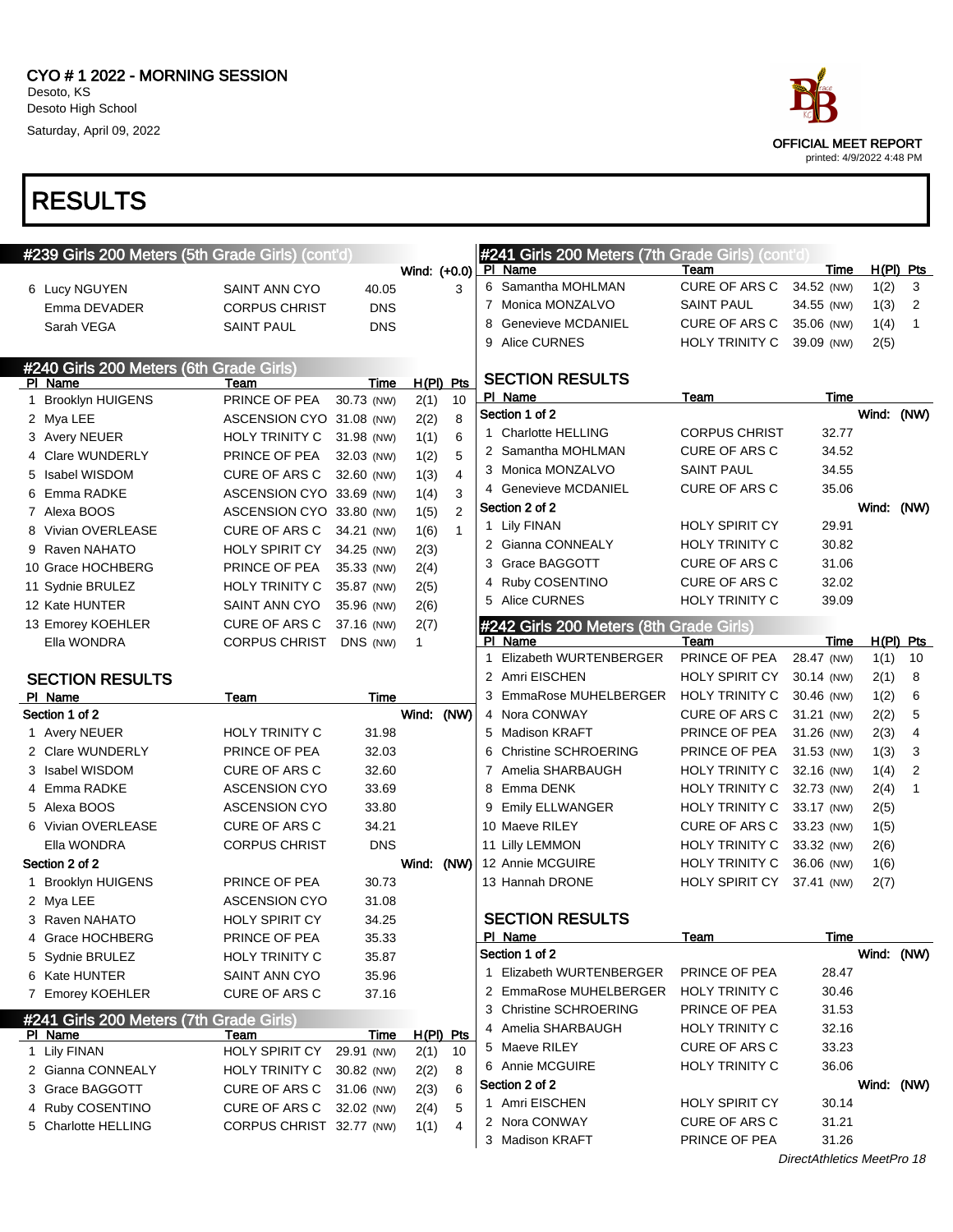

|   | #242 Girls 200 Meters (8th Grade Girls) (cont'd) |                          |             |              |                |              | #244 Boys 200 Meters (6th Grade Boys) (cont'd) |                           |            |            |                |
|---|--------------------------------------------------|--------------------------|-------------|--------------|----------------|--------------|------------------------------------------------|---------------------------|------------|------------|----------------|
|   | PI Name                                          | Team                     | Time        |              |                |              | PI Name                                        | Team                      | Time       |            | $H(PI)$ Pts    |
|   | 4 Emma DENK                                      | <b>HOLY TRINITY C</b>    | 32.73       |              |                |              | Ethan WHITE                                    | <b>HOLY SPIRIT CY</b>     | DNS (NW)   | 1          |                |
|   | 5 Emily ELLWANGER                                | HOLY TRINITY C           | 33.17       |              |                |              | Fernando ANGELES                               | <b>SAINT PAUL</b>         | DNS (NW)   | 2          |                |
|   | 6 Lilly LEMMON                                   | HOLY TRINITY C           | 33.32       |              |                |              |                                                |                           |            |            |                |
|   | 7 Hannah DRONE                                   | <b>HOLY SPIRIT CY</b>    | 37.41       |              |                |              | <b>SECTION RESULTS</b>                         |                           |            |            |                |
|   | #243 Boys 200 Meters (5th Grade Boys)            |                          |             |              |                |              | PI Name                                        | Team                      | Time       |            |                |
|   | PI Name                                          | Team                     | Time        |              | H(PI) Pts      |              | Section 1 of 3                                 |                           |            | Wind: (NW) |                |
|   | 1 Anthony BEZDEK                                 | HOLY TRINITY C           | 30.78 (NW)  | 2(1)         | 10             |              | 1 Olivier RAMUS                                | <b>SAINT PAUL</b>         | 33.62      |            |                |
|   | 2 Jasper GUERRA                                  | ASCENSION CYO 31.38 (NW) |             | 2(2)         | 8              |              | 2 Thomas PICKERT                               | PRINCE OF PEA             | 35.33      |            |                |
|   | 3 Miles IQBAL                                    | CURE OF ARS C            | 33.92 (NW)  | 2(3)         | 6              |              | 3 Nicholas NOSWORTHY                           | <b>ASCENSION CYO</b>      | 37.80      |            |                |
|   | 4 Will EWING                                     | ASCENSION CYO 34.02 (NW) |             | 2(4)         | 5              |              | William SCALETTY                               | <b>CURE OF ARS C</b>      | <b>DNS</b> |            |                |
|   | 5 Giles SHORT                                    | ASCENSION CYO 37.07 (NW) |             | 1(1)         | $\overline{4}$ |              | Ethan WHITE                                    | <b>HOLY SPIRIT CY</b>     | <b>DNS</b> |            |                |
| 6 | Graeme ASHLEY                                    | HOLY TRINITY C           | 39.03 (NW)  | 2(5)         | 3              |              | Section 2 of 3                                 |                           |            | Wind: (NW) |                |
|   | 7 Daniel ROBERTSON                               | CURE OF ARS C            | 40.76 (NW)  | 1(2)         | $\overline{2}$ |              | 1 Nicholas NEWKIRK                             | <b>CORPUS CHRIST</b>      | 30.03      |            |                |
| 8 | Quinn O'CONNOR                                   | HOLY TRINITY C           | 46.10 (NW)  | 1(3)         | $\mathbf{1}$   |              | 2 Kolbe MEINHARDT                              | PRINCE OF PEA             | 31.79      |            |                |
|   | 9 Linus L'ESPERANCE                              | HOLY CROSS CY 49.97 (NW) |             | 1(4)         |                |              | 3 Jack KRATOFIL                                | <b>ASCENSION CYO</b>      | 32.30      |            |                |
|   |                                                  |                          |             |              |                |              | 4 David FAIR                                   | <b>SAINT ANN CYO</b>      | 35.50      |            |                |
|   | <b>SECTION RESULTS</b>                           |                          |             |              |                |              | 5 Lyndon GITTEMEIER                            | <b>ASCENSION CYO</b>      | 38.86      |            |                |
|   | PI Name                                          | Team                     | <b>Time</b> |              |                |              | <b>Fernando ANGELES</b>                        | <b>SAINT PAUL</b>         | <b>DNS</b> |            |                |
|   | Section 1 of 2                                   |                          |             | Wind: (NW)   |                |              | Section 3 of 3                                 |                           |            | Wind: (NW) |                |
|   | 1 Giles SHORT                                    | <b>ASCENSION CYO</b>     | 37.07       |              |                |              | 1 Zach ARENSBERG                               | <b>HOLY SPIRIT CY</b>     | 31.56      |            |                |
|   | 2 Daniel ROBERTSON                               | CURE OF ARS C            | 40.76       |              |                |              | 2 Sam BLEYTHING                                | <b>SAINT ANN CYO</b>      | 31.93      |            |                |
|   | 3 Quinn O'CONNOR                                 | <b>HOLY TRINITY C</b>    | 46.10       |              |                |              | 3 Oliver HOLMES                                | <b>CORPUS CHRIST</b>      | 32.74      |            |                |
|   | 4 Linus L'ESPERANCE                              | <b>HOLY CROSS CY</b>     | 49.97       |              |                |              | 4 Dominic BARKMAN                              | <b>HOLY TRINITY C</b>     | 33.60      |            |                |
|   | Section 2 of 2                                   |                          |             | Wind: (NW)   |                |              | 5 George BLASDEL                               | <b>SAINT ANN CYO</b>      | 37.04      |            |                |
|   | 1 Anthony BEZDEK                                 | <b>HOLY TRINITY C</b>    | 30.78       |              |                |              | 6 Gregory ARICO                                | <b>CURE OF ARS C</b>      | 37.12      |            |                |
|   | 2 Jasper GUERRA                                  | <b>ASCENSION CYO</b>     | 31.38       |              |                |              | #245 Boys 200 Meters (7th Grade Boys)          |                           |            |            |                |
|   | 3 Miles IQBAL                                    | CURE OF ARS C            | 33.92       |              |                |              | PI Name                                        | Team                      | Time       |            | $H(PI)$ Pts    |
|   | 4 Will EWING                                     | <b>ASCENSION CYO</b>     | 34.02       |              |                | $\mathbf{1}$ | <b>Jack BODDICKER</b>                          | ASCENSION CYO 26.42 (NW)  |            | 4(1)       | 10             |
|   | 5 Graeme ASHLEY                                  | HOLY TRINITY C           | 39.03       |              |                |              | 2 Henry WILEY                                  | PRINCE OF PEA             | 27.27 (NW) | 1(1)       | 8              |
|   |                                                  |                          |             |              |                |              | 3 Grady RICHLIN                                | PRINCE OF PEA             | 27.64 (NW) | 2(1)       | 6              |
|   | #244 Boys 200 Meters (6th Grade Boys)<br>PI Name | Team                     | Time        | H(PI) Pts    |                |              | 4 Jackson WENGER                               | PRINCE OF PEA             | 27.95 (NW) | 1(2)       | 5              |
|   | 1 Nicholas NEWKIRK                               | <b>CORPUS CHRIST</b>     | 30.03 (NW)  | 2(1)         | 10             |              | 5 Emmanuel FASCHING                            | ASCENSION CYO 28.24 (NW)  |            | 4(2)       | $\overline{4}$ |
|   | 2 Zach ARENSBERG                                 | <b>HOLY SPIRIT CY</b>    | 31.56 (NW)  | 3(1)         | 8              |              | 6 Anderson BATEMAN                             | CORPUS CHRIST 28.38 (NW)  |            | 3(1)       | 3              |
|   | 3 Kolbe MEINHARDT                                | PRINCE OF PEA            | 31.79 (NW)  | 2(2)         | 6              |              | 7 Peter SEXTON                                 | SAINT ANN CYO             | 28.48 (NW) | 2(2)       | 2              |
|   | 4 Sam BLEYTHING                                  | SAINT ANN CYO            | 31.93 (NW)  | 3(2)         | 5              |              | 8 Drew MORTIMER                                | HOLY TRINITY C            | 28.83 (NW) | 3(2)       | $\mathbf{1}$   |
|   | 5 Jack KRATOFIL                                  | ASCENSION CYO 32.30 (NW) |             | 2(3)         | 4              |              | 9 Henry OVERLEASE                              | CURE OF ARS C 29.42 (NW)  |            | 2(3)       |                |
|   | 6 Oliver HOLMES                                  | CORPUS CHRIST 32.74 (NW) |             | 3(3)         | 3              |              | 10 Brock WONDRA                                | CORPUS CHRIST 29.90 (NW)  |            | 1(3)       |                |
|   | 7 Dominic BARKMAN                                | HOLY TRINITY C           | 33.60 (NW)  | 3(4)         | 2              |              | 11 Charlie L'ESPERANCE                         | HOLY CROSS CY 30.76 (NW)  |            | 3(3)       |                |
|   | 8 Olivier RAMUS                                  | <b>SAINT PAUL</b>        | 33.62 (NW)  | 1(1)         | $\overline{1}$ |              | 12 Vincent DUGAN                               | ASCENSION CYO 30.98 (NW)  |            | 4(3)       |                |
|   | 9 Thomas PICKERT                                 | PRINCE OF PEA            | 35.33 (NW)  | 1(2)         |                |              | 13 Miles ENGLERT                               | CURE OF ARS C 31.22 (NW)  |            | 4(4)       |                |
|   | 10 David FAIR                                    | SAINT ANN CYO            | 35.50 (NW)  | 2(4)         |                |              | 14 Cooper LICHTENAUER                          | HOLY SPIRIT CY 31.31 (NW) |            | 3(4)       |                |
|   | 11 George BLASDEL                                | SAINT ANN CYO            | 37.04 (NW)  | 3(5)         |                |              | 15 Henry HAHN                                  | CURE OF ARS C             | 31.93 (NW) | 3(5)       |                |
|   | 12 Gregory ARICO                                 | CURE OF ARS C            | 37.12 (NW)  | 3(6)         |                |              | 16 Logan MOORE                                 | HOLY TRINITY C 32.09 (NW) |            | 3(6)       |                |
|   | 13 Nicholas NOSWORTHY                            | ASCENSION CYO 37.80 (NW) |             | 1(3)         |                |              | 17 Owen MEYERS                                 | CURE OF ARS C             | 32.21 (NW) | 4(5)       |                |
|   | 14 Lyndon GITTEMEIER                             | ASCENSION CYO 38.86 (NW) |             | 2(5)         |                |              | 18 Leo CISPER                                  | HOLY TRINITY C 33.75 (NW) |            | 4(6)       |                |
|   | William SCALETTY                                 | CURE OF ARS C            | DNS (NW)    | $\mathbf{1}$ |                |              | 19 Ethan MELLON                                | HOLY CROSS CY 33.91 (NW)  |            | 3(7)       |                |
|   |                                                  |                          |             |              |                |              |                                                |                           |            |            |                |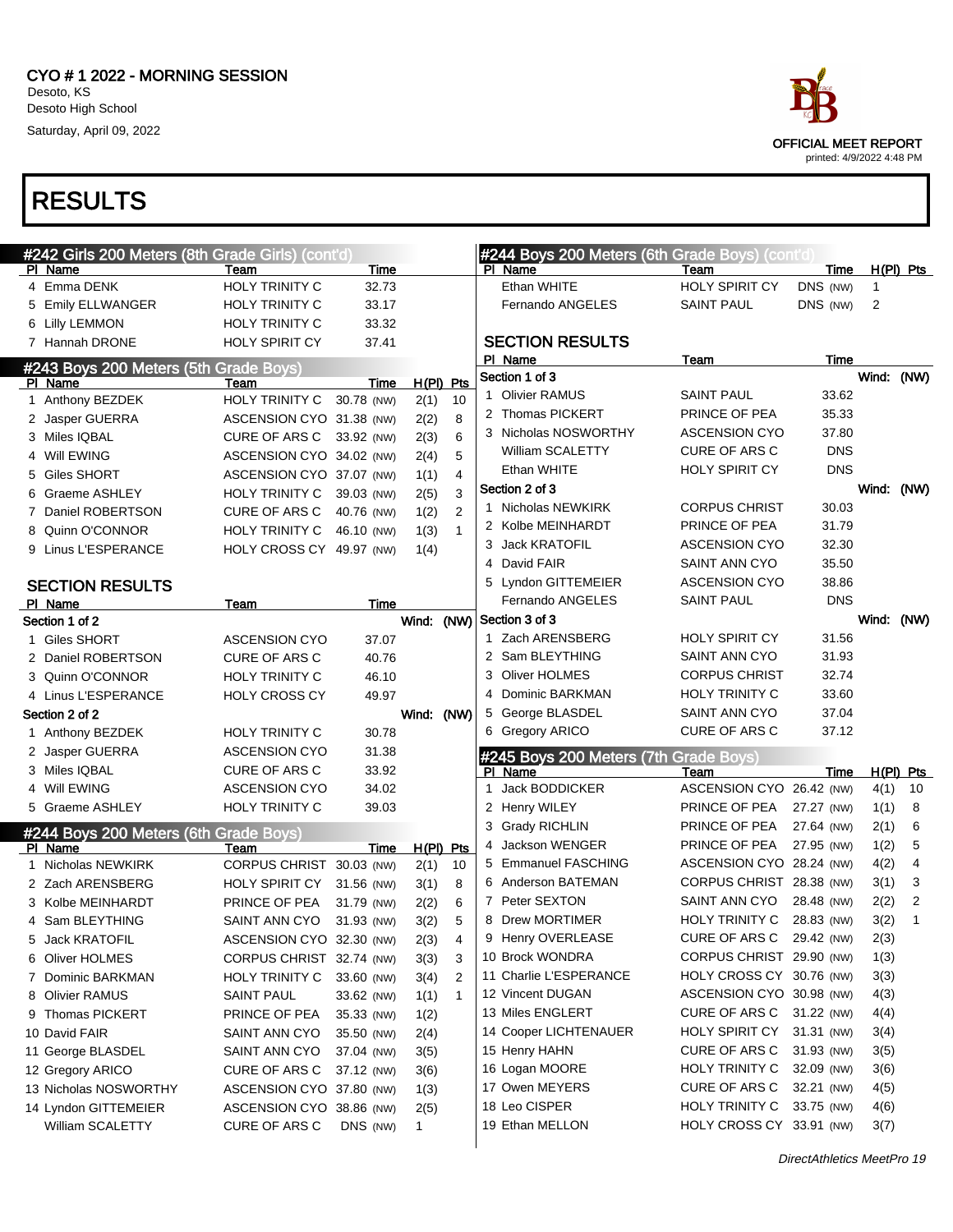| #245 Boys 200 Meters (7th Grade Boys) (cont'd) |                          |             |             |    |   | #246 Boys 200 Meters (8th Grade Boys) (cont'd) |                          |             |            |                |
|------------------------------------------------|--------------------------|-------------|-------------|----|---|------------------------------------------------|--------------------------|-------------|------------|----------------|
| PI Name                                        | Team                     | Time        | $H(PI)$ Pts |    |   | PI Name                                        | Team                     | Time        |            | $H(PI)$ Pts    |
| 20 Andrew STEENSON                             | ASCENSION CYO 35.02 (NW) |             | 2(4)        |    |   | 3 Jonah MYERS                                  | HOLY TRINITY C           | 27.27 (NW)  | 1(1)       | 6              |
| 21 Frank REDMOND                               | CURE OF ARS C            | 35.17 (NW)  | 2(5)        |    |   | 4 Adam SYDZYIK                                 | HOLY TRINITY C           | 27.34 (NW)  | 1(2)       | 5              |
| 22 Chase DEVLIN                                | CORPUS CHRIST 35.48 (NW) |             | 4(7)        |    |   | 5 Connor BALDWIN                               | CORPUS CHRIST 27.36 (NW) |             | 2(3)       | $\overline{4}$ |
| 23 Elijah WAITIKI                              | <b>SAINT PAUL</b>        | 36.36 (NW)  | 2(6)        |    |   | 6 Jameson FITZGERALD                           | HOLY TRINITY C           | 27.37 (NW)  | 2(4)       | 3              |
| 24 Joseph DAY                                  | CORPUS CHRIST 36.78 (NW) |             | 4(8)        |    |   | 7 Miles BACKHUS                                | PRINCE OF PEA            | 27.63 (NW)  | 1(3)       | 2              |
| Alexander RAMIREZ-MORRIS                       | <b>CORPUS CHRIST</b>     | DNS (NW)    | 2           |    |   | 8 Andrew RICKERT                               | ASCENSION CYO 27.75 (NW) |             | 1(4)       | $\mathbf{1}$   |
| <b>Josh VICTORIANO</b>                         | <b>CORPUS CHRIST</b>     | DNS (NW)    | 2           |    |   | 9 Liam LAVERY                                  | HOLY TRINITY C           | 28.46 (NW)  | 2(5)       |                |
| <b>Connor MELLON</b>                           | <b>HOLY CROSS CY</b>     | DNS (NW)    | 3           |    |   | 10 Jack GELHAUS                                | <b>SAINT ANN CYO</b>     | 28.60 (NW)  | 2(6)       |                |
|                                                |                          |             |             |    |   | 11 Trent HELMER                                | HOLY TRINITY C           | 28.67 (NW)  | 2(7)       |                |
| <b>SECTION RESULTS</b>                         |                          |             |             |    |   | 12 Carlos RODRIGUEZ                            | SAINT PAUL               | 30.28 (NW)  | 1(5)       |                |
| PI Name                                        | Team                     | Time        |             |    |   | 13 Roman ZIEGLER                               | CORPUS CHRIST 32.10 (NW) |             | 1(6)       |                |
| Section 1 of 4                                 |                          |             | Wind: (NW)  |    |   | Ryan SCHROERING                                | PRINCE OF PEA            | DNS (NW)    | 1          |                |
| 1 Henry WILEY                                  | PRINCE OF PEA            | 27.27       |             |    |   | Alex MCNAMARA                                  | <b>HOLY SPIRIT CY</b>    | DNS (NW)    | 1          |                |
| 2 Jackson WENGER                               | PRINCE OF PEA            | 27.95       |             |    |   | Ethan GREER                                    | <b>HOLY CROSS CY</b>     | DNS (NW)    | 2          |                |
| 3 Brock WONDRA                                 | <b>CORPUS CHRIST</b>     | 29.90       |             |    |   |                                                |                          |             |            |                |
| Section 2 of 4                                 |                          |             | Wind: (NW)  |    |   | <b>SECTION RESULTS</b>                         |                          |             |            |                |
| 1 Grady RICHLIN                                | PRINCE OF PEA            | 27.64       |             |    |   | PI Name                                        | Team                     | Time        |            |                |
| 2 Peter SEXTON                                 | <b>SAINT ANN CYO</b>     | 28.48       |             |    |   | Section 1 of 2                                 |                          |             | Wind: (NW) |                |
| 3 Henry OVERLEASE                              | CURE OF ARS C            | 29.42       |             |    |   | 1 Jonah MYERS                                  | <b>HOLY TRINITY C</b>    | 27.27       |            |                |
| 4 Andrew STEENSON                              | <b>ASCENSION CYO</b>     | 35.02       |             |    |   | 2 Adam SYDZYIK                                 | <b>HOLY TRINITY C</b>    | 27.34       |            |                |
| 5 Frank REDMOND                                | <b>CURE OF ARS C</b>     | 35.17       |             |    |   | 3 Miles BACKHUS                                | PRINCE OF PEA            | 27.63       |            |                |
| 6 Elijah WAITIKI                               | <b>SAINT PAUL</b>        | 36.36       |             |    |   | 4 Andrew RICKERT                               | <b>ASCENSION CYO</b>     | 27.75       |            |                |
| Alexander RAMIREZ-MORRIS CORPUS CHRIST         |                          | <b>DNS</b>  |             |    | 5 | Carlos RODRIGUEZ                               | <b>SAINT PAUL</b>        | 30.28       |            |                |
| Josh VICTORIANO                                | <b>CORPUS CHRIST</b>     | <b>DNS</b>  |             |    |   | 6 Roman ZIEGLER                                | <b>CORPUS CHRIST</b>     | 32.10       |            |                |
| Section 3 of 4                                 |                          |             | Wind: (NW)  |    |   | Ryan SCHROERING                                | PRINCE OF PEA            | <b>DNS</b>  |            |                |
| 1 Anderson BATEMAN                             | <b>CORPUS CHRIST</b>     | 28.38       |             |    |   | Alex MCNAMARA                                  | HOLY SPIRIT CY           | <b>DNS</b>  |            |                |
| 2 Drew MORTIMER                                | <b>HOLY TRINITY C</b>    | 28.83       |             |    |   | Section 2 of 2                                 |                          |             | Wind: (NW) |                |
| 3 Charlie L'ESPERANCE                          | <b>HOLY CROSS CY</b>     | 30.76       |             |    |   | 1 Tobi OYETUNJI                                | <b>SAINT ANN CYO</b>     | 26.84       |            |                |
| 4 Cooper LICHTENAUER                           | HOLY SPIRIT CY           | 31.31       |             |    |   | 2 Azee LOPEZ                                   | <b>CURE OF ARS C</b>     | 27.07       |            |                |
| 5 Henry HAHN                                   | <b>CURE OF ARS C</b>     | 31.93       |             |    |   | 3 Connor BALDWIN                               | <b>CORPUS CHRIST</b>     | 27.36       |            |                |
| 6 Logan MOORE                                  | HOLY TRINITY C           | 32.09       |             |    | 4 | Jameson FITZGERALD                             | HOLY TRINITY C           | 27.37       |            |                |
| 7 Ethan MELLON                                 | <b>HOLY CROSS CY</b>     | 33.91       |             |    |   | 5 Liam LAVERY                                  | HOLY TRINITY C           | 28.46       |            |                |
| Connor MELLON                                  | HOLY CROSS CY            | <b>DNS</b>  |             |    |   | 6 Jack GELHAUS                                 | SAINT ANN CYO            | 28.60       |            |                |
| Section 4 of 4                                 |                          |             | Wind: (NW)  |    |   | 7 Trent HELMER                                 | HOLY TRINITY C           | 28.67       |            |                |
| <b>Jack BODDICKER</b>                          | <b>ASCENSION CYO</b>     | 26.42       |             |    |   | Ethan GREER                                    | <b>HOLY CROSS CY</b>     | <b>DNS</b>  |            |                |
| 2 Emmanuel FASCHING                            | <b>ASCENSION CYO</b>     | 28.24       |             |    |   | #247 Girls 400m SMR (5th Grade Girls)          |                          |             |            |                |
| 3 Vincent DUGAN                                | <b>ASCENSION CYO</b>     | 30.98       |             |    |   | PI Team                                        |                          | <b>Time</b> |            | <u>Pts</u>     |
| 4 Miles ENGLERT                                | CURE OF ARS C            | 31.22       |             |    |   | 1 PRINCE OF PEACE CYOKS (A)                    |                          | 1:15.35     |            | 10             |
| 5 Owen MEYERS                                  | <b>CURE OF ARS C</b>     | 32.21       |             |    |   |                                                |                          |             |            |                |
| 6 Leo CISPER                                   | HOLY TRINITY C           | 33.75       |             |    |   | #248 Girls 400m SMR (6th Grade Girls)          |                          |             |            |                |
| 7 Chase DEVLIN                                 | <b>CORPUS CHRIST</b>     | 35.48       |             |    |   | PI Team                                        |                          | Time        |            | <u>Pts</u>     |
| 8 Joseph DAY                                   | <b>CORPUS CHRIST</b>     | 36.78       |             |    |   | 1 SAINT ANN CYOKS (A)                          |                          | 1:13.14     |            | 10             |
| #246 Boys 200 Meters (8th Grade Boys)          |                          |             |             |    |   | 2 PRINCE OF PEACE CYOKS (A)                    |                          | 1:14.04     |            | 8              |
| PI Name                                        | Team                     | <b>Time</b> | H(PI) Pts   |    |   |                                                |                          |             |            |                |
| 1 Tobi OYETUNJI                                | SAINT ANN CYO            | 26.84 (NW)  | 2(1)        | 10 |   |                                                |                          |             |            |                |
| 2 Azee LOPEZ                                   | CURE OF ARS C            | 27.07 (NW)  | 2(2)        | 8  |   |                                                |                          |             |            |                |
|                                                |                          |             |             |    |   |                                                |                          |             |            |                |

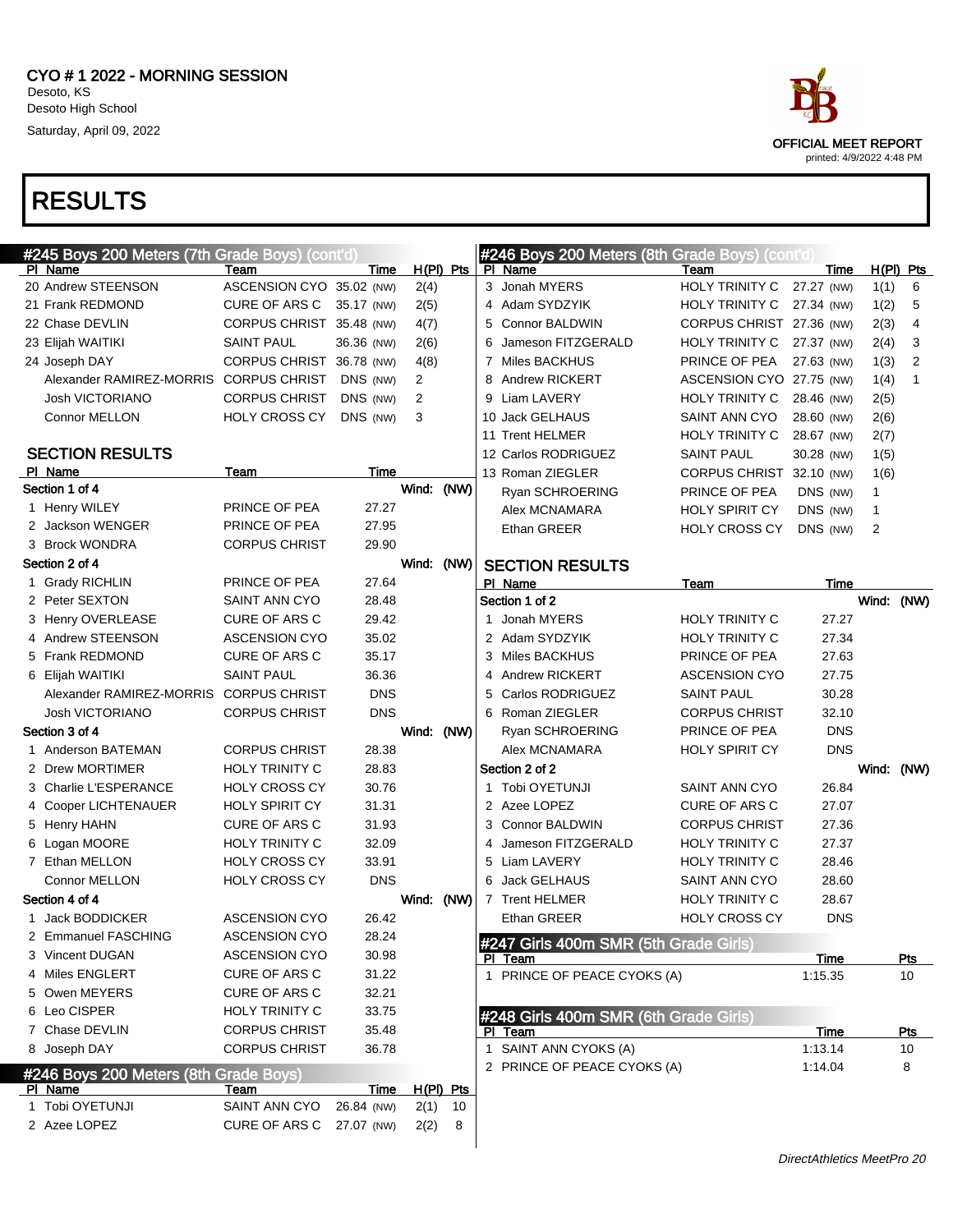

| #249 Girls 400m SMR (7th Grade Girls)              |                               |             |                  |              | #257 Girls 800 Meters (7th Grade Girls) |                       |                            |                |
|----------------------------------------------------|-------------------------------|-------------|------------------|--------------|-----------------------------------------|-----------------------|----------------------------|----------------|
| PI Team                                            |                               | Time        | Pts              |              | PI Name                                 | Team                  | Time                       | Pts            |
| 1 HOLY TRINITY CYOKS (A)                           |                               | 1:08.41     | 10               |              | 1 Lily FINAN                            | <b>HOLY SPIRIT CY</b> | 2:47.14                    | 10             |
|                                                    |                               |             |                  |              | 2 Sofia HARPER                          | <b>CORPUS CHRIST</b>  | 2:51.87                    | 8              |
| #250 Girls 400m SMR (8th Grade Girls)              |                               |             |                  |              | 3 Ellen BARKEMEYER                      | PRINCE OF PEA         | 2:54.53                    | 6              |
| PI Team                                            |                               | <b>Time</b> | <b>Pts</b>       |              | 4 Rebekah CORDOVA                       | <b>ASCENSION CYO</b>  | 3:01.56                    | 5              |
| 1 HOLY SPIRIT CYOKS (A)                            |                               | 1:02.16     | 10               |              | 5 Anna MENGHINI                         | <b>ASCENSION CYO</b>  | 3:03.90                    | $\overline{4}$ |
| 2 PRINCE OF PEACE CYOKS (A)                        |                               | 1:04.70     | 8                |              |                                         |                       |                            |                |
| 3 HOLY TRINITY CYOKS (A)                           |                               | 1:06.31     | 6                |              | #258 Girls 800 Meters (8th Grade Girls) |                       |                            |                |
|                                                    |                               |             |                  |              | PI Name                                 | Team                  | <b>Time</b>                | <b>Pts</b>     |
| #251 Boys 400m SMR (5th Grade Boys)                |                               |             |                  |              | 1 Leah HAEUSSER                         | HOLY TRINITY C        | 2:45.44                    | 10             |
| PI Team                                            |                               | Time        | Pts              |              | 2 Aubrey MEDER                          | <b>HOLY ROSARY</b>    | 2:52.36                    | 8              |
| 1 ASCENSION CYOKS (A)                              |                               | 1:07.19     | 10               |              | 3 Bridget KEEGAN                        | <b>HOLY SPIRIT CY</b> | 2:57.35                    | 6              |
| 2 CURE OF ARS CYOKS (A)                            |                               | 1:16.50     | 8                |              | 4 Hannah GRACE                          | <b>ASCENSION CYO</b>  | 3:12.47                    | 5              |
|                                                    |                               |             |                  |              | 5 Clare DAHLSTRAND                      | <b>CORPUS CHRIST</b>  | 3:16.92                    | 4              |
| #252 Boys 400m SMR (6th Grade Boys)                |                               |             |                  |              | 6 Gabrielle HIGGINS                     | <b>SAINT ANN CYO</b>  | 3:19.29                    | 3              |
| PI Team                                            |                               | Time        | Pts              |              | 7 Krista HOBACK                         | <b>SAINT PAUL</b>     | 3:19.67                    | $\overline{2}$ |
| 1 PRINCE OF PEACE CYOKS (A)                        |                               | 1:06.27     | 10               |              | 8 Caitlyn KRATOFIL                      | <b>ASCENSION CYO</b>  | 3:20.31                    | 1              |
|                                                    |                               |             |                  |              | 9 Ainsley HALL                          | <b>ASCENSION CYO</b>  | 3:20.57                    |                |
| #253 Boys 400m SMR (7th Grade Boys)                |                               |             |                  |              | 10 Mia IMLAY                            | PRINCE OF PEA         | 3:22.53                    |                |
| PI Team                                            |                               | Time        | <b>Pts</b>       |              | 11 Annie MCGUIRE                        | <b>HOLY TRINITY C</b> | 3:31.79                    |                |
| 1 PRINCE OF PEACE CYOKS (A)                        |                               | 57.19       | 10               |              |                                         |                       |                            |                |
| 2 HOLY SPIRIT CYOKS (A)                            |                               | 1:02.55     | 8                |              | #259 Boys 800 Meters (5th Grade Boys)   |                       |                            |                |
| 3 HOLY TRINITY CYOKS (A)                           |                               | 1:07.31     | 6                |              | PI Name                                 | Team                  | <b>Time</b>                | Pts            |
|                                                    |                               |             |                  | $\mathbf{1}$ | Ethan BAKKEN                            | HOLY SPIRIT CY        | 2:57.00                    | 10             |
| #254 Boys 400m SMR (8th Grade Boys)                |                               |             |                  |              | 2 Paul TRAUSCH                          | <b>HOLY SPIRIT CY</b> | 3:03.40                    | 8              |
| PI Team                                            |                               | Time        | Pts              |              | 3 Brayden KOELZER                       | PRINCE OF PEA         | 3:10.32                    | 6              |
| 1 HOLY TRINITY CYOKS (B)                           |                               | 57.68       | 10               |              | 4 Samuel LUEGER                         | PRINCE OF PEA         | 3:15.38                    | 5              |
| 2 PRINCE OF PEACE CYOKS (A)                        |                               | 57.77       | 8                |              | 5 Anthony SEAY                          | <b>HOLY TRINITY C</b> | 3:26.57                    | $\overline{4}$ |
| 3 HOLY TRINITY CYOKS (A)                           |                               | 58.21       | 6                |              | 6 Graeme ASHLEY                         | <b>HOLY TRINITY C</b> | 3:55.92                    | 3              |
|                                                    |                               |             |                  |              | 7 Quinn O'CONNOR                        | <b>HOLY TRINITY C</b> | 3:58.17                    | $\overline{2}$ |
| #255 Girls 800 Meters (5th Grade Girls)<br>PI Name |                               | Time        |                  |              |                                         |                       |                            |                |
| 1 Lucy KELLEY                                      | Team<br><b>HOLY TRINITY C</b> | 4:02.18     | <u>Pts</u><br>10 |              | #260 Boys 800 Meters (6th Grade Boys)   |                       |                            |                |
|                                                    |                               |             |                  |              | PI Name                                 | Team                  | Time                       | Pts            |
|                                                    |                               |             |                  |              | 1 Nicholas NEWKIRK                      | <b>CORPUS CHRIST</b>  | 2:48.76                    | 10             |
| #256 Girls 800 Meters (6th Grade Girls)<br>PI Name | Team                          | Time        | <b>Pts</b>       |              | 2 Avery MOOS                            | PRINCE OF PEA         | 2:54.21                    | 8              |
| 1 Kenley DAVIS                                     | <b>HOLY TRINITY C</b>         | 3:02.21     | 10               |              | 3 Edward CURRAN                         | <b>HOLY TRINITY C</b> | 2:54.55                    | 6              |
| 2 Clare DOUGLAS                                    | HOLY TRINITY C                | 3:06.42     | 8                |              | 4 Brandon MEDER                         | <b>HOLY ROSARY</b>    | 2:57.01                    | 5              |
| 3 Isabel WISDOM                                    | CURE OF ARS C                 | 3:09.94     | 6                |              | 5 Wyatt O'HARA                          | HOLY TRINITY C        | 2:58.39                    | 4              |
| 4 Monica DORING                                    | CURE OF ARS C                 | 3:12.43     | 5                |              | 6 Braden KEEGAN                         | <b>HOLY SPIRIT CY</b> | 3:45.84                    | 3              |
| 5 Livia STROHMAN                                   | PRINCE OF PEA                 | 3:13.85     | 4                |              | Colton BRYER                            | PRINCE OF PEA         | <b>DNS</b>                 |                |
| 6 Harper PAULS                                     | PRINCE OF PEA                 | 3:16.73     | 3                |              |                                         |                       |                            |                |
| 7 Ruth TRAUSCH                                     | <b>HOLY SPIRIT CY</b>         | 3:35.62     | 2                |              | #270 Boys 800 Meters (7th Grade Boys)   |                       |                            |                |
| <b>Bella CORNELL</b>                               | HOLY TRINITY C                | <b>DNS</b>  |                  |              | PI Name                                 | Team                  | <u>Time</u>                | <u>Pts</u>     |
|                                                    |                               |             |                  |              | 1 Jack BODDICKER                        | <b>ASCENSION CYO</b>  | 2:33.09                    | 10             |
|                                                    |                               |             |                  |              | 2 Vincent GRONBERG                      | ASCENSION CYO         | 2:35.78                    | 8              |
|                                                    |                               |             |                  |              | 3 Miles MCCUNE                          | SAINT ANN CYO         | 2:42.44                    | 6              |
|                                                    |                               |             |                  |              | 4 Matthew WURTENBERGER                  | PRINCE OF PEA         | 2:48.45                    | 5              |
|                                                    |                               |             |                  |              | 5 Jack GRISOLANO                        | CURE OF ARS C         | 2:50.74                    | 4              |
|                                                    |                               |             |                  |              |                                         |                       | DirectAthletics MeetPro 21 |                |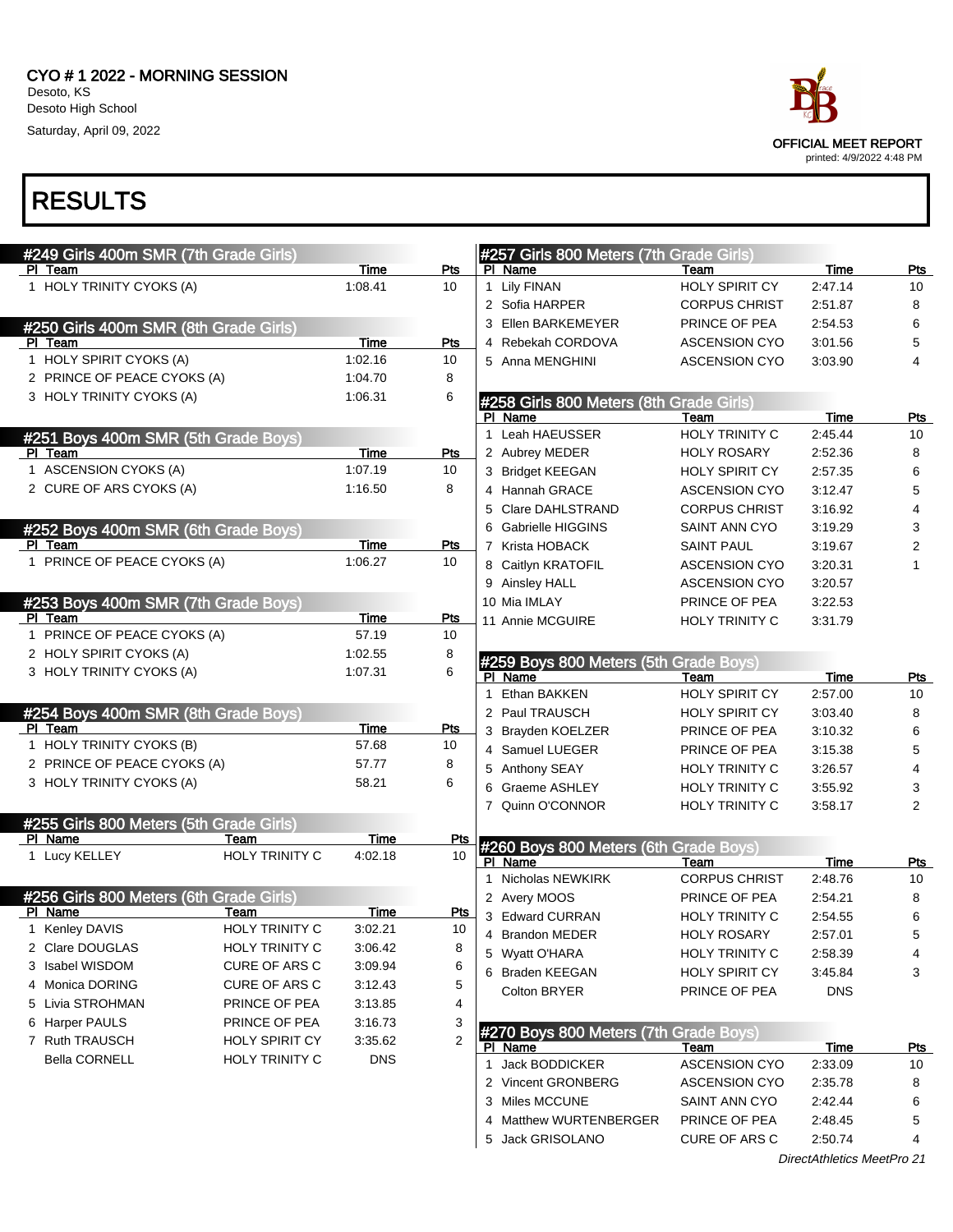# OFFICIAL MEET REPORT printed: 4/9/2022 4:48 PM

| $H(PI)$ Pts |              | Time                       | Team                  | #273 Girls 120 Meters (6th Grade Girls) (cont'd)<br>PI Name | Pts               |              | Time       | Team                      | PI Name                                          |
|-------------|--------------|----------------------------|-----------------------|-------------------------------------------------------------|-------------------|--------------|------------|---------------------------|--------------------------------------------------|
|             | 1            | DNS (NW)                   | <b>CORPUS CHRIST</b>  | Mikayla SCHMIDT                                             | 3                 |              | 2:53.84    | <b>HOLY ROSARY</b>        | 6 Titus ELLISON                                  |
|             | 2            | DNS (NW)                   | PRINCE OF PEA         | Debbie KURIA                                                | 2                 |              | 2:55.85    | PRINCE OF PEA             | 7 Ben TRITZ                                      |
|             |              |                            |                       |                                                             | 1                 |              | 2:59.48    | HOLY TRINITY C            | 8 Dalton ASHLEY                                  |
|             |              |                            |                       | <b>SECTION RESULTS</b>                                      |                   |              | 3:00.97    | <b>HOLY TRINITY C</b>     | 9 Jameson TEDDY                                  |
|             |              | <b>Time</b>                | Team                  | PI Name                                                     |                   |              | 3:02.74    | CURE OF ARS C             | 10 Miles ENGLERT                                 |
|             | Wind: (NW)   |                            |                       | Section 1 of 2                                              |                   |              | <b>DNS</b> | <b>CORPUS CHRIST</b>      | <b>Brock WONDRA</b>                              |
|             |              | 18.91                      | <b>ASCENSION CYO</b>  | Isabella RYAN                                               | 1                 |              | <b>DNS</b> | <b>HOLY ROSARY</b>        | <b>Truman ELLISON</b>                            |
|             |              | 19.93                      | <b>HOLY SPIRIT CY</b> | 2 Raven NAHATO                                              |                   |              |            |                           |                                                  |
|             |              | 21.57                      | <b>HOLY TRINITY C</b> | <b>Mallory SMITH</b>                                        | 3                 |              |            |                           |                                                  |
|             |              | 23.49                      | <b>HOLY TRINITY C</b> | Cameil TROYER                                               | 4<br>Pts          |              | Time       | Team                      | #271 Boys 800 Meters (8th Grade Boys)<br>PI Name |
|             |              | <b>DNS</b>                 | <b>CORPUS CHRIST</b>  | Mikayla SCHMIDT                                             | 10                |              | 2:18.51    | <b>HOLY ROSARY</b>        | <b>Blaise VOHS</b>                               |
|             | Wind: (NW)   |                            |                       | Section 2 of 2                                              | 8                 |              | 2:49.81    | <b>HOLY TRINITY C</b>     | 2 Adam SYDZYIK                                   |
|             |              | 20.58                      | <b>CURE OF ARS C</b>  | Nicole DROESSLER                                            | 1<br>6            |              | 2:49.87    | <b>CORPUS CHRIST</b>      | 3 Connor BALDWIN                                 |
|             |              | 20.68                      | <b>CURE OF ARS C</b>  | 2 Annie BROWN                                               | 5                 |              | 2:52.24    | <b>HOLY TRINITY C</b>     | James VANDENBERG<br>4                            |
|             |              | 21.77                      | PRINCE OF PEA         | <b>Brooke GICANTE</b>                                       | 3<br>4            |              | 2:52.79    | <b>HOLY TRINITY C</b>     | 5 Brady BOYDSTON                                 |
|             |              | 21.78                      | <b>CURE OF ARS C</b>  | Emorey KOEHLER                                              | 3<br>4            |              | 2:56.23    | <b>HOLY CROSS CY</b>      |                                                  |
|             |              | 22.87                      | <b>CURE OF ARS C</b>  | <b>Hannah ARNOLD</b>                                        | 5                 |              |            |                           | 6 Ethan GREER                                    |
|             |              | <b>DNS</b>                 | PRINCE OF PEA         | Debbie KURIA                                                | $\overline{2}$    |              | 2:57.96    | HOLY TRINITY C            | 7 Beau LAUSIER                                   |
|             |              |                            |                       |                                                             | $\mathbf{1}$      |              | 3:01.42    | <b>CURE OF ARS C</b>      | 8 Michael ARICO                                  |
|             |              |                            |                       | #274 Girls 120 Meters (7th Grade Girls)                     |                   |              | 3:17.14    | <b>HOLY TRINITY C</b>     | Joshua BRAUN                                     |
|             | Wind: (+0.0) |                            |                       |                                                             |                   |              | <b>DNS</b> | <b>HOLY SPIRIT CY</b>     | Jacob WHITE                                      |
| <b>Pts</b>  |              | Time                       | Team                  | PI Name                                                     |                   |              | <b>DNS</b> | <b>HOLY TRINITY C</b>     | Rowan O'CONNOR                                   |
| 10          |              | 18.25                      | HOLY TRINITY C        | Caitlyn O'DONNELL                                           | $\mathbf{1}$      |              | <b>DNS</b> | PRINCE OF PEA             | Abraham SUND                                     |
| 8           |              | 18.86                      | <b>SAINT PAUL</b>     | Lucero CARRENO ROMAN                                        | 2                 |              | <b>DNS</b> | <b>ASCENSION CYO</b>      | Eli SHORT                                        |
| 6           |              | 19.21                      | <b>HOLY TRINITY C</b> | Isla SCHERZER                                               | 3                 |              | <b>DNS</b> | <b>CURE OF ARS C</b>      | Will ROBERTSON                                   |
| 5           |              | 19.24                      | <b>HOLY TRINITY C</b> | Nora TODD                                                   | 4                 |              | <b>DNS</b> | <b>HOLY ROSARY</b>        | Ramsey MANDERFELD                                |
| 4           |              | 20.21                      | <b>CURE OF ARS C</b>  | Genevieve MCDANIEL                                          | 5                 |              |            |                           |                                                  |
| 3           |              | 20.74                      | PRINCE OF PEA         | <b>Reese HEDBERG</b>                                        | 6                 |              |            |                           | #272 Girls 120 Meters (5th Grade Girls)          |
| 2           |              | 20.78                      | <b>HOLY TRINITY C</b> | 7 Ailish SLOAN                                              |                   | Wind: (+0.0) |            |                           |                                                  |
| 1           |              | 21.46                      | <b>HOLY TRINITY C</b> | 8 Karley HILLYER                                            | <u>Pts</u>        |              | Time       | Team                      | PI Name                                          |
|             |              |                            |                       |                                                             | 10                |              | 18.56      | <b>HOLY ROSARY</b>        | Emma HARTTER<br>1                                |
|             |              |                            |                       | #275 Girls 120 Meters (8th Grade Girls)                     | 8                 |              | 19.48      | PRINCE OF PEA             | 2 Mary WURTENBERGER                              |
| $H(PI)$ Pts |              | Time                       | Team                  | PI Name                                                     | 6                 |              | 20.14      | <b>HOLY TRINITY C</b>     | 3 Ellie MCDERMOTT                                |
| 10          | 2(1)         | 17.37 (NW)                 | PRINCE OF PEA         | <b>Grace GIESLER</b>                                        | 5<br>$\mathbf{1}$ |              | 20.32      | <b>CORPUS CHRIST</b>      | 4 Beau HULCHER                                   |
| 8           | 1(1)         | 17.47 (NW)                 | PRINCE OF PEA         | 2 Natalie WOLF                                              | 4                 |              | 22.28      | PRINCE OF PEA             | 5 Catherine HEAP                                 |
| 6           | 2(2)         | 17.60 (NW)                 | <b>SAINT PAUL</b>     | Grace DENNING                                               | ٩<br>3            |              | 22.67      | PRINCE OF PEA             | 6 Finnley RICHLIN                                |
| 5           | 2(3)         | 17.76 (NW)                 | PRINCE OF PEA         | 4 Kayla ALEXANDER                                           |                   |              |            |                           |                                                  |
| 4           | 1(2)         | 18.19 (NW)                 | HOLY SPIRIT CY        | 5 Caroline MARTIN                                           |                   |              |            |                           | #273 Girls 120 Meters (6th Grade Girls)          |
| 3           | 1(3)         | 18.83 (NW)                 | CURE OF ARS C         | 6 Maeve RILEY                                               |                   | $H(PI)$ Pts  | Time       | Team                      | PI Name                                          |
| 2           | 1(4)         | 19.30 (NW)                 | SAINT ANN CYO         | 7 Gabrielle HIGGINS                                         | 10                | 1(1)         |            | ASCENSION CYO 18.91 (NW)  | 1 Isabella RYAN                                  |
| 1           | 2(4)         | 19.51 (NW)                 | PRINCE OF PEA         | 8 Lillian CAUL                                              | 8                 | 1(2)         | 19.93 (NW) | HOLY SPIRIT CY            | 2 Raven NAHATO                                   |
|             | 2(5)         | 21.60 (NW)                 | CURE OF ARS C         | 9 Ella DUNN                                                 | 6                 | 2(1)         | 20.58 (NW) | CURE OF ARS C             | 3 Nicole DROESSLER                               |
|             |              |                            |                       |                                                             | 5                 | 2(2)         | 20.68 (NW) | CURE OF ARS C             | 4 Annie BROWN                                    |
|             |              |                            |                       | <b>SECTION RESULTS</b>                                      | 4                 | 1(3)         | 21.57 (NW) | <b>HOLY TRINITY C</b>     | 5 Mallory SMITH                                  |
|             |              | Time                       | <u>Team</u>           | <b>PI</b> Name                                              | 3                 | 2(3)         | 21.77 (NW) | PRINCE OF PEA             | 6 Brooke GICANTE                                 |
|             | Wind: (NW)   |                            |                       | Section 1 of 2                                              | 2                 | 2(4)         | 21.78 (NW) | CURE OF ARS C             | 7 Emorey KOEHLER                                 |
|             |              | 17.47                      | PRINCE OF PEA         | 1 Natalie WOLF                                              | -1                | 2(5)         | 22.87 (NW) | CURE OF ARS C             | 8 Hannah ARNOLD                                  |
|             |              | 18.19                      | <b>HOLY SPIRIT CY</b> | 2 Caroline MARTIN                                           |                   | 1(4)         |            | HOLY TRINITY C 23.49 (NW) | 9 Cameil TROYER                                  |
|             |              | DirectAthletics MeetPro 22 |                       |                                                             |                   |              |            |                           |                                                  |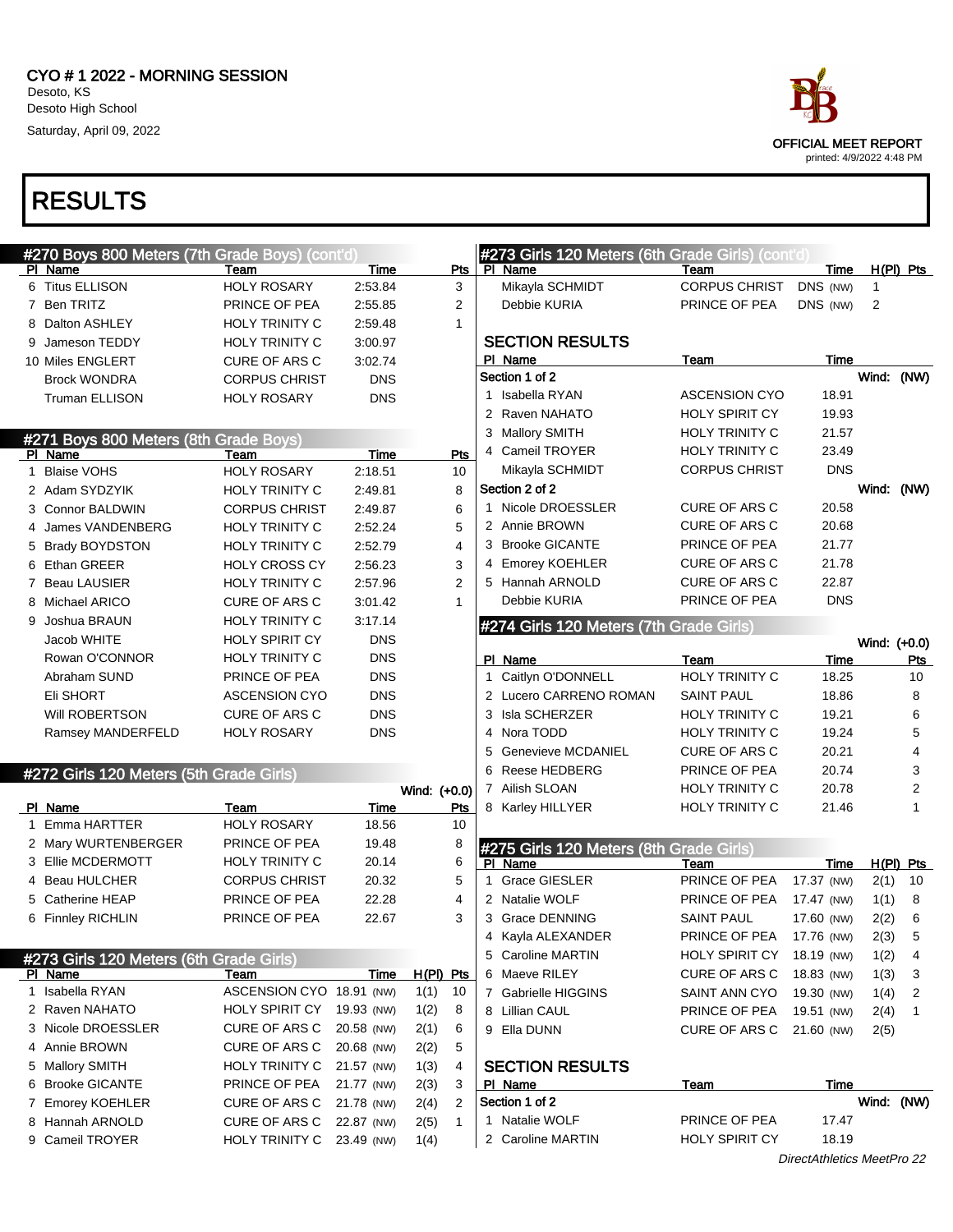

| #275 Girls 120 Meters (8th Grade Girls) (cont'd) |                           |            |              |              |              | #278 Boys 120 Meters (7th Grade Boys) (cont'd |                       |            |              |              |
|--------------------------------------------------|---------------------------|------------|--------------|--------------|--------------|-----------------------------------------------|-----------------------|------------|--------------|--------------|
| PI Name                                          | Team                      | Time       |              |              |              | PI Name                                       | Team                  | Time       |              |              |
| 3 Maeve RILEY                                    | CURE OF ARS C             | 18.83      |              |              |              | 2 Peter SEXTON                                | <b>SAINT ANN CYO</b>  | 16.62      |              |              |
| 4 Gabrielle HIGGINS                              | <b>SAINT ANN CYO</b>      | 19.30      |              |              |              | 3 Cruz RICO                                   | <b>HOLY SPIRIT CY</b> | 18.58      |              |              |
| Section 2 of 2                                   |                           |            | Wind: (NW)   |              |              | 4 Frank REDMOND                               | <b>CURE OF ARS C</b>  | 19.05      |              |              |
| 1 Grace GIESLER                                  | PRINCE OF PEA             | 17.37      |              |              |              | <b>Tyler SHIVELY</b>                          | <b>HOLY SPIRIT CY</b> | <b>DNS</b> |              |              |
| 2 Grace DENNING                                  | <b>SAINT PAUL</b>         | 17.60      |              |              |              | Carter SCHNEIDER                              | <b>HOLY ROSARY</b>    | <b>DNS</b> |              |              |
| 3 Kayla ALEXANDER                                | PRINCE OF PEA             | 17.76      |              |              |              | <b>Grant OYLER</b>                            | HOLY TRINITY C        | <b>DNS</b> |              |              |
| 4 Lillian CAUL                                   | PRINCE OF PEA             | 19.51      |              |              |              | Section 2 of 2                                |                       |            |              | Wind: (NW)   |
| 5 Ella DUNN                                      | <b>CURE OF ARS C</b>      | 21.60      |              |              |              | 1 Gabriel DURAN                               | PRINCE OF PEA         | 15.47      |              |              |
| #276 Boys 120 Meters (5th Grade Boys)            |                           |            |              |              |              | 2 Brody HILLS                                 | PRINCE OF PEA         | 16.06      |              |              |
|                                                  |                           |            | Wind: (+0.0) |              |              | 3 Drew MORTIMER                               | HOLY TRINITY C        | 16.79      |              |              |
| PI Name                                          | Team                      | Time       |              | Pts          |              | 4 Andrew NGUYEN                               | HOLY TRINITY C        | 17.68      |              |              |
| 1 Anthony BEZDEK                                 | HOLY TRINITY C            | 18.40      |              | 10           |              | 5 Skyler LOWRY                                | HOLY TRINITY C        | 18.52      |              |              |
| 2 Daniel MEYERS                                  | <b>CURE OF ARS C</b>      | 22.66      |              | 8            |              | 6 Felipe DIAZ                                 | <b>HOLY CROSS CY</b>  | 18.77      |              |              |
| Caleb STEINLAGE                                  | <b>SAINT PAUL</b>         | <b>DNS</b> |              |              |              | 7 Daniel FITZGERALD                           | HOLY TRINITY C        | 18.86      |              |              |
|                                                  |                           |            |              |              |              | 8 Jackson BINGHAM                             | <b>HOLY TRINITY C</b> | 19.11      |              |              |
| #277 Boys 120 Meters (6th Grade Boys)            |                           |            |              |              |              | #279 Boys 120 Meters (8th Grade Boys)         |                       |            |              |              |
|                                                  |                           |            | Wind: (+0.0) |              |              | PI Name                                       | Team                  | Time       |              | $H(PI)$ Pts  |
| PI Name                                          | Team                      | Time       |              | Pts          | $\mathbf{1}$ | <b>Emmanuel OREGEL</b>                        | HOLY TRINITY C        | 15.21 (NW) | 1(1)         | 10           |
| 1 Kolbe MEINHARDT                                | PRINCE OF PEA             | 18.56      |              | 10           |              | 2 Sam CHARLTON                                | HOLY TRINITY C        | 15.59 (NW) | 2(1)         | 8            |
| 2 Logan LOOS                                     | PRINCE OF PEA             | 19.01      |              | 8            |              | 3 Alex MCNAMARA                               | HOLY SPIRIT CY        | 16.19 (NW) | 1(2)         | 6            |
| 3 Thomas PICKERT                                 | PRINCE OF PEA             | 20.08      |              | 6            |              | 4 Jared CIKOT                                 | HOLY SPIRIT CY        | 16.35 (NW) | 2(2)         | 5            |
| 4 Gabriel LUCK-SMITH                             | <b>HOLY TRINITY C</b>     | 20.41      |              | 5            |              | 5 Ryan TROYER                                 | HOLY TRINITY C        | 16.36 (NW) | 1(3)         | 4            |
| 5 Gregory ARICO                                  | CURE OF ARS C             | 22.63      |              | 4            |              | 6 Miles BACKHUS                               | PRINCE OF PEA         | 17.10 (NW) | 1(4)         | 3            |
| William SCALETTY                                 | <b>CURE OF ARS C</b>      | <b>DNS</b> |              |              |              | 7 Ryan SCHROERING                             | PRINCE OF PEA         | 18.36 (NW) | 1(5)         | 2            |
|                                                  |                           |            |              |              | 8            | Joshua BRAUN                                  | HOLY TRINITY C        | 18.66 (NW) | 2(3)         | $\mathbf{1}$ |
| #278 Boys 120 Meters (7th Grade Boys)            |                           |            |              |              |              | 9 Beau LAUSIER                                | HOLY TRINITY C        | 19.03 (NW) | 2(4)         |              |
| PI Name                                          | Team                      | Time       | $H(PI)$ Pts  |              |              | Tobi OYETUNJI                                 | SAINT ANN CYO         | DNS (NW)   | $\mathbf{1}$ |              |
| 1 Gabriel DURAN                                  | PRINCE OF PEA             | 15.47 (NW) | 2(1)         | 10           |              | Jack GELHAUS                                  | SAINT ANN CYO         | DNS (NW)   | 2            |              |
| 2 Brody HILLS                                    | PRINCE OF PEA             | 16.06 (NW) | 2(2)         | 8            |              | William CONWAY                                | CURE OF ARS C         | DNS (NW)   | 2            |              |
| 3 Jackson WENGER                                 | PRINCE OF PEA             | 16.26 (NW) | 1(1)         | 6            |              |                                               |                       |            |              |              |
| 4 Peter SEXTON                                   | SAINT ANN CYO             | 16.62 (NW) | 1(2)         | 5            |              | <b>SECTION RESULTS</b>                        |                       |            |              |              |
| 5 Drew MORTIMER                                  | HOLY TRINITY C            | 16.79 (NW) | 2(3)         | 4            |              | PI Name                                       | Team                  | Time       |              |              |
| 6 Andrew NGUYEN                                  | HOLY TRINITY C            | 17.68 (NW) | 2(4)         | 3            |              | Section 1 of 2                                |                       |            |              | Wind: (NW)   |
| 7 Skyler LOWRY                                   | HOLY TRINITY C            | 18.52 (NW) | 2(5)         | 2            |              | 1 Emmanuel OREGEL                             | HOLY TRINITY C        | 15.21      |              |              |
| 8 Cruz RICO                                      | HOLY SPIRIT CY 18.58 (NW) |            | 1(3)         | $\mathbf{1}$ |              | 2 Alex MCNAMARA                               | <b>HOLY SPIRIT CY</b> | 16.19      |              |              |
| 9 Felipe DIAZ                                    | HOLY CROSS CY 18.77 (NW)  |            | 2(6)         |              |              | 3 Ryan TROYER                                 | HOLY TRINITY C        | 16.36      |              |              |
| 10 Daniel FITZGERALD                             | <b>HOLY TRINITY C</b>     | 18.86 (NW) | 2(7)         |              |              | 4 Miles BACKHUS                               | PRINCE OF PEA         | 17.10      |              |              |
| 11 Frank REDMOND                                 | CURE OF ARS C             | 19.05 (NW) | 1(4)         |              |              | 5 Ryan SCHROERING                             | PRINCE OF PEA         | 18.36      |              |              |
| 12 Jackson BINGHAM                               | HOLY TRINITY C            | 19.11 (NW) | 2(8)         |              |              | Tobi OYETUNJI                                 | SAINT ANN CYO         | <b>DNS</b> |              |              |
| <b>Tyler SHIVELY</b>                             | <b>HOLY SPIRIT CY</b>     | DNS (NW)   | 1            |              |              | Section 2 of 2                                |                       |            |              | Wind: (NW)   |
| Carter SCHNEIDER                                 | <b>HOLY ROSARY</b>        | DNS (NW)   | 1            |              |              | 1 Sam CHARLTON                                | HOLY TRINITY C        | 15.59      |              |              |
| <b>Grant OYLER</b>                               | HOLY TRINITY C            | DNS (NW)   | $\mathbf{1}$ |              |              | 2 Jared CIKOT                                 | HOLY SPIRIT CY        | 16.35      |              |              |
|                                                  |                           |            |              |              |              | 3 Joshua BRAUN                                | HOLY TRINITY C        | 18.66      |              |              |
| <b>SECTION RESULTS</b>                           |                           |            |              |              |              | 4 Beau LAUSIER                                | HOLY TRINITY C        | 19.03      |              |              |
| PI Name                                          | <b>Team</b>               | Time       |              |              |              | <b>Jack GELHAUS</b>                           | SAINT ANN CYO         | <b>DNS</b> |              |              |
| Section 1 of 2                                   |                           |            | Wind: (NW)   |              |              | William CONWAY                                | CURE OF ARS C         | <b>DNS</b> |              |              |
| 1 Jackson WENGER                                 | PRINCE OF PEA             | 16.26      |              |              |              |                                               |                       |            |              |              |